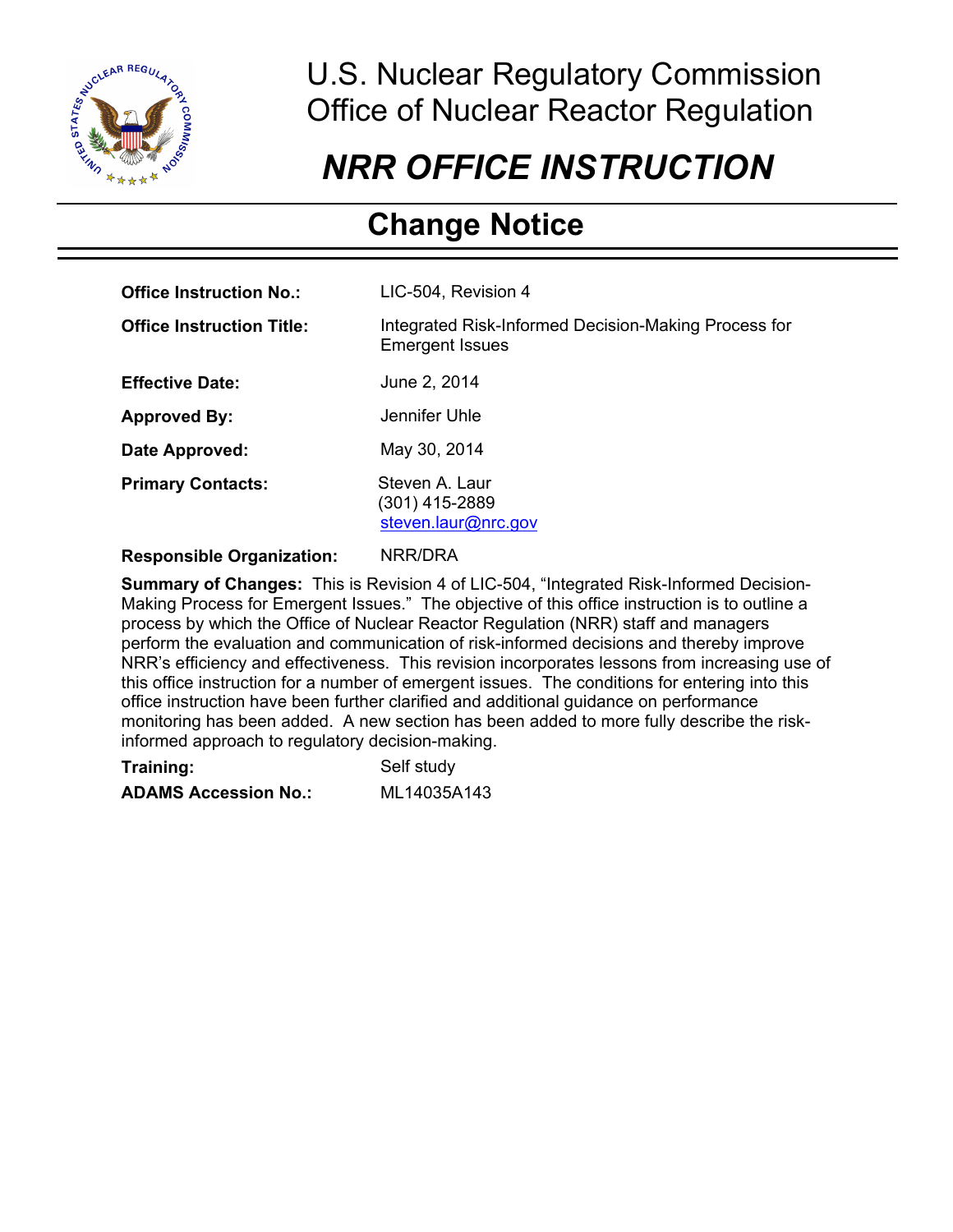

j

# U.S. Nuclear Regulatory Commission Office of Nuclear Reactor Regulation

# *NRR OFFICE INSTRUCTION*

# **Change Notice**

| <b>Office Instruction No.:</b>   | LIC-504, Revision 4                                                            |
|----------------------------------|--------------------------------------------------------------------------------|
| <b>Office Instruction Title:</b> | Integrated Risk-Informed Decision-Making Process for<br><b>Emergent Issues</b> |
| <b>Effective Date:</b>           | June 2, 2014                                                                   |
| <b>Approved By:</b>              | Jennifer Uhle                                                                  |
| Date Approved:                   | May 30, 2014                                                                   |
| <b>Primary Contacts:</b>         | Steven A. Laur<br>$(301)$ 415-2889<br>steven.laur@nrc.gov                      |

# **Responsible Organization:** NRR/DRA

**Summary of Changes:** This is Revision 4 of LIC-504, "Integrated Risk-Informed Decision-Making Process for Emergent Issues." The objective of this office instruction is to outline a process by which the Office of Nuclear Reactor Regulation (NRR) staff and managers perform the evaluation and communication of risk-informed decisions and thereby improve NRR's efficiency and effectiveness. This revision incorporates lessons from increasing use of this office instruction for a number of emergent issues. The conditions for entering into this office instruction have been further clarified and additional guidance on performance monitoring has been added. A new section has been added to more fully describe the riskinformed approach to regulatory decision-making.

| Training:                   | Self study  |
|-----------------------------|-------------|
| <b>ADAMS Accession No.:</b> | ML14035A143 |

#### DISTRIBUTION:

DRA r/f

| ADAMS Accession No.: ML14035A143 pkg: ML14035A118 *via email |  |  | <b>NRR-071</b> |
|--------------------------------------------------------------|--|--|----------------|
|--------------------------------------------------------------|--|--|----------------|

| Position | DRA/NRR*   | DRA/NRR*                     | DRA/NRR*   | DSS/NRR*                  | DE/NRR*    | DIRS/NRR*    |
|----------|------------|------------------------------|------------|---------------------------|------------|--------------|
| Name     | SLaur      | HHamzehee<br>(SDinsmore/for) | JGiitter   | <b>TMcGinty</b>           | PHiland    | <b>HNieh</b> |
| Date     | 04/01/2014 | 04/11/2014                   | 04/10/2014 | 04/09/2014                | 04/09/2014 | 04/11/2014   |
| Position | DPR/NRR*   | DORL/NRR*                    | DLR/NRR*   | <b>PMDA/NRR</b>           | NRR/DD     | NRR/DD       |
| Name     | LKokaiko*  | MEvans                       | JLubinski  | SAbraham<br>(TGorham /f/) | DDorman    | <b>JUhle</b> |
| Date     | 04/09/2014 | 04/06/2014                   | 04/10/2014 | 04/17/2014                | 05/03/2014 | 05/302014    |

\* concurrence via e-mail

# **OFFICIAL RECORD COPY**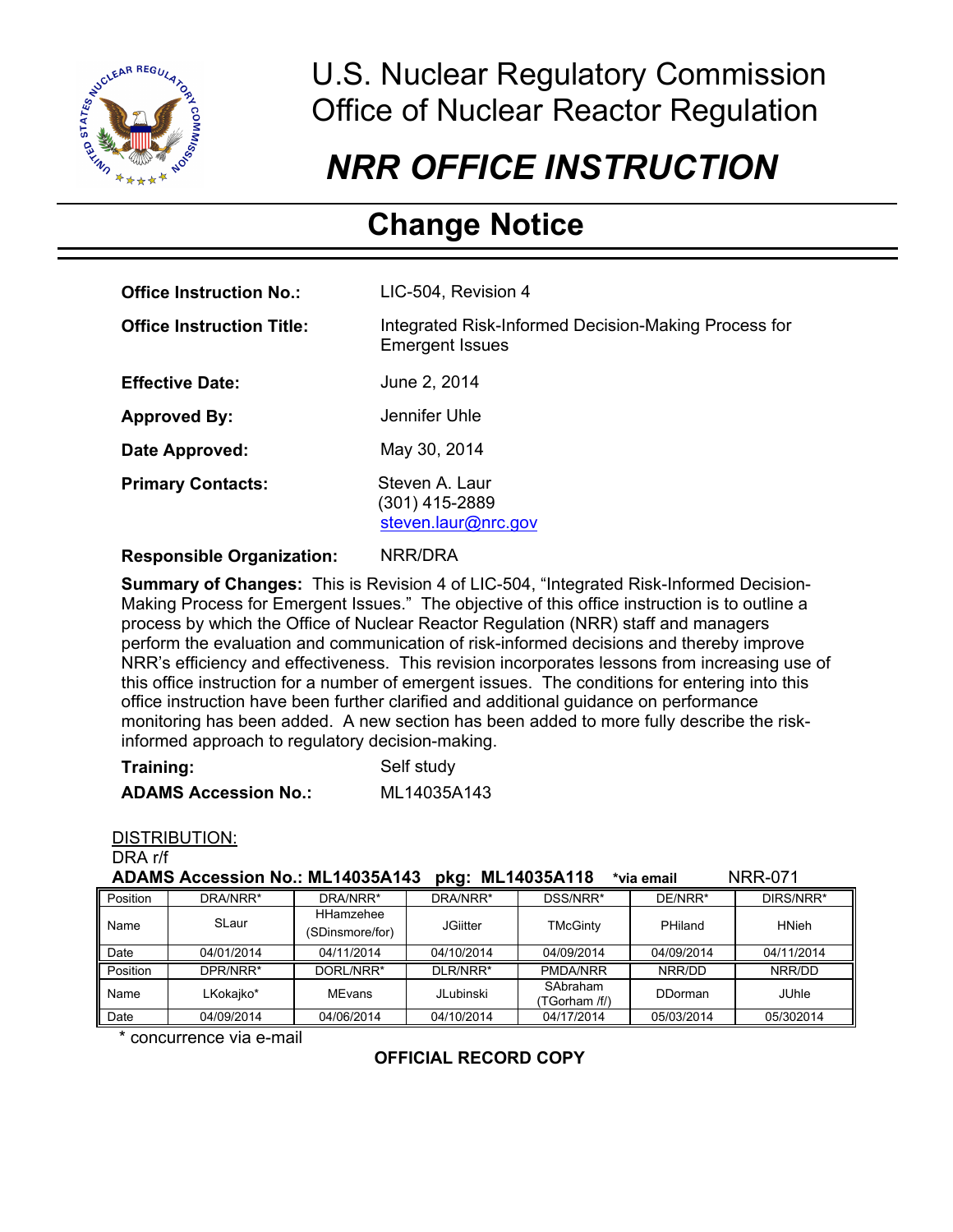# **NRR OFFICE INSTRUCTION LIC-504, Revision 4**

# **Integrated Risk-Informed Decision-Making Process for Emergent Issues**

# **1. POLICY**

It is the policy of the Office of Nuclear Reactor Regulation (NRR) to employ the strategies delineated in the Strategic Plan (Ref. 1) to meet the agency's performance goals. In particular, we will undertake the following:

- Develop, maintain, implement, and improve licensing and regulatory programs to ensure the adequate protection of public health and safety
- Oversee the safe and secure operation of existing facilities and uses of nuclear material
- Use sound science and state-of-the-art methods to establish, where appropriate, risk-informed and performance-based regulations
- Promote awareness of the importance of a strong safety culture and individual accountability of those engaged in regulated activities
- Use domestic and international operating experience to inform decision-making
- Oversee licensee safety performance through inspections, investigations, enforcement, and performance assessment activities

In addition, we will support the efforts of other offices to employ these strategies.

#### **2. OBJECTIVES**

The objective of this office instruction is to outline a process for the development and documentation of risk-informed decisions. This process has been created for riskinformed decision-making regarding emergent issues relevant to nuclear power plants. However, the basic steps can be followed to address issue in any area regulated by the NRC.

This process is not intended to replace existing risk-informed decision-making processes (e.g., Regulatory Guide (RG) 1.174, "An Approach for Using Probabilistic Risk Assessment in Risk-Informed Decisions on Plant-Specific Changes to the Licensing Basis," (Ref. 2); Management Directive (MD) 8.3, "NRC Incident Investigation Program," (Ref. 3); and NRR Office Instruction LIC-401, "NRR Reactor Operating Experience Program," (Ref. 4)). Therefore, the guidance in this document, in particular the templates in Appendices B and C, may be used to supplement existing risk-informed processes if desired, but the general intent is that established processes applicable to the emergent issue would be used instead of LIC-504 when such processes apply.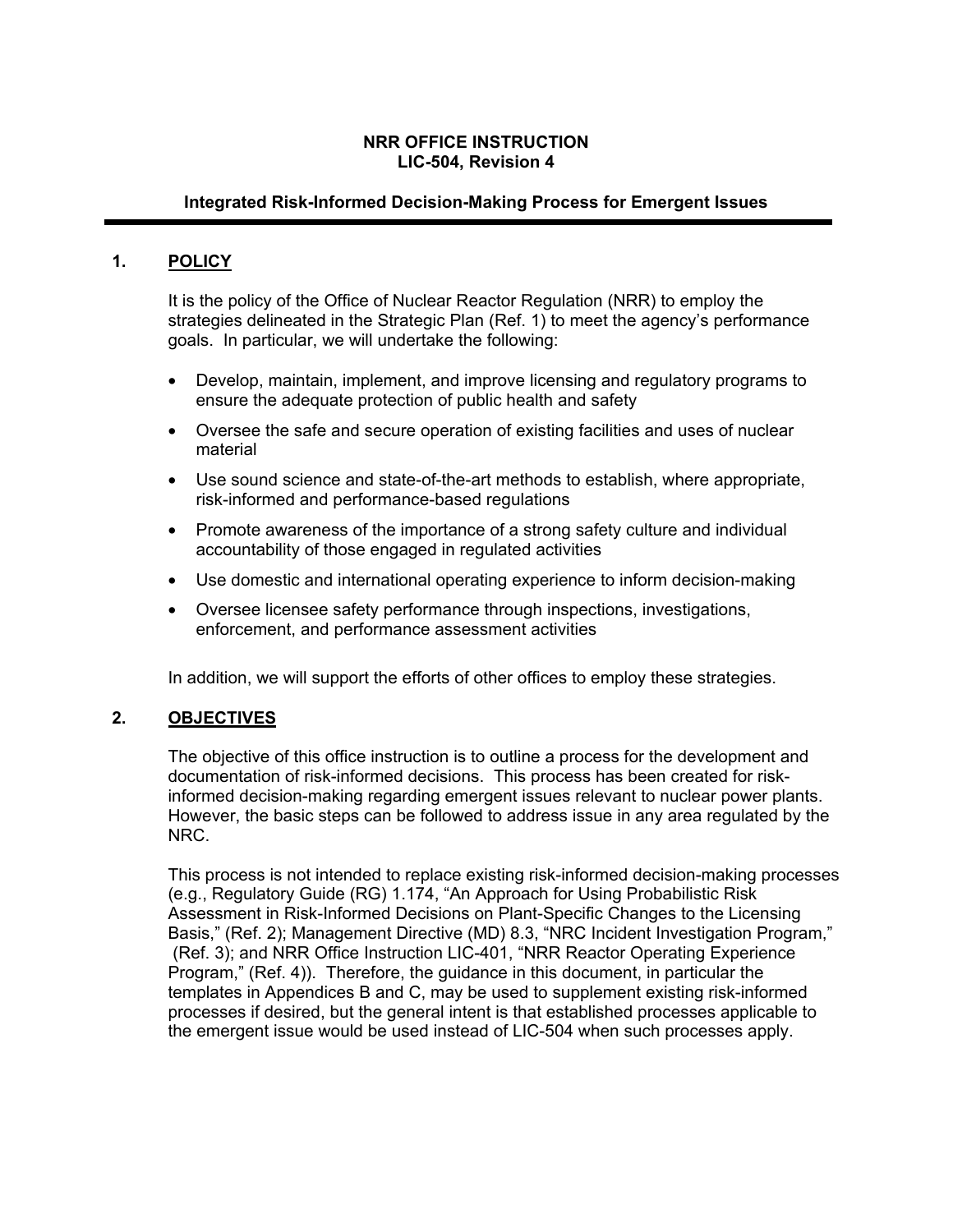# **3. BACKGROUND**

In GAO-04-415, "Nuclear Regulation—NRC Needs to More Aggressively and Comprehensively Resolve Issues Related to the Davis-Besse Nuclear Power Plant's Shutdown," issued May 2004 (Ref. 5), the U.S. General Accounting Office (GAO) (now the U.S. Government Accountability Office) made several recommendations for addressing problems that contributed to the Davis-Besse vessel head degradation and that could occur at nuclear power plants in the future. With regard to the areas of risk evaluation, communication, and the decision-making process for determining if plant shutdown is warranted, GAO made the following two recommendations:

- (1) Develop specific guidance and a well-defined process for deciding when to shut down a nuclear power plant. The guidance should clearly set out the process to be used, the safety-related factors to be considered, the weight that should be assigned to each factor, and the standards for judging the quality of the evidence considered.
- (2) Improve the U.S. Nuclear Regulatory Commission's (NRC's) use of probabilistic risk assessment (PRA) estimates in decision-making by (1) ensuring that the risk estimates, uncertainties, and assumptions made in developing the estimates are fully defined, documented, and communicated to NRC decision-makers, and (2) providing guidance to decision-makers on how to consider the relative importance, validity, and reliability of quantitative risk estimates in conjunction with other qualitative safety-related factors.

This office instruction has been developed to address these recommendations. However, it is recognized that the various inputs to a given decision can be very different in nature, thus making it difficult to develop a formal process for combining them. Therefore, the LIC-504 process focuses on documenting those inputs so that their contribution to the resulting decision can be clearly understood by the decision-maker. LIC-504 also focuses on documenting the decision so that the driving factors are identified and suitably qualified to address uncertainties.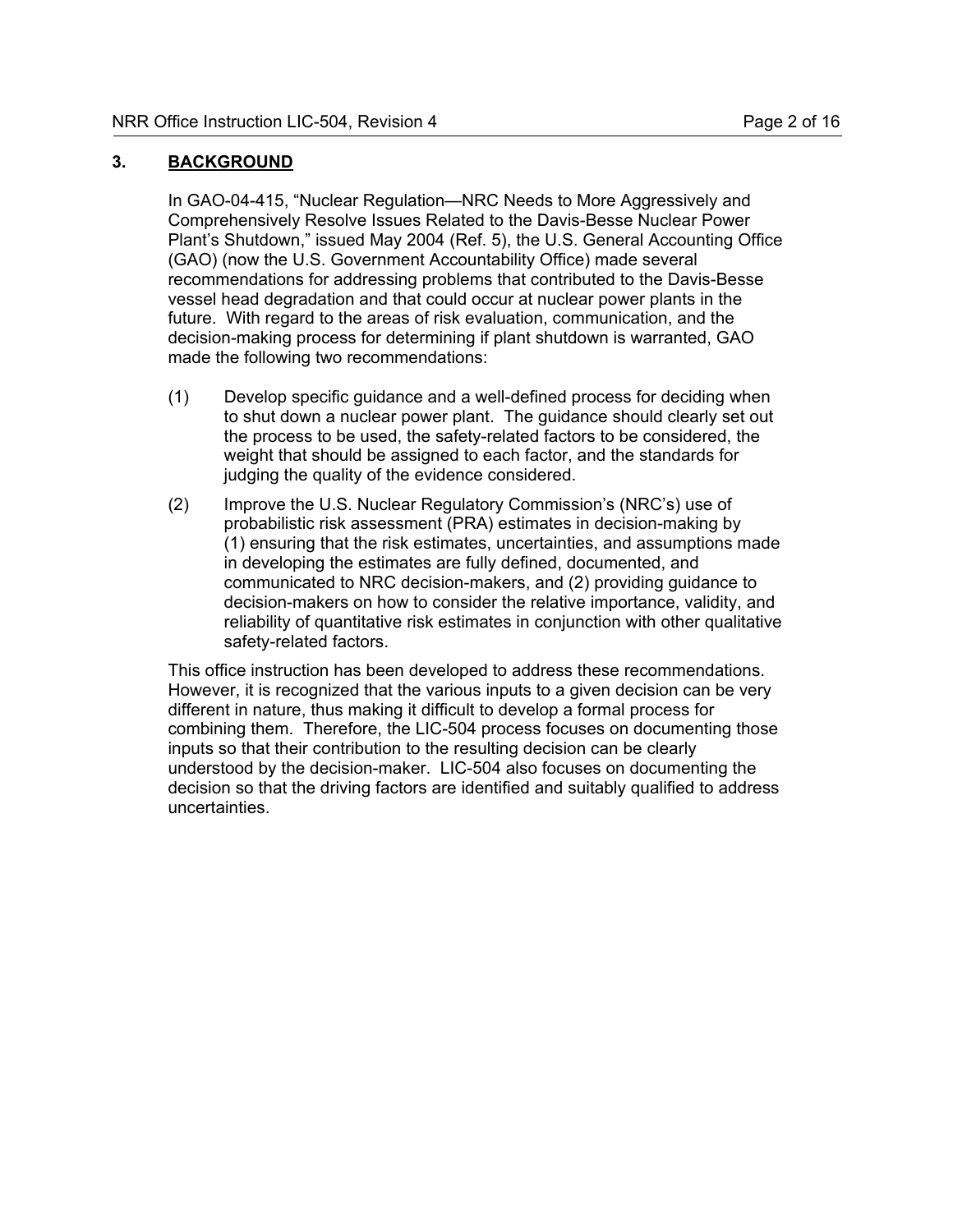# **4. BASIC REQUIREMENTS**

Caution: If at any time it is determined that an immediate shutdown of a plant is required, NRR Office Instruction LIC-106, "Issuance of Safety Orders" (Ref. 6), or the NRC Enforcement Manual process (Ref. 7) should be entered. If LIC-504 has already been implemented when it is determined that an immediate plant shutdown is necessary, the LIC-504 process should not be permitted to interfere with taking necessary and timely action. LIC-504 may be suspended or curtailed at that time by cognizant management.

# **4.1 Risk-Informed Approach to Decision-Making**

As defined in the Staff Requirements Memorandum to SECY-98-0144, "White Paper on Risk-Informed and Performance-Based Regulation" (Ref. 8), a risk-informed approach to regulatory decision-making represents a philosophy whereby risk insights are considered together with other factors to establish requirements that better focus licensee and regulatory attention on design and operational issues commensurate with their importance to public health and safety. For nuclear power reactors, there are five key principles of risk-informed regulation that serve as the foundation of sound riskinformed decision-making. These key principles are:

- Compliance with existing regulations
- Consistency with the defense-in-depth philosophy
- Maintenance of adequate safety margins
- Demonstration of acceptable levels of risk
- Implementation of defined performance measurement strategies.

Various risk-informed processes generally differ in the manner by which they demonstrate that the key principles are satisfied. When LIC-504 is employed, the five key principles are used to differentiate among various options for resolving the issue. Use of the key principles in this way is contrasted with their use in RG 1.174 (Ref. 2) in the following paragraphs.

Compliance with existing regulations (unless an exemption is sought) is fairly straightforward when a licensee requests a change to the licensing basis of its facility – the subject of RG 1.174. However, NRC regulations may not fully address the potential issues revealed when new information comes to light. In some cases, the new information may reveal that a licensee is not in compliance with a regulation. A riskinformed decision may involve choosing among options that involve how long a situation may exist before action must be taken to achieve full regulatory compliance.

Note that there is a presumption of adequate protection of public health and safety afforded by compliance with NRC's regulations. New information regarding an unforeseen or substantially more likely hazard could raise "special circumstances" that could rebut this presumption. Appendix D of Standard Review Plan Section 19.2 (Ref. 9) provides additional information regarding "special circumstances."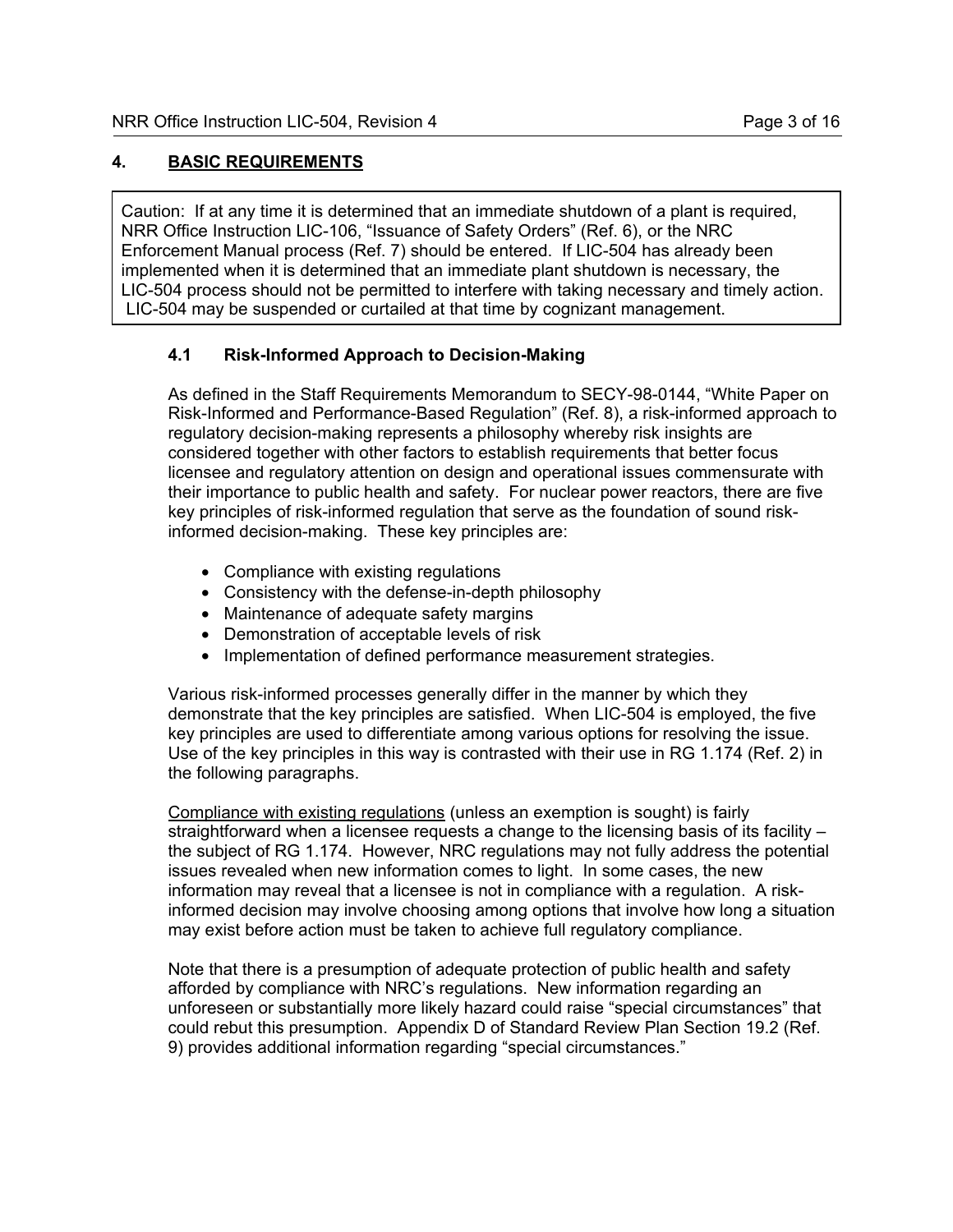Consistency with the defense-in-depth philosophy in RG 1.174 starts with the presumption that defense-in-depth is adequate for the existing plant and evaluates the requested change to determine whether defense-in-depth is maintained. For emergent issues, this key principle is used to compare various options proposed for addressing the issue. For some issues, defense-in-depth may be at the heart of the issue – that is, the new information may reveal insufficient defense-in-depth for the existing facility. Appendix D of this Office Instruction provides questions to assist in determining the extent to which defense-in-depth is maintained for the various options being considered.

Maintenance of adequate safety margins in RG 1.174 includes compliance with codes and standards and meeting the safety analysis acceptance criteria in a plant's licensing basis. The LIC-504 approach for this key principle is no different. Appendix D of this Office Instruction provides questions to assist in evaluating how well each proposed option for addressing an emergent issue maintains safety margins.

Demonstration of acceptable levels of risk in RG 1.174 concentrates on the change in risk associated with the proposed amendment to a plant's licensing basis. For emergent issues, the total risk associated with the new or increased hazard may provide a basis for concluding that an immediate safety concern exists, such that NRC must take prompt action to put a nuclear power plant in a safe condition. The risk associated with each proposed option for resolving the issue, in conjunction with the other key principles, may help the decision authority in choosing from among the options. Note that a quantitative risk assessment may prove difficult to obtain for many emergent issues. Qualitative risk assessments may be employed as appropriate.

Implementation of defined performance measurement strategies in RG 1.174 means to ensure monitoring is put in place so that (1) the desired outcomes of the change are obtained and (2) unintended adverse consequences of the change can be detected in time to take corrective action. This is the same for LIC-504. The decision regarding an emergent issue may apply for a finite time period (e.g., until a licensee can effect a permanent repair), so that this Office Instruction includes compensatory measures within the scope of this key principle. Appendix D includes guidance for performance monitoring and compensatory measures.

Section 4.1 describes the entry conditions for LIC-504, including guidance on selecting the standard or detailed approach. Section 4.2 provides an overview of the riskinformed decision-making process, which is applicable to either approach. Appendix B provides guidance on the standard approach to risk-informed decision-making. Appendix C provides guidance on the detailed approach to risk-informed decisionmaking.

# **4.2 Entering LIC-504**

LIC-504 applies when (1) new information reveals an unforeseen hazard or a substantially greater potential for a known hazard to occur, such as identification of an issue that may substantially increases risk; and, (2) no other NRC process exists for addressing the issue. This process is intended for making and documenting risk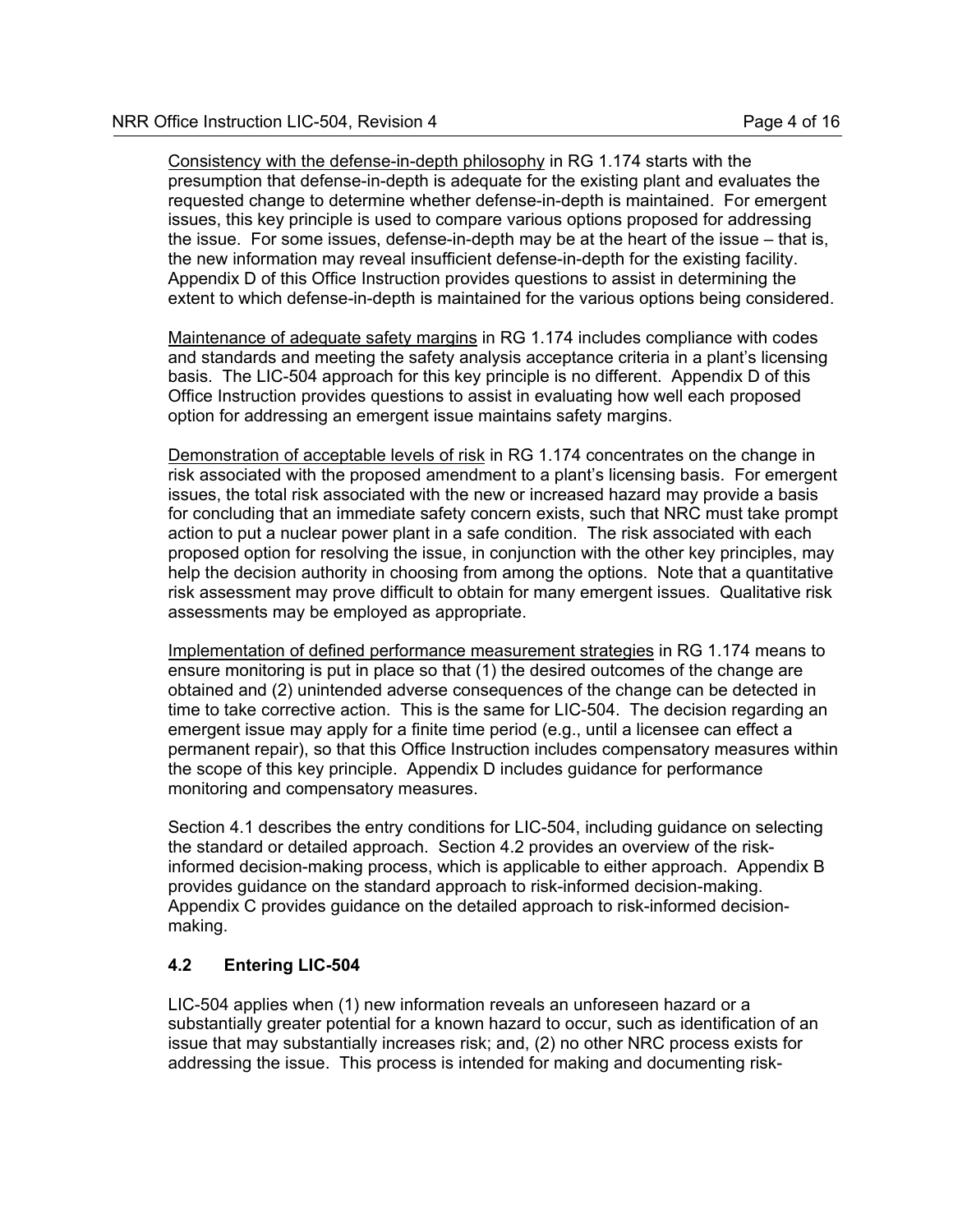informed decisions regarding what action the NRC should take in response to a potentially significant, emergent issue at a US nuclear power plant.

The resources to follow the process described in this office instruction in its entirety could be significant, even for the standard approach. For this reason, this office instruction is intended to be used in cases where the decision is not obvious or the options are not readily identified and evaluated. For routine decisions or decisions for which another NRC procedure or process entirely addresses how to resolve and document resolution of the issue, LIC-504 may not be appropriate. On the other hand, LIC-504 may be used to supplement other processes, by providing a decision-making structure and formal documentation. The items to be considered, report formats, and content suggestions provided in this office instruction should be taken as guidance rather than as procedural requirements. In all cases where LIC-504 is implemented, the level of analysis and documentation should be commensurate with the significance of the emergent issue and the corresponding decision to be made.

Once it has been decided to begin the LIC-504 process, the "standard approach" set forth in Appendix B should be used. As the team gains familiarity with the issue and develops options, it may determine that the "detailed approach" set forth in Appendix C is appropriate. The detailed approach may be indicated if the issue is of such complexity that a very detailed assessment of most or all of the five key principles of risk-informed decision-making is warranted. Section 4.2.4 discusses factors to consider when determining whether to progress to the detailed approach.

Figure 1 provides a flow chart as an aid in determining whether LIC-504 should be entered.

LIC-504 is not intended for routine decisions or decisions for which another NRC procedure or process entirely addresses how to resolve and document resolution of the issue. Examples include LIC-106, "Issuance of Safety Orders," Management Directive 8.3, "NRC Incident Investigation Program," and Management Directive MD 6.4, "Generic Issues Program." LIC-504 may not be used to replace an applicable NRC procedure or process.

The box in Figure 1 that asks whether the issue comes under another NRC process provides examples of some issue types for which there are already processes in place. That list is not comprehensive and should be taken as only providing examples. Also, the flow chart provides general guidance, but should not be taken as prescriptive.

Even though another process may apply and LIC-504 is exited, this procedure includes useful guidance on how to apply the five key principles of risk-informed decision-making. Therefore, division management may direct that guidance contained in the appendices of LIC-504 be used to structure decision-making under the other process.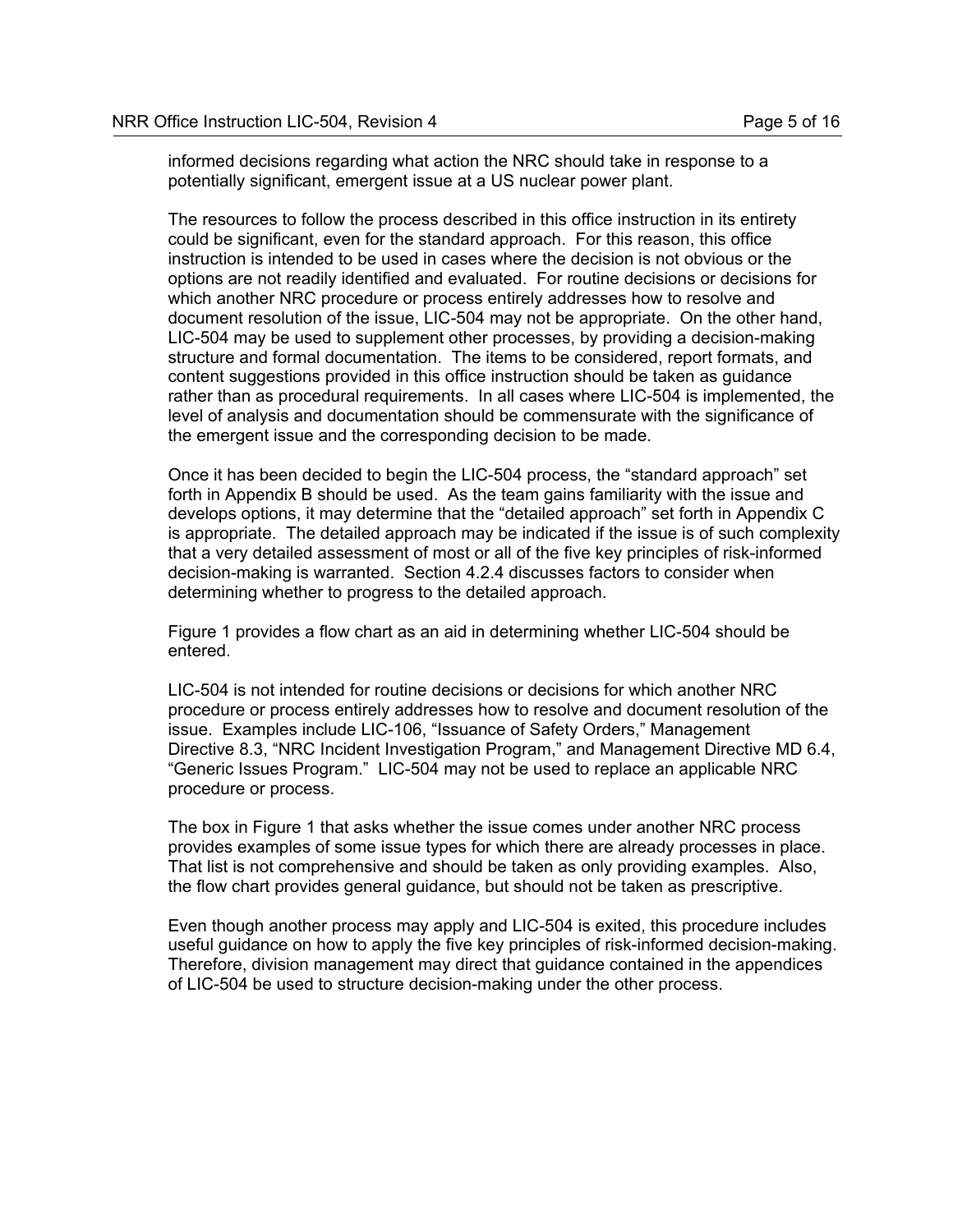



# **4.2.1 Is Immediate Regulatory Action Required?**

The first GAO recommendation (Section 3 above) involved guidance for when to shut down a nuclear power plant. Therefore, if at any stage of the evaluation, it is determined that regulatory action is needed to place or maintain a plant in a safe condition, LIC-106 or the NRC Enforcement Manual process (Refs. 6 or 7, respectively) should be entered.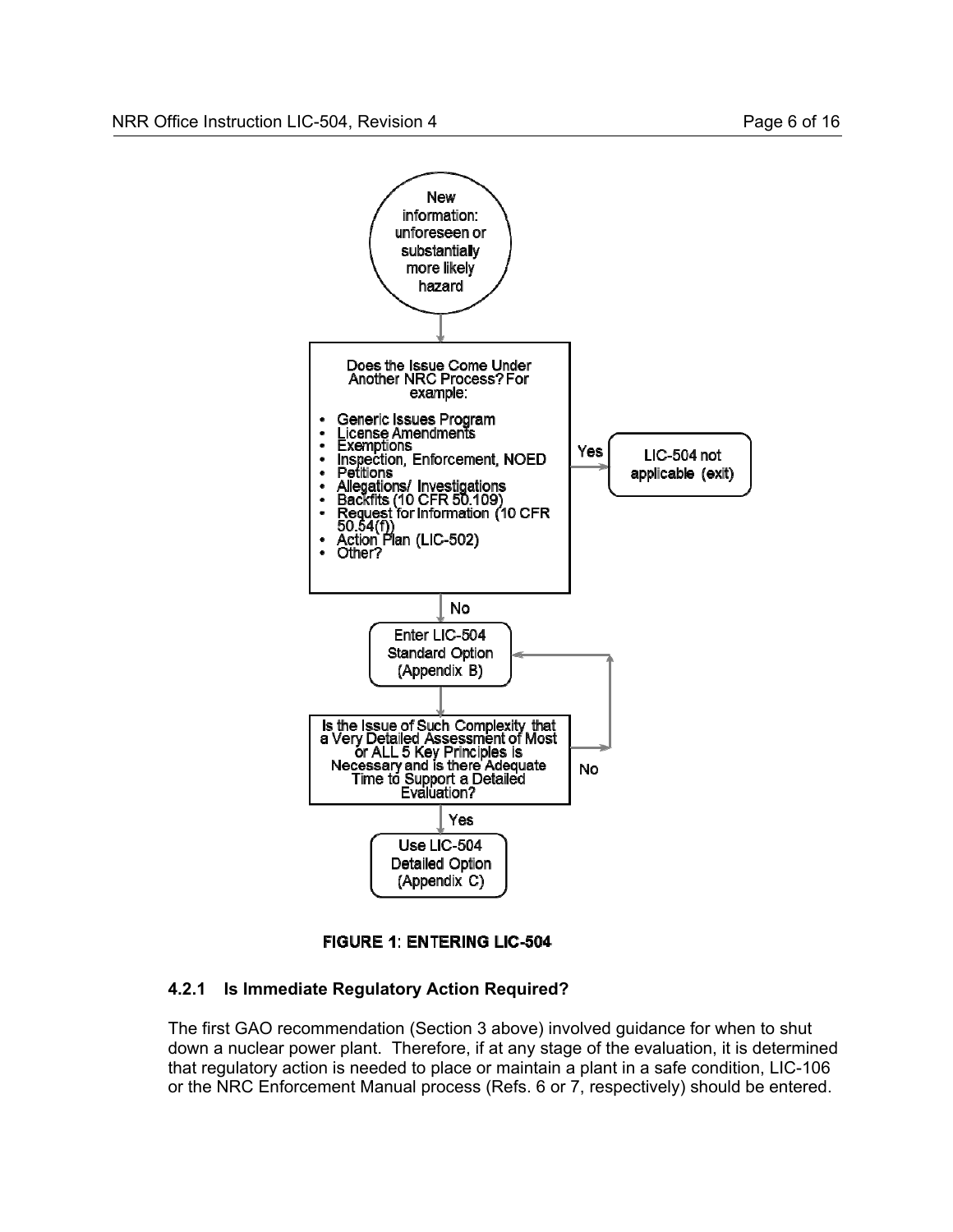Interaction with the appropriate NRC Regions will follow established protocol. Use of LIC-504 should not be permitted to interfere with taking necessary and timely action, and may be suspended or curtailed by division management.

The following are guidelines, any of which may be used to question whether additional regulatory action is required to place or maintain the plant in a safe condition:

- Defense-in-depth is significantly degraded (e.g., multiple barriers are moderately to significantly degraded, functional redundancy or diversity is significantly compromised, or vulnerability to single failures is significantly increased).
- There is significant loss of safety margin (e.g., the calculated ASME code structural factors for a component are equal to or less than 1).
- The risk impact from internal or external events is high, as determined using risk metrics such as the following: $1$ 
	- o Core damage frequency (CDF) or conditional core damage frequency (CCDF) is high (e.g., greater than or on the order of  $1x10^{-3}/yr$ )
	- o Large early release frequency (LERF) or conditional large early release frequency (CLERF) is high (e.g., greater than or on the order of  $1x10^{-4}/yr$ )
	- o Incremental conditional core damage probability (ICCDP) is high (e.g., greater than or on the order of  $5x10^{-5}$ )
	- $\circ$  Incremental conditional large early release probability (ICLERP) is high (e.g., greater than or on the order of  $5x10^{-6}$ )

Insufficient or inadequate information will necessitate making conservative assessments as to whether the criteria listed above are met. Uncertainties should be factored in when making the assessments.

# **4.2.2 Is the Issue Clearly of Low Safety Significance?**

Issues that are clearly of low safety significance do not need to be assessed using this instruction. Therefore, if at any stage it is clearly concluded that the safety concern can be considered of low significance, the process can be exited. In this case, it should be clear that the risk impact is very small (e.g.,  $\triangle CCDF < 1x10^{-7}$  per reactor year), and there is minimal degradation of defense-in-depth or safety margin. All five key principles of risk-informed regulation as defined in RG 1.174 should be considered to the extent warranted. The information and/or analyses used to reach this conclusion should be documented and communicated. In such cases, the standard approach (Appendix B), or portions thereof, may be used as desired.

 $\overline{\phantom{a}}$  $1$ The conditional core damage frequency (large early release frequency) is the CDF (LERF) evaluated with the impact of the issue taken into account: it represents the height of the risk spike. The ICCDP (ICLERP) is the area under the risk spike above the average risk level corresponding to the duration of the impact of the issue and represents the contribution of that occurrence of the issue to risk.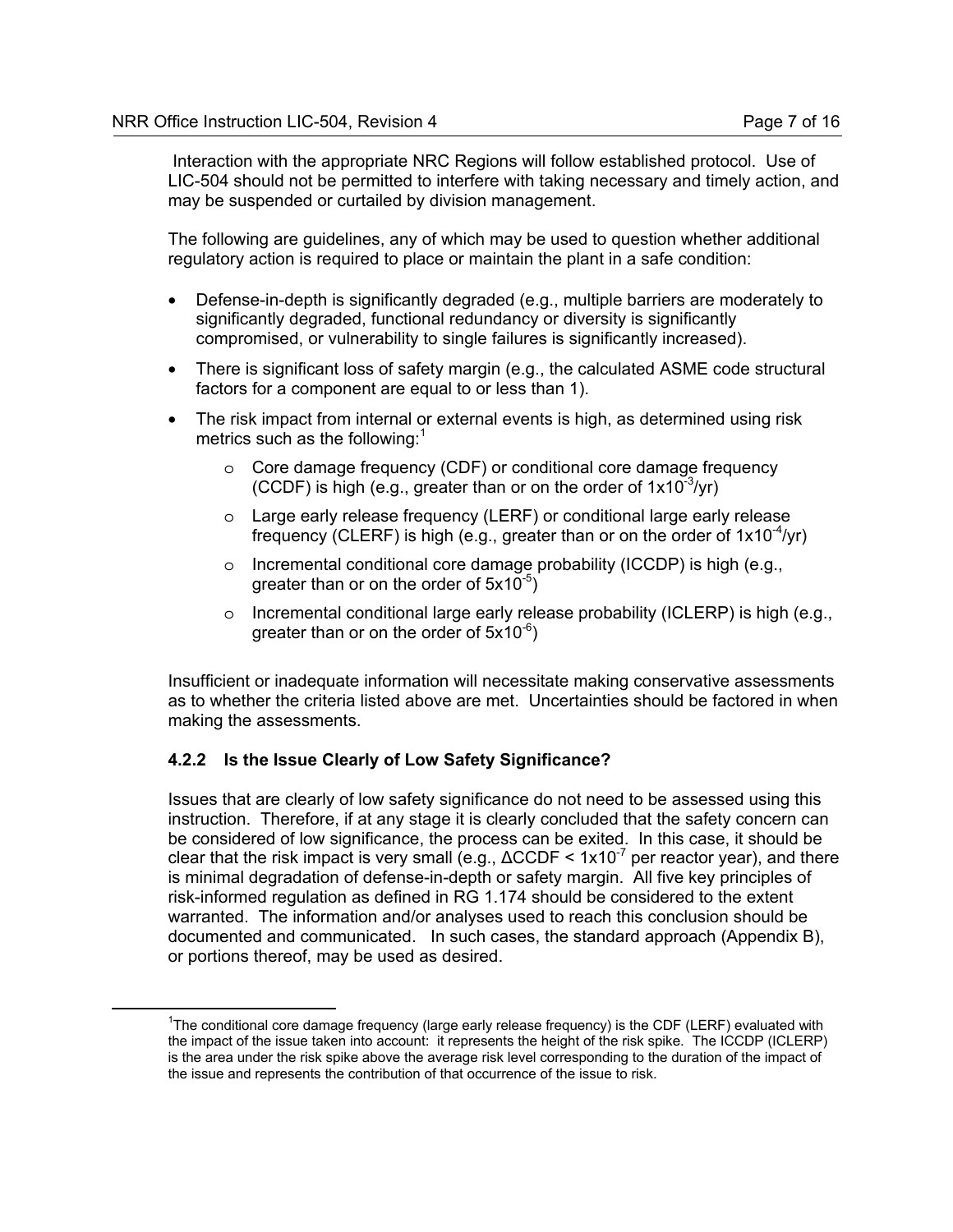# **4.2.3 Need for Communication Plan**

For some emergent issues, a formal communication plan may be needed. A communication plan is called for in several situations:

- When an NRC project or an event is controversial or highly visible, and could provoke a significant reaction from stakeholders.
- When public safety, security, or preparedness could be significantly affected, or perceived to be affected.
- When the results of a decision will affect the interests of some people or groups more than others (environmentally, economically, politically or socially).
- When a project, program, or event requires careful timing, coordination, and communication to a large number of stakeholders.

For additional information, refer to the internal NRC Communication Plan Guidance at:

# http://www.internal.nrc.gov/communications/plans/guidance.html

A communication plan does not have to be developed for every NRC activity, even if the detailed approach in LIC-504 is warranted. For some activities, a different type of communications tool may be appropriate. If the user is unsure as to what type of communication tool is appropriate, contact the office/region communications specialist or check information on communication tools at:

http://www.internal.nrc.gov/communications/tools/tools-with-teeth.pdf

#### **4.2.4 Progressing to the Detailed Approach**

Many issues are straightforward, the options fairly obvious, and the analysis involves only one or a couple of factors that would differentiate the options. Other issues are complex, require substantial effort to understand and analyze, or have important impacts on the various stakeholders. Both the standard and detailed approaches use the steps of the risk-informed decision-making process. As stated in the introduction to this section, the standard approach should be used whenever LIC-504 is entered. The team can progress to the detailed approach if warranted as the team becomes further acquainted with the emergent issue.

Some factors that may lead to selection of the detailed approach include the following:

#### Need for Highly Deliberative Decision Process

Decisions that require a highly deliberative decision process, involve multiple technical disciplines, involve large uncertainty, or may have unintended consequences are candidates for the detailed approach. The detailed approach of LIC-504 may be applicable for issues that are highly complex. Such issues may have generic implications for licensees or may be broad-reaching in their impact on safety.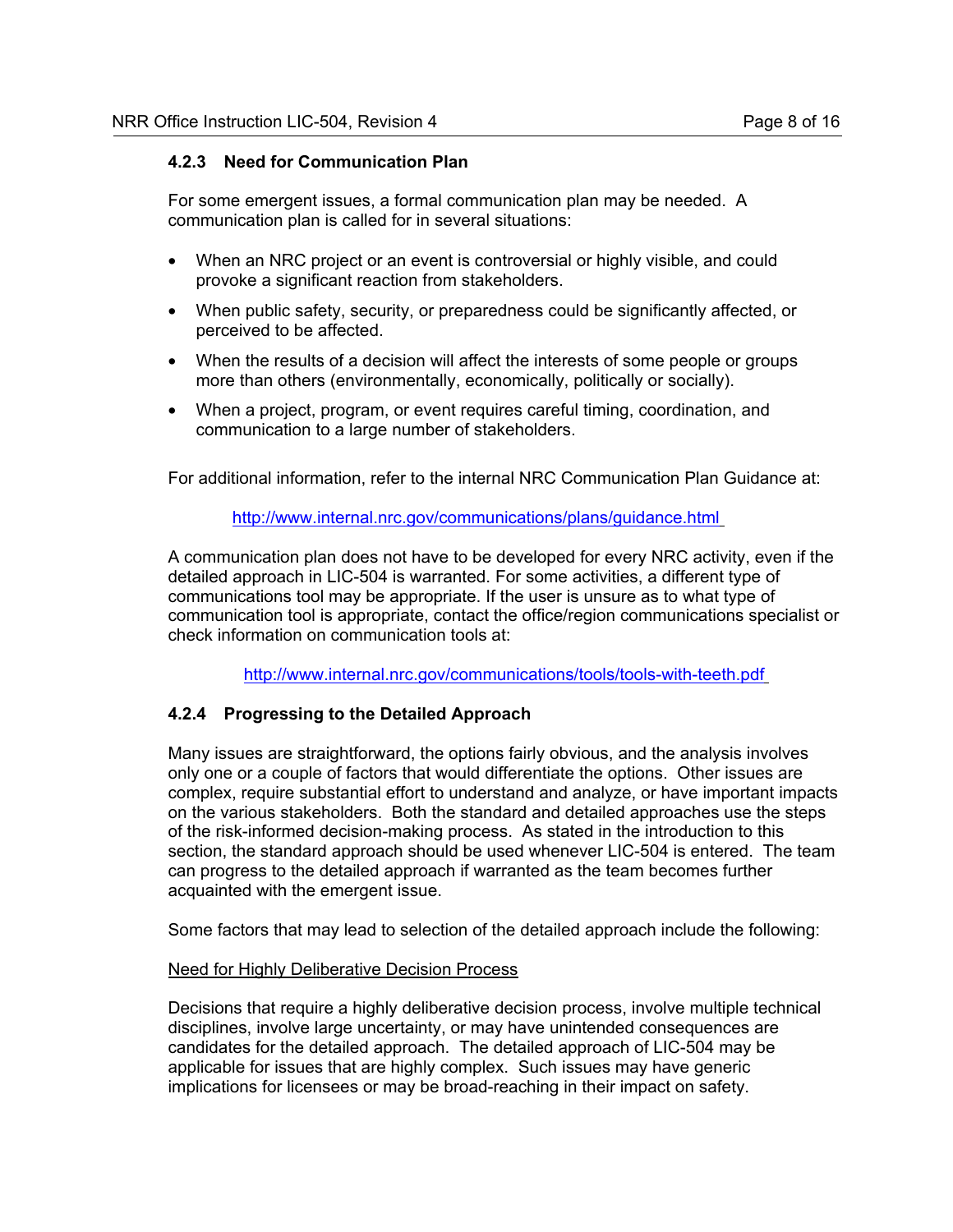Issues that are highly visibly or controversial may also benefit from application of the detailed approach of LIC-504. If an issue is of interest to multiple stakeholders or has the potential to generate public concern or outrage, the documentation of the decision may benefit from the formality and rigor of the detailed approach.

For many issues, however, it may be relatively straightforward to develop options, select the most appropriate option, and document the decision, without the burden associated with implementation of the detailed approach. For such issues, the standard approach would be indicated.

#### Need for Structured Assessment of Risk, Defense-in-Depth, Safety Margins

The detailed approach is useful when a structured assessment of the five key principles of risk-informed decision-making (see Section 4.1 of this Office Instruction) is needed. On the other hand, when only one or two factors serve to differentiate among options to address an issue, the standard approach may be more appropriate. Note that, for either the standard or detailed approach, the differentiating factor or factors need not be from among the five key principles.

Appendix B of this Office Instruction should be used for those issues where the LIC-504 standard approach is selected. Appendix C should be used when the detailed approach is chosen. Irrespective of the approach chosen, the items to be considered, report formats, and content suggestions in the appendices should be taken as guidance rather than as procedural requirements. In other words, the level of analysis and documentation should be commensurate with the significance of the emergent issue and corresponding decision to be made. The forms may be used or modified as desired.

#### **4.3 The Risk-Informed Decision-Making Process**

Figure 2 outlines the process to be followed for risk-informed decision-making. This process includes seven steps, as well as the additional important activities of information gathering and technical analysis that are inputs to multiple steps. An overview of these steps is provided below. Detailed guidance on each step is presented in Appendix B for the standard approach and in Appendix C for the detailed approach.

The LIC-504 process is expected to be an iterative one. The need for additional information (e.g., to characterize the issue, define the options, assess the options, or integrate the results) will likely result in re-visiting these steps until a recommendation can be made to the decision-maker. The iterative nature of the process means that the analyst or team may need to loop through the process as the analysis of the issue proceeds.

Steps 1 - 3 in this process are common to other risk-informed decision-making processes (e.g., Ref. 2). Information is gathered and technical analyses performed at this point in the process. What makes this decision process "risk-informed" is the use of the five key principles discussed in Section 4.1, above. Steps 1 – 3 will likely be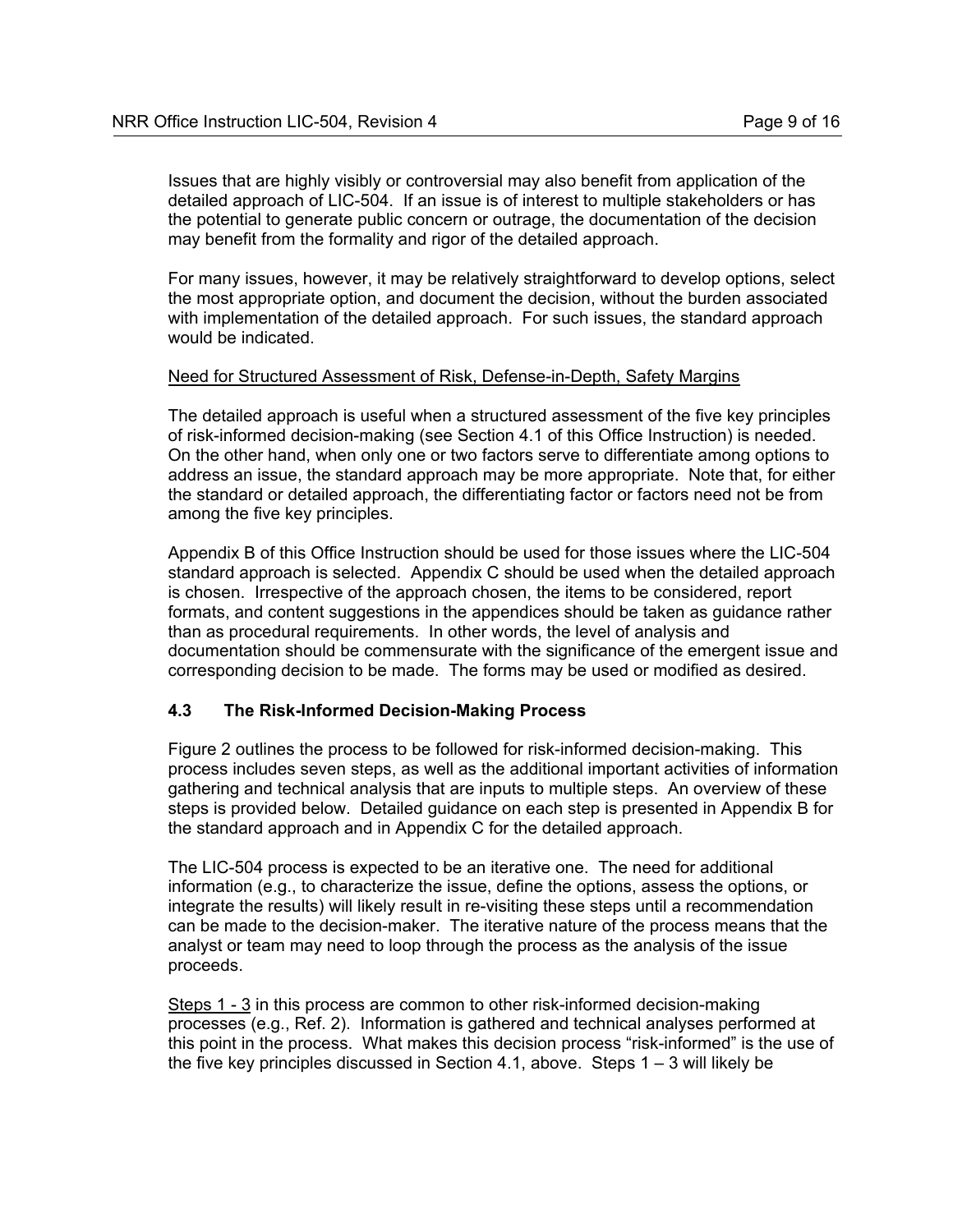performed in an iterative fashion, as the technical staff identifies additional information necessary to support the analyses.

Step 4 is also part of the risk-informed decision-making process, e.g., the integrated decision-making step in RG 1.174. However, RG 1.174 and related documents only briefly discuss this important step. Therefore, this office instruction provides additional guidance in Appendices B and C for integrating the various factors that will influence the ultimate decision on what action should be taken to address the emergent issue. In comparing the various options intended to address the emergent issue, the team should again use the five key principles from Section 4.1 to determine which option best addresses the issue.

Appendix E provides guidance on reaching a consensus that may be useful to teams weighing the relative merits of various options. In some instances, individuals may enter NRC's non-concurrence process as set forth in Management Directive 10.158, "NRC Non-Concurrence Process" (Ref. 10). The LIC-504 process can proceed in parallel with the non-concurrence process. Cognizant NRC management should decide whether to continue the LIC-504 assessment on the originally planned schedule or to delay the assessment pending completion of the non-concurrence process. In any event, the decision authority should be fully informed of any non-concurrences relating to the issue under consideration in addition to the recommendation being made by the LIC-504 team.

Step 5 is to communicate the team's recommendations to the decision authority. The purpose of this step is to provide the decision-makers with the information they need to make a properly informed decision. Typically, the decision-maker will need a brief summary and characterization of the issue, the options considered, the recommended option, and the basis for that recommendation. Any recommended performance monitoring strategies should also be presented at this briefing.

Step 6 is to document the decision. A memorandum will be used to document the final decision. The decision maker's rational for the chosen approach for addressing the emergent issue should be discussed. Concurrence should be obtained from all the affected technical branches and project manager branches. If provisions for performance monitoring were deemed necessary, they should be described in the document as well. The documentation of decisions made using LIC-504 should be entered into the Agency-wide Documents Access and Management System (ADAMS).

Step 7 is to communicate the decision to affected and interested parties. If a communication plan was developed, then it will serve to ensure that appropriate stakeholders are informed of the decision. Useful information on communicating risk information may be found in NUREG/BR-0318, "Effective Risk Communication— Guideline for Internal Risk Communication," (Ref. 11) and in NUREG/BR-0308, "Effective Risk Communication—The Nuclear Regulatory Commission's Guideline for External Risk Communication," (Refs. 12 and 13).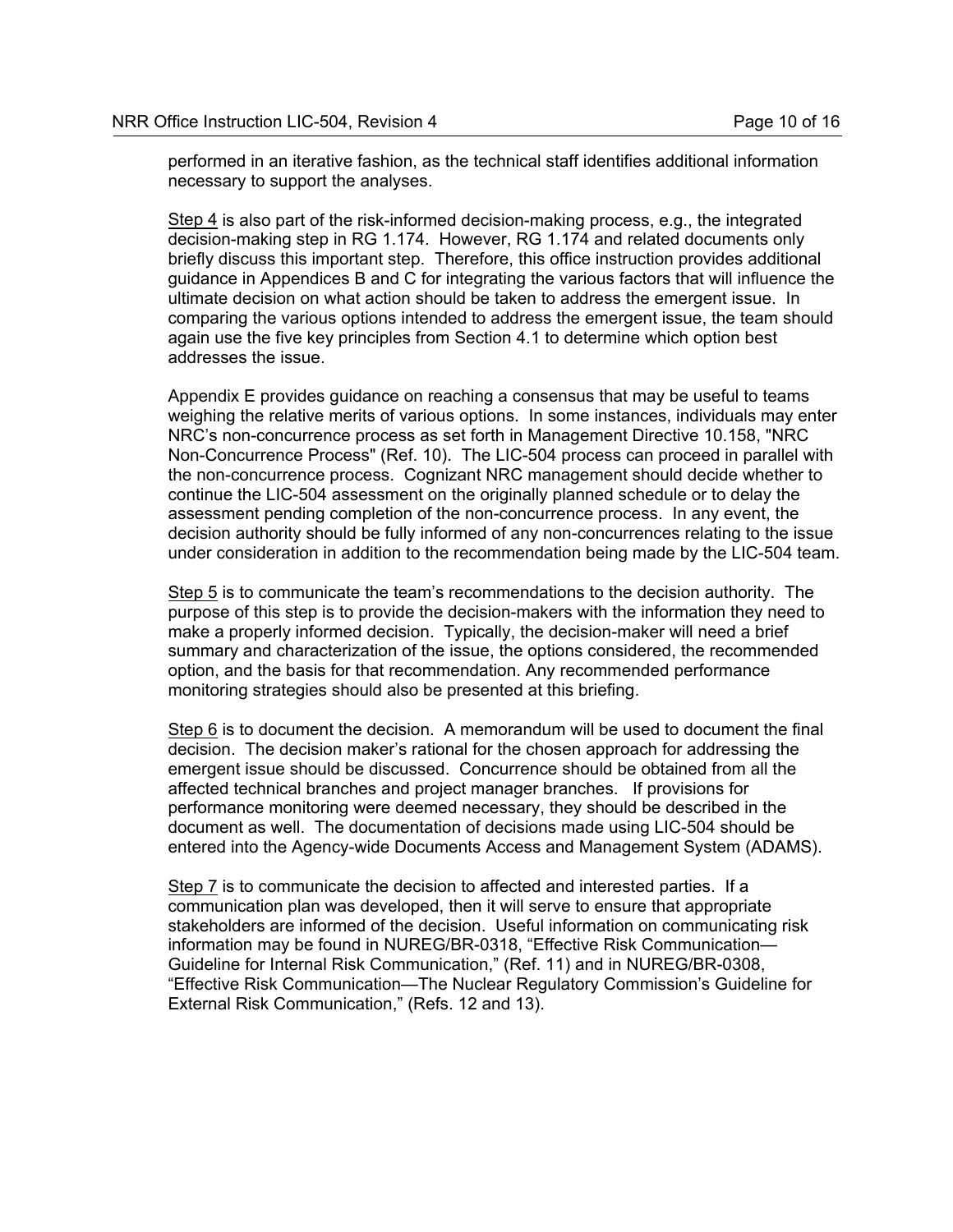

#### **FIGURE 2: RISK-INFORMED DECISION MAKING PROCESS**

Underlying all steps in the process is the need for documentation. Appendix B and Appendix C provide templates for documenting the decision-making process for the standard and detailed approach, respectively. The resulting report should document the emergent issue, options considered, bases for the recommended option, the individuals involved in the decision-making, and the decision that was ultimately reached. Whether the LIC-504 process is fully implemented or truncated, documentation of the effort is important. For example, a decision to maintain the "status quo" (e.g., decide that no NRC action is required) should be documented with appropriate bases.

To be effective in communicating risk-informed decisions, it is important to consider early in the process who needs to be informed and involved, as well as who will be impacted, and to build in communication steps that encourage discussion and clarification throughout the process. When a Communication Plan is warranted, it should be developed early in the process. This enables analysts and decision-makers to be prepared for communication activities during and at the end of this risk-informed process. Placing emphasis on communication during the process will help identify topics that require clarification by the staff and focus attention on ensuring that all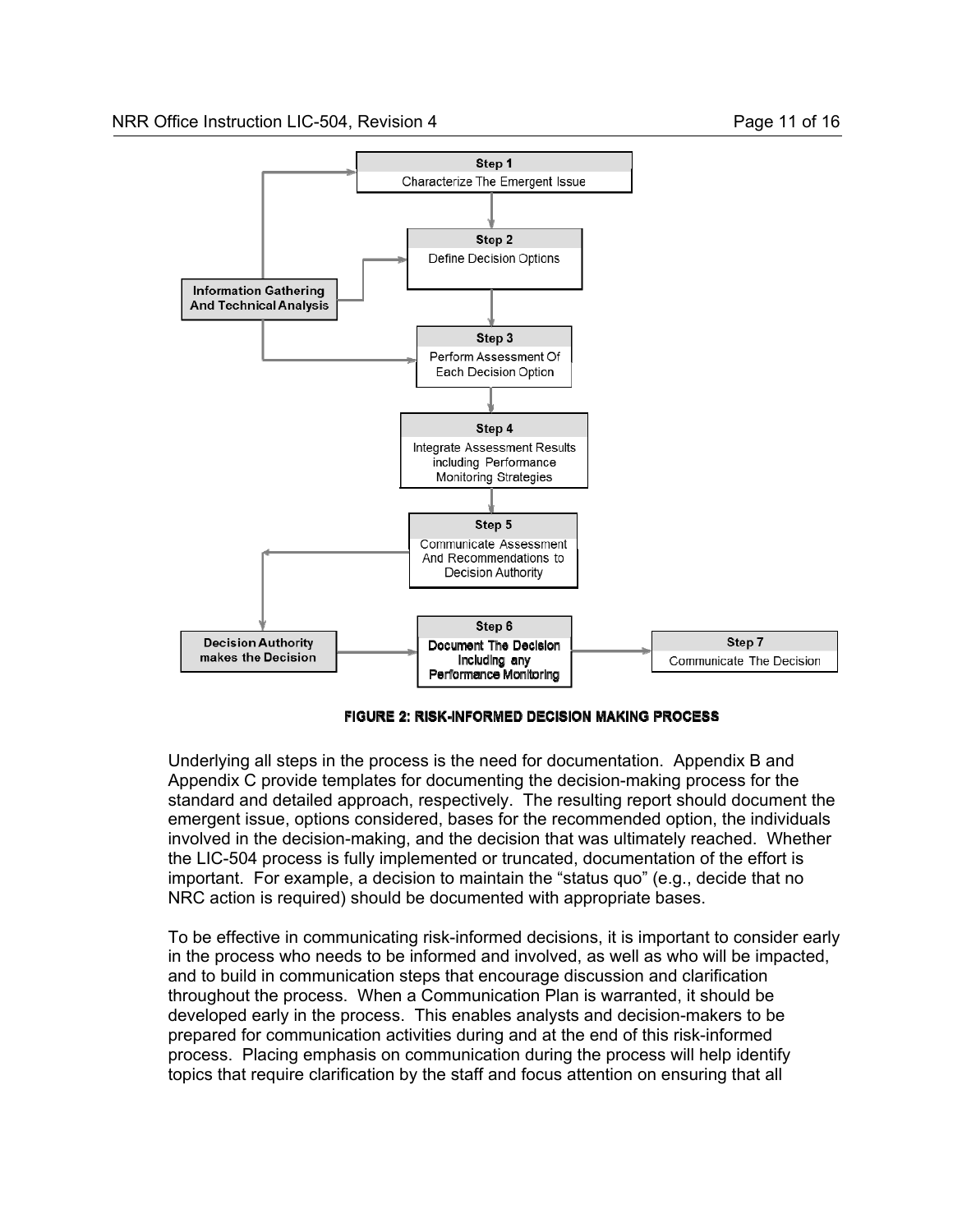participants share an understanding of the subject, objective, terms, and assumptions at hand; this will encourage discussion and prevent misunderstandings among team members and therefore enable everyone to stay on track. This is especially important when working with multidisciplinary teams that include both risk analysts and analysts from other (e.g., engineering and licensing) disciplines. The NRC's Risk Communication Guidelines (Refs. 11, 12 and 13) emphasize the importance of explicitly addressing communication challenges early in a process.

Final documentation developed as part of this process should be placed in the Agencywide Documents Access and Management System (ADAMS) for appropriate distribution.

# **5. RESPONSIBILITIES AND AUTHORITIES**

#### NRR Managers

All NRR managers should be aware of the entry conditions for this office instruction as set forth in section 4.2 and Figure 1.

All NRR managers should also ensure that their staff follows this office instruction and, when appropriate, propose revisions to it.

#### Management Lead

The Management Lead is responsible for the identification and use of resources in support of implementation of the LIC-504 process. The Management Lead will work with the Technical Lead and the Responsible Project Manager to maintain process schedule and milestones. The Management Lead will facilitate communication of status, resources concerns or constraints to senior management. If Regional support is necessary, the Management Lead will work with the appropriate Regional Manager to request such support. (Note that if information needs would place excessive burden on the affected Region, as determined by the Regional Manager, the Management Lead should consider other means of obtaining such information; e.g. a request for information under 10 CFR 50.54(f).)

The Management Lead is responsible to ensure that should information suggest an immediate safety concern that appropriate communications and measures are taken to ensure the safe operation of any affected facility.

#### Responsible Project Manager

The project manager (PM) responsible for either the affected site or process is responsible for coordinating review and resolution activities. The PM will pull a Technical Assignment Control (TAC) number to ensure fee recovery and support tracking of work activities. Consistent with Management Directive 3.5 and COM-203, the PM will ensure proper documentation of interim and/or final decisions made in meetings. This may require the development of a communication plan and/or action plan. In addition, the PM will support the development and concurrence of the LIC-504 report, and is also responsible for coordination activities with other Offices as well as the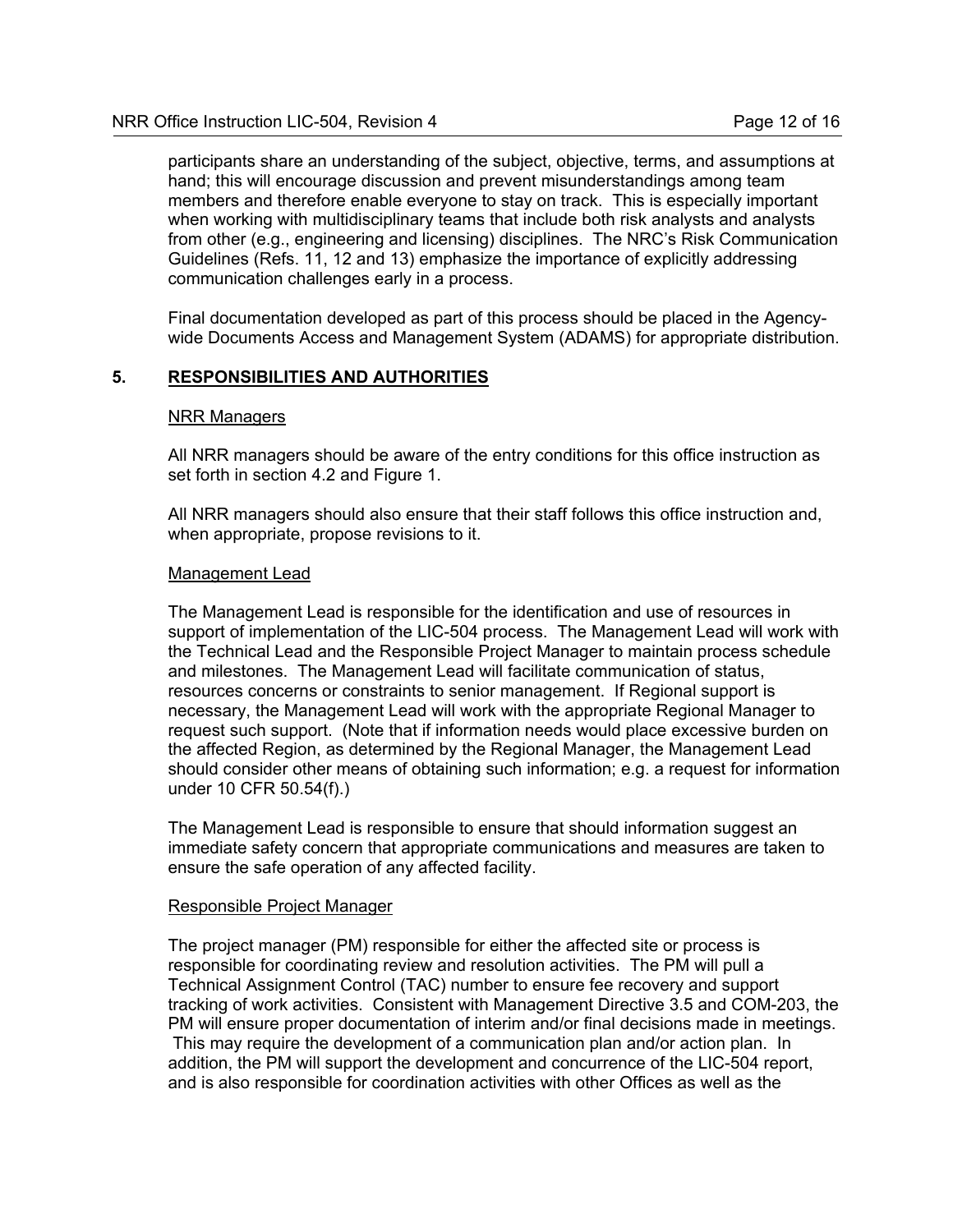Regions and support of the Technical Lead in the coordination of technical resources from other Offices.

#### Technical Lead

When assigned to be a technical lead for an issue where LIC-504 is implemented, the individual will recommend to the cognizant manager whether it is necessary to use the detailed approach. The technical lead will coordinate the technical review for that issue. The Technical Lead will be responsible to coordinate with the responsible PM, and other Offices, as applicable, to ensure the technical consistency for the issue.

# Regional Manager

The decision process for some emergent issues may benefit significantly from information provided by the affected Regional Office. The regional manager responsible for the affected site may be requested by the management lead for the issue to provide specific information regarding plant status and/or operation. These interactions should be coordinated through the responsible project manager for the site. Participation by regional staff in support of the LIC-504 is at the discretion of the regional manager. Requests for regional support should be made to the responsible regional manager and structured to not adversely affect the inspection staff's ability to perform required inspection activities.

# Team Members

All NRR staff members who are assigned as team members for implementing the LIC-504 process should read and understand the process and fully participate in the steps set forth herein. The staff should also report to the primary contact any problems with, or possible improvements to, this office instruction.

#### Primary Contact for this Office Instruction

The primary contact (process owner) is responsible for performing the coordination functions delineated in the basic requirements section of this office instruction. The primary contact is expected to be the NRR subject matter expert on this office instruction, the associated process, and related issues. The primary contact is responsible for giving day-to-day advice on the office instruction and for monitoring the staff's use of it. The primary contact interfaces with the staff, management, work planning center, and others to identify problems with, corrections to, and improvements to this office instruction. The primary contact is the routine interface between NRR and other organizations or individuals (within the NRC, industry, or the public) for this office instruction. The primary contact is responsible for carrying out and documenting periodic reviews of this office instruction.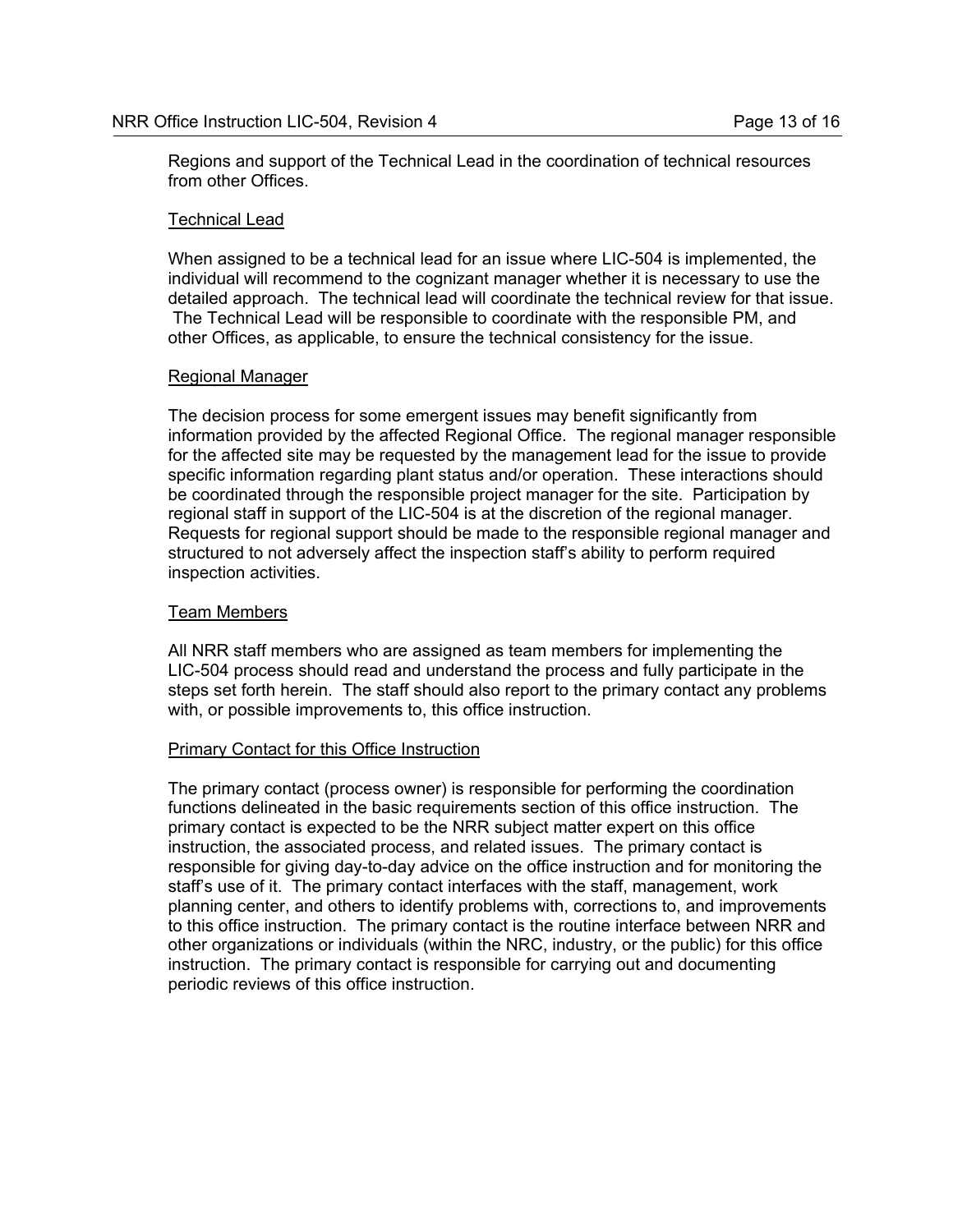#### Responsible Manager for this Office Instruction

The Branch Chief of the Probabilistic Risk Assessment Licensing Branch in the Division of Risk Assessment is the responsible manager for this office instruction and is responsible for developing, implementing, and maintaining this office instruction. The responsible manager may, as necessary, reassign or coordinate the reassignment of this office instruction to a different primary contact and may approve minor revisions to the office instruction. The responsible manager will ensure that any required periodic review is completed and will approve the review by concurring in the required documentation.

# **6. PERFORMANCE MEASURES**

The objective of this office instruction is to ensure that risk-informed decision-making activities are coordinated and integrated such that the performance measures identified in the Strategic Plan can be met and NRR resources are used in an efficient and effective manner. No performance measures are specified for this office instruction.

# **7. PRIMARY CONTACT**

Steven A. Laur, NRR/DRA (301) 415-2889 steven.laur@nrc.gov

#### **8. RESPONSIBLE ORGANIZATION**

NRR/DRA

# **9. EFFECTIVE DATE**

June 2, 2014

#### **10. REFERENCES**

- 1. COMSECY-2011-0017 Enclosure: NUREG-1614, V5, "Strategic Plan: Fiscal Years 2012-2016," U.S. Nuclear Regulatory Commission, February 2012 (ADAMS Accession No. ML11322A189)
- 2. Regulatory Guide 1.174, "An Approach for Using Probabilistic Risk Assessment in Risk-Informed Decisions on Plant-Specific Changes to the Licensing Basis," Revision 2, U.S. Nuclear Regulatory Commission, Washington, DC, May 2011 (ADAMS Accession No. ML100910006)
- 3. Management Directive 8.3, "NRC Incident Investigation Program," U.S. Nuclear Regulatory Commission, March 27, 2001 (ADAMS Accession No. ML031250592)
- 4. NRR Office Instruction LIC-401, "NRR Reactor Operating Experience Program," Revision 3, U.S. Nuclear Regulatory Commission, June 3, 2013, (ADAMS Accession No. ML12192A058)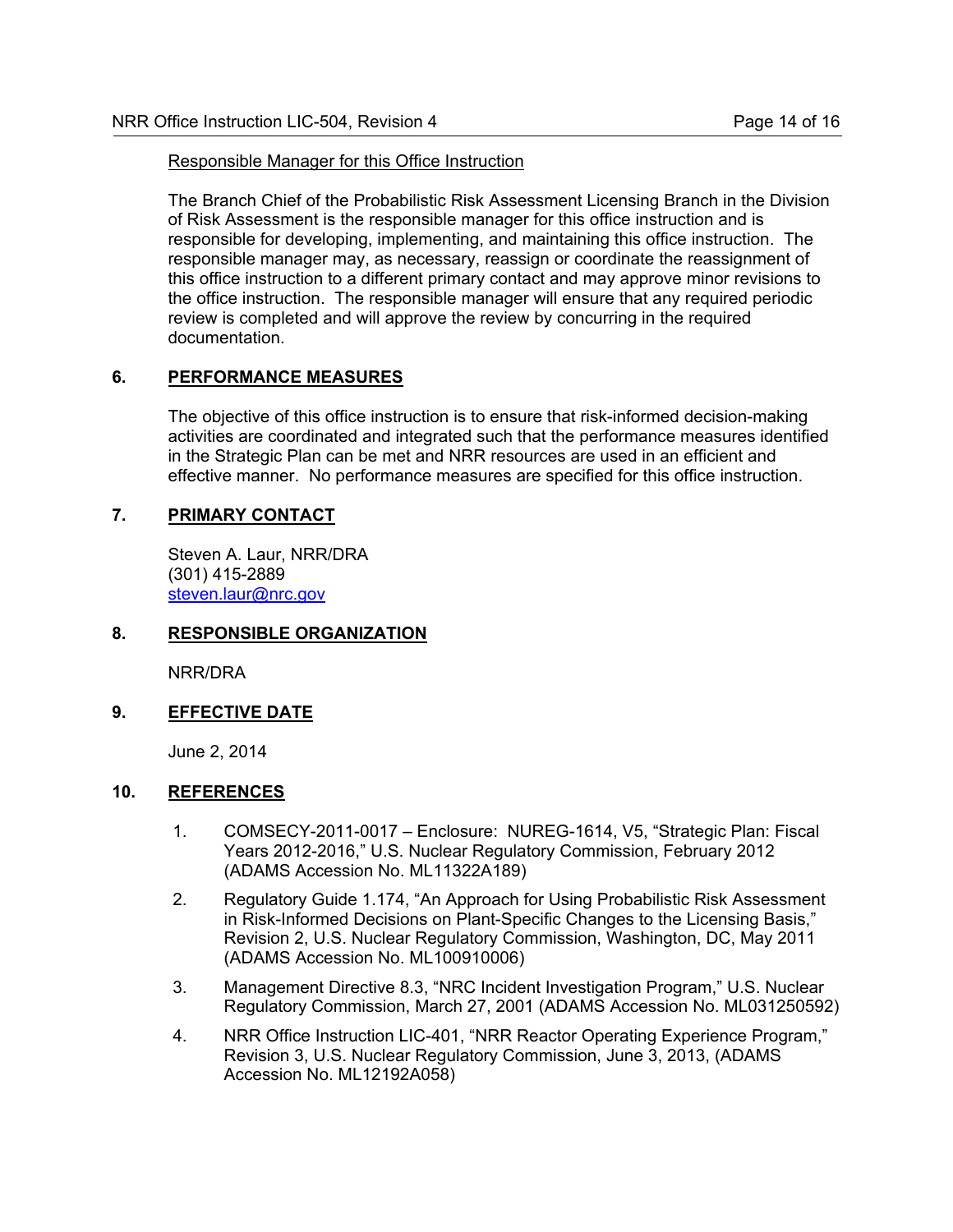- 5. Report GAO-04-415, "Nuclear Regulation—NRC Needs to More Aggressively and Comprehensively Resolve Issues Related to the Davis-Besse Nuclear Power Plant's Shutdown," U.S. General Accounting Office, May 5, 2004 (ADAMS Accession No. ML041420142)
- 6. NRR Office Instruction LIC-106, "Issuance of Safety Orders," U.S. Nuclear Regulatory Commission, December 17, 2003 (ADAMS Accession No. ML032590319)
- 7. The NRC Enforcement Manual, Revision 9, U.S. Nuclear Regulatory Commission, September 9, 2013 (ADAMS Accession No. ML102630150)
- 8. Staff Requirements Memorandum SRM-SECY-98-0144, "White Paper on Risk-Informed and Performance-Based Regulation," U.S. Nuclear Regulatory Commission, March 1, 1999 (ADAMS Accession No. ML003753601)
- 9 NUREG-0800, "Standard Review Plan for the Review of Safety Analysis Reports for Nuclear Power Plants," Section 19.2, "Review of Risk Information Used To Support Permanent Plant-Specific Changes to the Licensing Basis: General Guidance," U.S. Nuclear Regulatory Commission, Washington, DC, June 2007 (ADAMS Accession No. ML071700658)
- 10. Management Directive 10.158, "NRC Non-Concurrence Process (DRAFT) Interim Guidance," U.S. Nuclear Regulatory Commission, December 2012 (ADAMS Accession No. ML12346A077)
- 11. NUREG/BR-0318, "Effective Risk Communication—Guideline for Internal Risk Communication," U.S. Nuclear Regulatory Commission, December 31, 2004 (ADAMS Accession No. ML050960339)
- 12. NUREG/BR-0308, "Effective Risk Communication—The Nuclear Regulatory Commission's Guideline for External Risk Communication," U.S. Nuclear Regulatory Commission, February 29, 2004 (ADAMS Accession No. ML040690412)
- 13. NUREG/BR-0308, Supplement 1 "Effective Risk Communication—The Nuclear Regulatory Commission's Guideline for External Risk Communication, Quick Reference Guide," U.S. Nuclear Regulatory Commission, February 29, 2004 (ADAMS Accession No. ML040690441)
- 14. Regulatory Guide 1.200, "An Approach for Determining the Technical Adequacy of Probabilistic Risk Assessment Results for Risk-Informed Activities," Revision 2, U.S. Nuclear Regulatory Commission, Washington, DC, March 20091 (ADAMS Accession No ML090410014)
- 15. R. J. Barrett, C. A. Ader, M. E. Mayfield, and S. C. Black, U.S. Nuclear Regulatory Commission, memorandum to C. J. Paperiello and J. E. Dyer, U.S. Nuclear Regulatory Commission, "Closeout of Davis-Besse Lessons Learned Task Force Recommendation 3.3.7(3)," May 7, 2005 (ADAMS Accession Nos. ML051380060 and ML051380108).
- 16. NRR Office Instruction LIC-100, "Control of Licensing Bases for Operating Reactors," Revision 1, U.S. Nuclear Regulatory Commission, January 7, 2004 (ADAMS Accession No. ML033530249)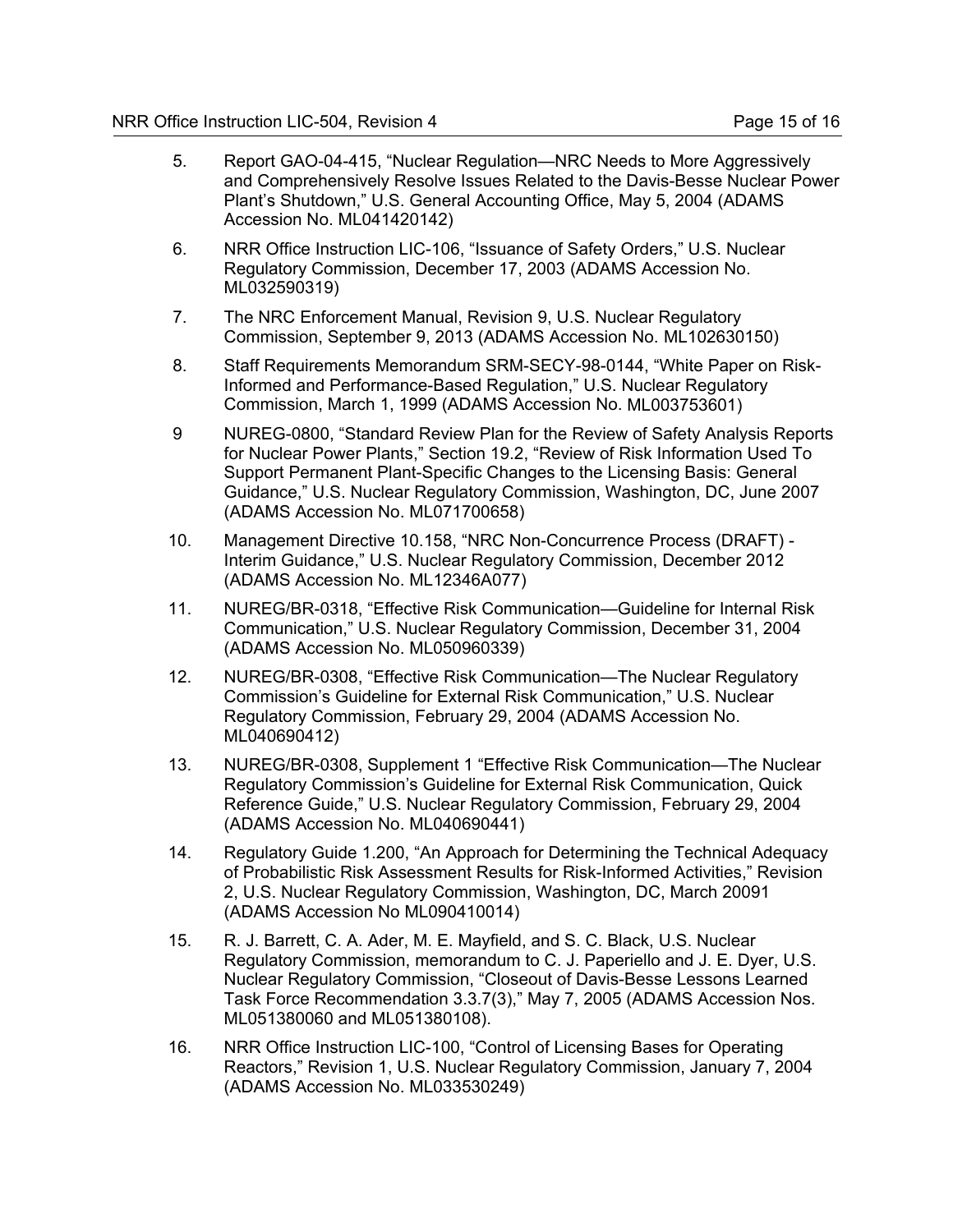- 17. Regulatory Guide 1.177, "An Approach for Plant-Specific, Risk-Informed Decisionmaking: Technical Specifications," Revision 1, U.S. Nuclear Regulatory Commission, Washington, DC, May 2011 (ADAMS Accession No ML100910008)
- 18. NUREG-1855, "Guidance on the Treatment of Uncertainties Associated with PRAs in Risk-informed Decision Making," U.S. Nuclear Regulatory Commission, March 2009 (ADAMS Accession No. ML090970525)

# Enclosures:

- 1. Appendix A, Change History
- 2. Appendix B, Standard Approach to Risk-Informed Decision-Making
- 3. Appendix C, Detailed Approach to Risk-Informed Decision-Making
- 4. Appendix D, Risk-Informed Evaluation Worksheet
- 5. Appendix E, Reaching Consensus on a Recommendation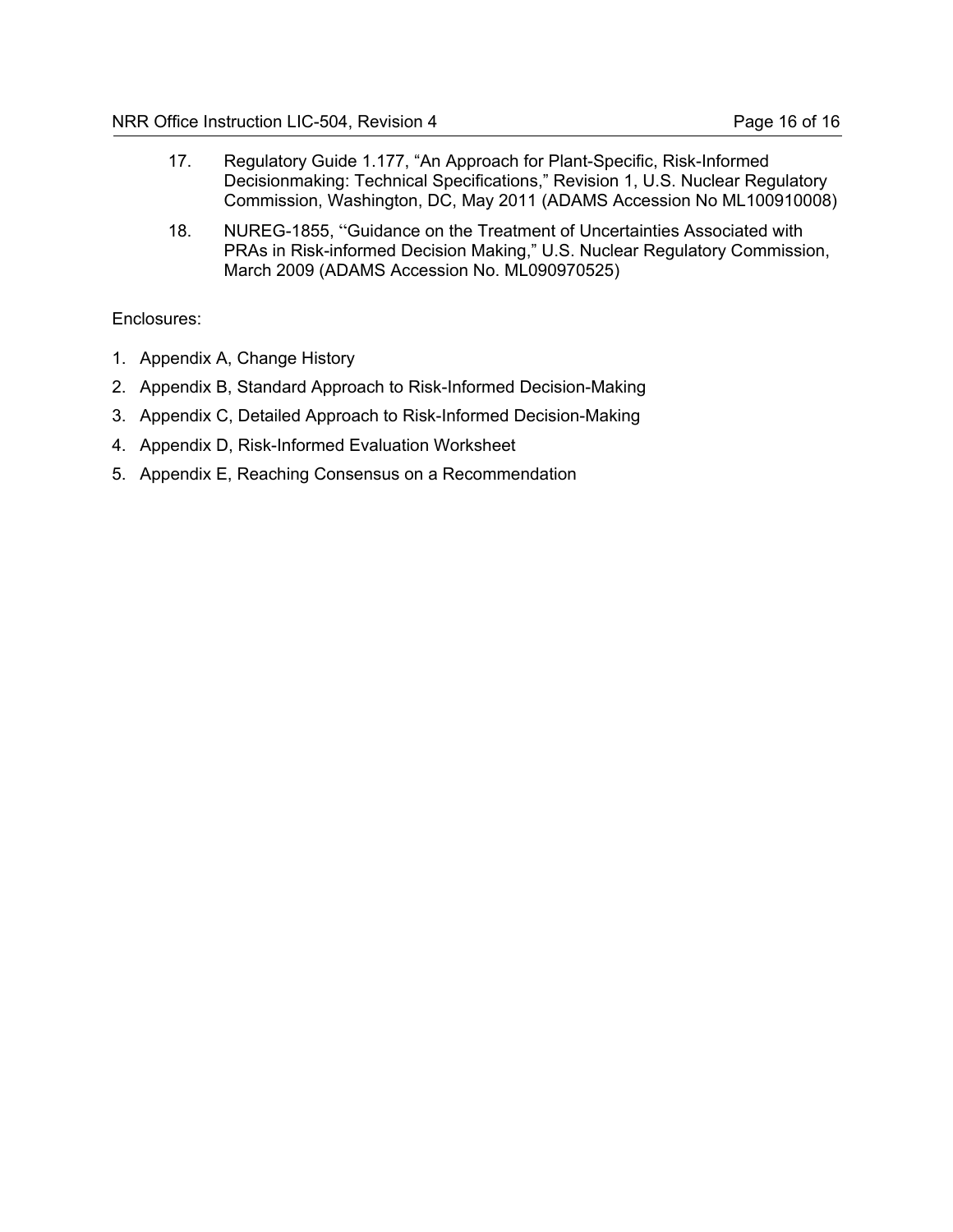# **Appendix A**

# **Change History**

# **Office Instruction LIC-504 Integrated Risk-Informed Decision-Making Process for Emergent Issues**

|            | LIC-504 - Change History - Page 1 of 2                                                                                                                                                                                                                                                                                                                                                                                      |                                                   |                                                                                                        |
|------------|-----------------------------------------------------------------------------------------------------------------------------------------------------------------------------------------------------------------------------------------------------------------------------------------------------------------------------------------------------------------------------------------------------------------------------|---------------------------------------------------|--------------------------------------------------------------------------------------------------------|
| Date       | <b>Description of Changes</b>                                                                                                                                                                                                                                                                                                                                                                                               | Method Used to<br>Announce &<br><b>Distribute</b> | Training                                                                                               |
| 10/31/2005 | Changes: This is initial issuance of<br>LIC-504, "Integrated Risk-Informed<br>Decision-Making Process for Emergent<br>Issues." The objective of this office<br>instruction is to outline a process by which<br>the Office of Nuclear Reactor Regulation<br>(NRR) staff and managers perform the<br>evaluation and communication of<br>risk-informed decisions and thereby<br>improve NRR's efficiency and<br>effectiveness. | Email to all staff                                | Training of<br>affected<br>staff within<br>6 months of<br>issue date<br>by<br>organization<br>al units |
| 12/20/2005 | Changes: This is Revision 1 of LIC-504,<br>"Integrated Risk-Informed Decision-Making<br>Process for Emergent Issues." Revision 1.<br>Clarification of regulatory actions in<br>Section 4.6.1.                                                                                                                                                                                                                               | Email to all staff                                | N/A                                                                                                    |
| 02/22/2007 | Changes: (1) Issued for use (not trial use);<br>(2) major change in format of appendices in<br>Enclosure 2 to incorporate feedback from a<br>Table Top exercise conducted in 2006.                                                                                                                                                                                                                                          | Email to all staff                                | Training of<br>selected<br>staff and<br>manageme<br>nt by DRA<br>within 6<br>months of<br>issue date.  |
| 04/07/2010 | This revision incorporates feedback and<br>comments received after using this<br>procedure to support decision-making in an<br>actual emergent issue (documented in<br>ADAMS ML070990071 and<br>ML081580560). The conditions for entering<br>LIC-504 have been clarified. A "standard<br>approach" and "detailed approach" are<br>provided to allow the user flexibility to tailor<br>the process for a given issue.        | Email to all staff                                | Self-study                                                                                             |

Enclosure 1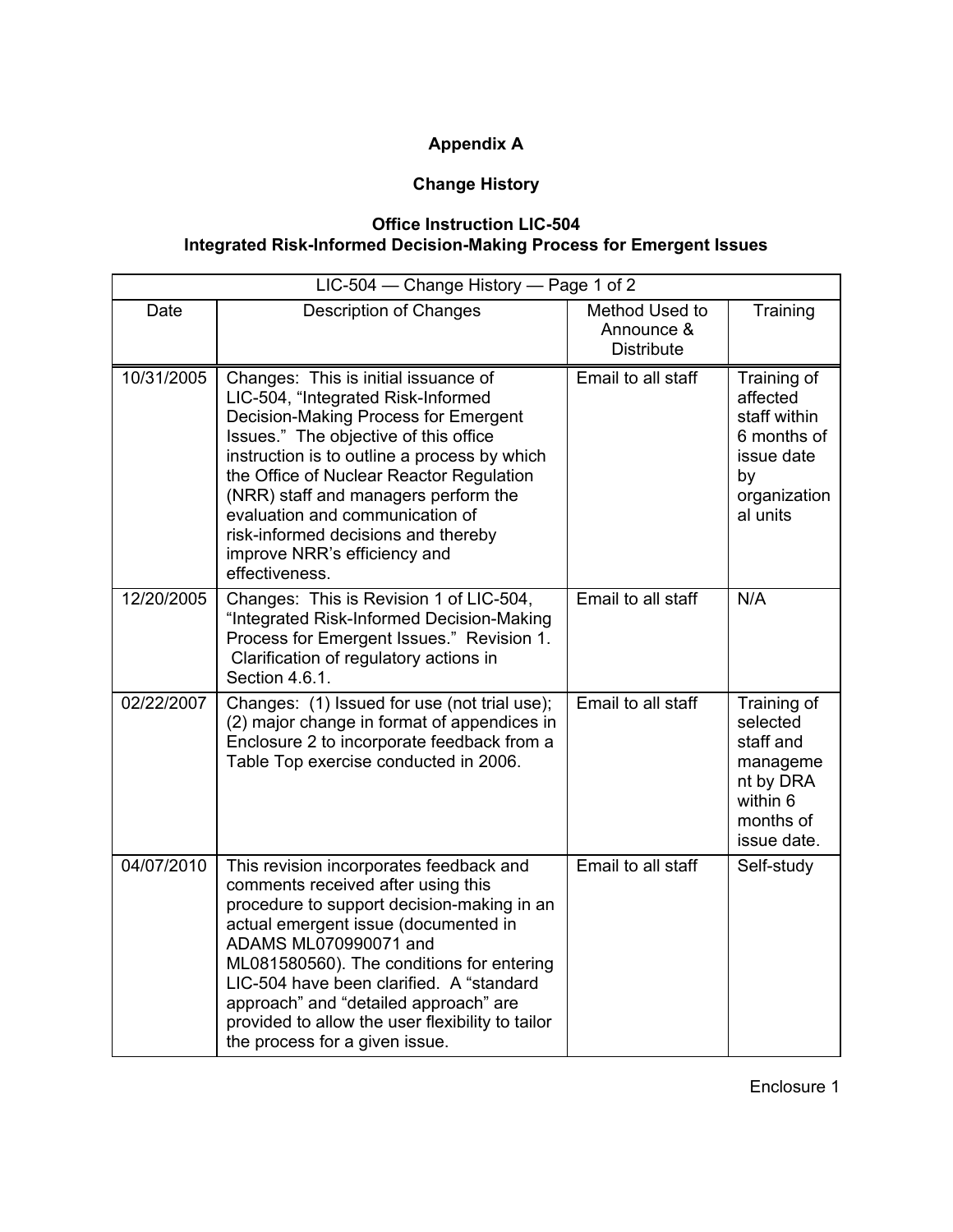|            | LIC-504 – Change History – Page 2 of 2                                                                                                                                                                                                                                                                                                                                                                                                                                                                                                                                                                                                                                                                                                                                                                                                                                                                                                                                                                                                                                                                                                                                                                                                                                                                                                                                                                                                                                                                                          |                                                   |            |
|------------|---------------------------------------------------------------------------------------------------------------------------------------------------------------------------------------------------------------------------------------------------------------------------------------------------------------------------------------------------------------------------------------------------------------------------------------------------------------------------------------------------------------------------------------------------------------------------------------------------------------------------------------------------------------------------------------------------------------------------------------------------------------------------------------------------------------------------------------------------------------------------------------------------------------------------------------------------------------------------------------------------------------------------------------------------------------------------------------------------------------------------------------------------------------------------------------------------------------------------------------------------------------------------------------------------------------------------------------------------------------------------------------------------------------------------------------------------------------------------------------------------------------------------------|---------------------------------------------------|------------|
| Date       | <b>Description of Changes</b>                                                                                                                                                                                                                                                                                                                                                                                                                                                                                                                                                                                                                                                                                                                                                                                                                                                                                                                                                                                                                                                                                                                                                                                                                                                                                                                                                                                                                                                                                                   | <b>Method Used</b><br>to Announce<br>& Distribute | Training   |
| 05/30/2014 | Revision 4 incorporates lessons from increasing<br>use of this office instruction for a number of<br>emergent issues. The conditions for entering<br>into this office instruction have been further<br>clarified and additional guidance on performance<br>monitoring has been added. A new section has<br>been added to more fully describe the risk-<br>informed approach to regulatory decision-<br>making. Specifically, changes were made in the<br>following areas:<br>Strategies in the "policy" section updated<br>to match current Strategic Plan<br>A new section (Section 4.1) was added to<br>more fully describe the risk-informed<br>approach to regulatory decision-making<br>and the other sections re-numbered.<br>The discussion regarding communication<br>plans was elevated to a sub-section<br>(4.2.3) and applies to the standard or<br>detailed approach.<br>Figure 1 was greatly simplified and now<br>provides examples of "other processes"<br>that would result in not entering LIC-504.<br>The entry to LIC-504 was changed to<br>always start with the "standard<br>approach." The user may progress to the<br>"detailed approach" as the analysis<br>proceeds and if warranted.<br>Figure 2 was revised to show the actual<br>decision being made and to refer to<br>"performance monitoring"<br>The relationship of LIC-504 to the non-<br>$\bullet$<br>concurrence process is discussed<br>References were updated or added for<br>٠<br>completeness<br>Attachments 1 and 2 to Appendix C were | Email to all<br>staff                             | Self-study |
|            | re-named Appendix D and E, respectively<br>Other editorial changes were made to<br>$\bullet$<br>improve readability                                                                                                                                                                                                                                                                                                                                                                                                                                                                                                                                                                                                                                                                                                                                                                                                                                                                                                                                                                                                                                                                                                                                                                                                                                                                                                                                                                                                             |                                                   |            |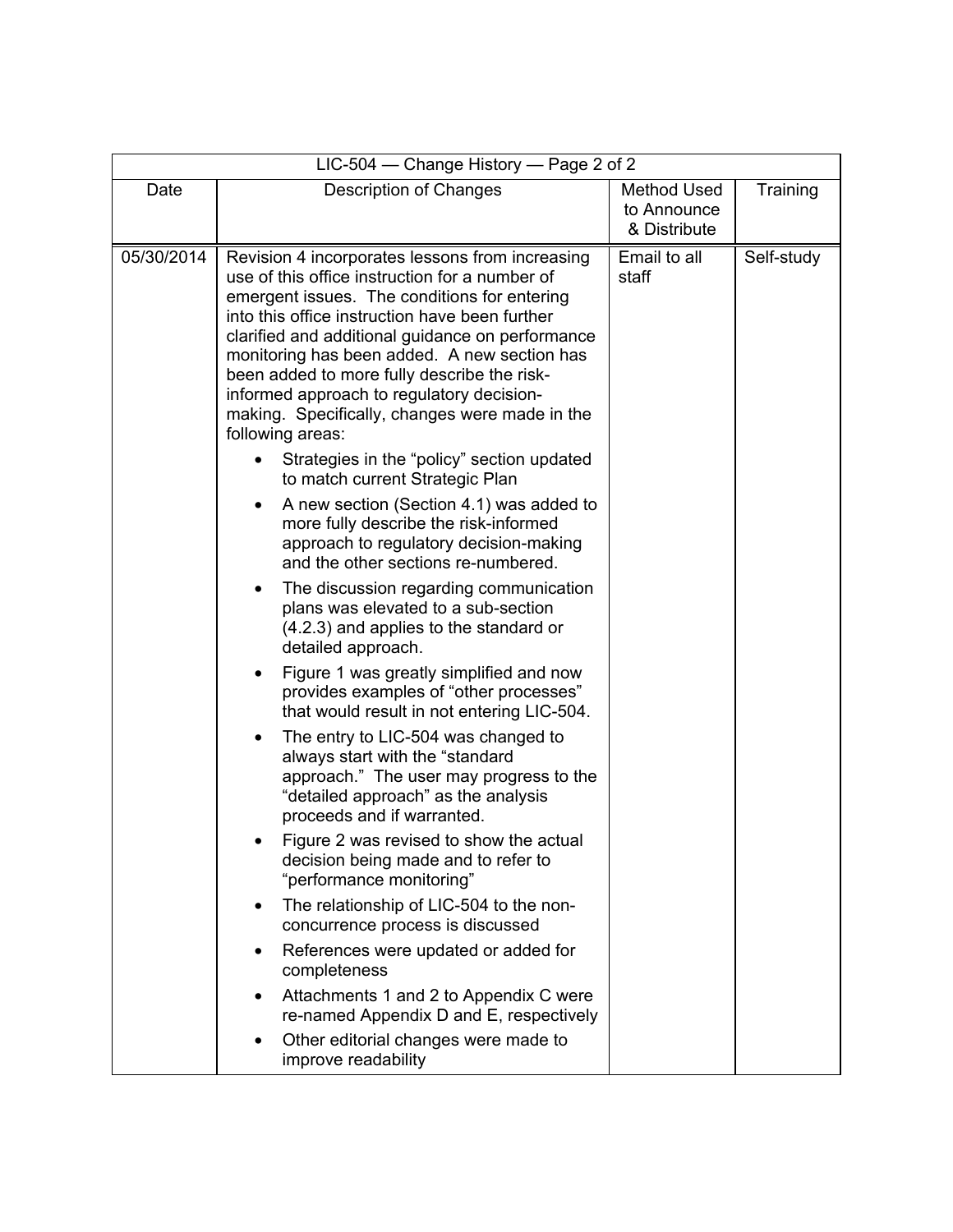# **Appendix B**

# **Standard Approach to Risk-Informed Decision-Making**

# **Office Instruction LIC-504 Integrated Risk-Informed Decision-Making Process for Emergent Issues**

Once it has been decided to enter LIC-504, the process starts with the standard approach, as set forth in this Appendix. As the analysis of the emergent issue proceeds, it may be decided that the additional detail provided in Appendix C (the detailed approach) is warranted. The management lead will make the decision regarding whether or not to progress to the detailed approach. The team would continue working towards resolving the issue, but would use the more detailed forms in Appendix C to structure the analysis of the various options.

When the standard approach of LIC-504 is applied to an emergent issue, the following steps are recommended.

# **1 – Initiate the LIC-504 Process**

The standard approach does not need a formal meeting to initiate the process. In many cases an individual or small team may suffice to perform the steps shown in Figure 2 for the riskinformed decision-making process. However, some structure may be useful for many issues that warrant the standard approach. The following steps, while optional, provide a degree of structure that management may tailor to the specific issue being considered.

Identify the decision authority – This is the individual who or NRC organization that will make the decision. Depending on the decision, potential decision-makers include Branch Chiefs, Division Directors, the Risk-Informed Licensing Panel, Office Directors/Regional Administrators, or the NRC Executive Director for Operations.

Identify the NRC organizations involved in supporting the decision – Consider the functions/analysts that are needed to conduct the analysis; e.g., the technical area expertise needed.

Name a management lead for the effort - This will normally be a Division Director or Branch Chief in the organization having primary responsibility for resolving the issue. The management lead should:

- Identify the project manager and name a technical lead
- Ensure that an adequate technical team is formed. This includes obtaining sufficient resources to characterize the issue, define options, perform the analyses, and make a recommendation.
- Determine whether Regional support is needed. The management lead will request appropriate support from the applicable Region.
- Determine whether a Communication Plan is necessary. If so, assign a communications lead. This individual should coordinate with the Office of Public Affairs for issues of high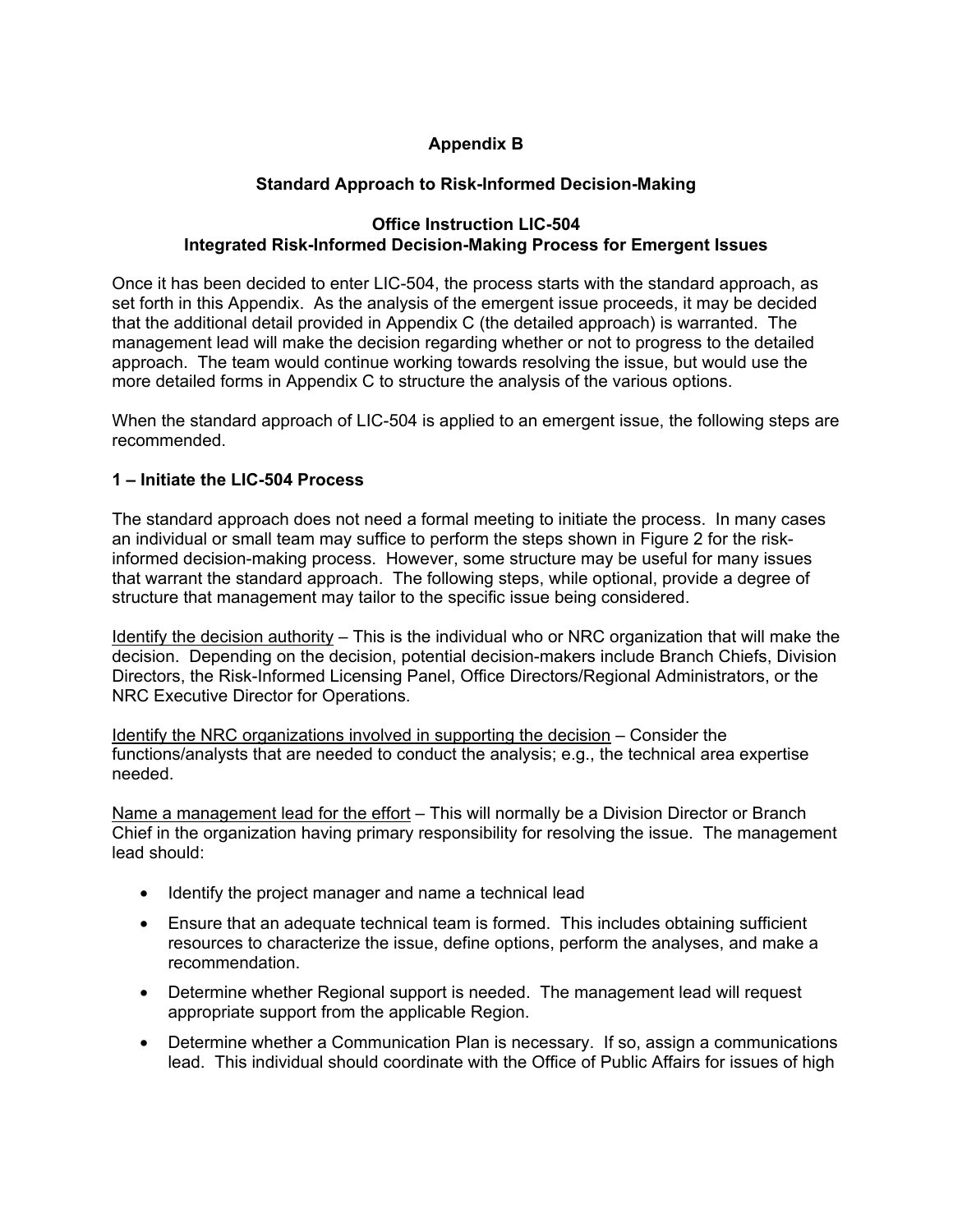stakeholder interest, as appropriate. (Refer to Section 4.2.3 in the body of this Office Instruction.)

• Set expectations for the team, such as (1) team member participation has a high priority; (2) sufficient number of team meetings will be held to facilitate process integration; and, (3) documentation should be developed concurrently with the decision. The expectations should include a schedule for presenting the team's recommendation to the decision authority.

Table B-1 provides a convenient form for documenting the initiation of the LIC-504.

# **2 – Perform Steps 1 – 4 of the Risk-Informed Decision-Making Process (Figure 2)**

The technical lead (and team, if applicable) performs the first four steps of the risk-informed decision-making process shown on Figure 2 of LIC-504. The results of each step should be captured as working notes, document files, analysis files, and so forth, to aid in documenting the decision in step 5, below (step 6 of Figure 2).

# Characterize the Emergent Issue (Step 1)

The purpose of this step is to characterize the issue, in terms of the physical impact on the plant and the potential impact on safe operation, including possible impact on human actions, e.g., through procedures, well enough to begin the development of options (next step).

Sample tasks in this step include:

- Identifying the structures, systems, and components (SSCs) or operational characteristics affected by the issue (including human actions).
- Describing the nature of the effect on the identified SSCs or operational characteristics.
- Documenting the potential impacts of the issue on safe operation of the plant.
- Identifying the regulations (or other requirements/commitments such as design basis, licensing basis, generic letters) that may be challenged by this issue.

The technical lead (or team, if applicable) should consider any source of information that may be expected to provide accurate and useful information bearing on the issue.

#### Define Decision Options (Step 2)

The purposes of this step are to define the decision-making environment, to develop the decision options, and to describe the decision criteria for evaluating the options.

The decision-making environment includes the key boundary conditions for the assessment, considering the urgency, severity, and expected duration of the issue. Analysis tools and techniques applicable to the issue, including risk analysis methods, should be identified.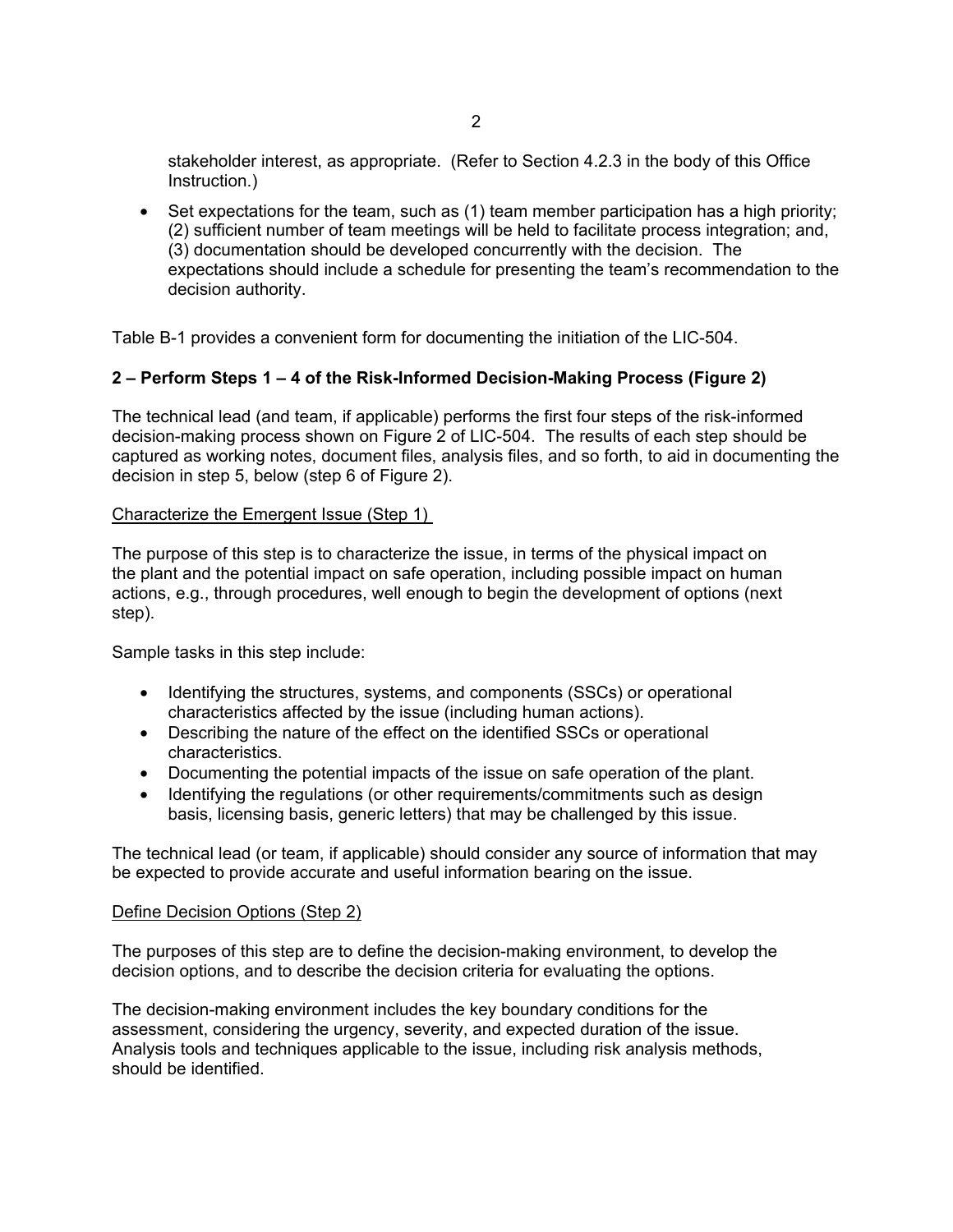Enclosure 2

|                                      | Table B-1: LIC-504 Process Initiation |              | ----------  |
|--------------------------------------|---------------------------------------|--------------|-------------|
| Date LIC-504 Initiated:              | Date of Report: _                     | $[ ]$ draft  | $[ ]$ final |
| <b>Summary Description of Issue:</b> |                                       |              |             |
| <b>Decision Authority</b>            | Name/Title                            | Organization | Telephone   |
|                                      |                                       |              |             |
| <b>Evaluation Team:</b>              | Name/Title                            | Organization | Telephone   |
| Management Lead                      |                                       |              |             |
| <b>Project Manager</b>               |                                       |              |             |
| <b>Technical Lead</b>                |                                       |              |             |
| <b>Team Members</b>                  |                                       |              |             |
|                                      |                                       |              |             |
|                                      |                                       |              |             |
|                                      |                                       |              |             |
|                                      |                                       |              |             |
|                                      |                                       |              |             |
|                                      |                                       |              |             |
| ADAMS Accession No.                  |                                       |              |             |

A decision, or set of options to evaluate in the decision-making process, should be developed. For each identified option, the technical lead or team should identify the potential impact on the principles of risk-informed decision-making, to the extent they apply, or other factors that aid the decision process. Decision criteria that will form the basis for acceptability or rejection for each decision option should be selected to facilitate evaluating the options.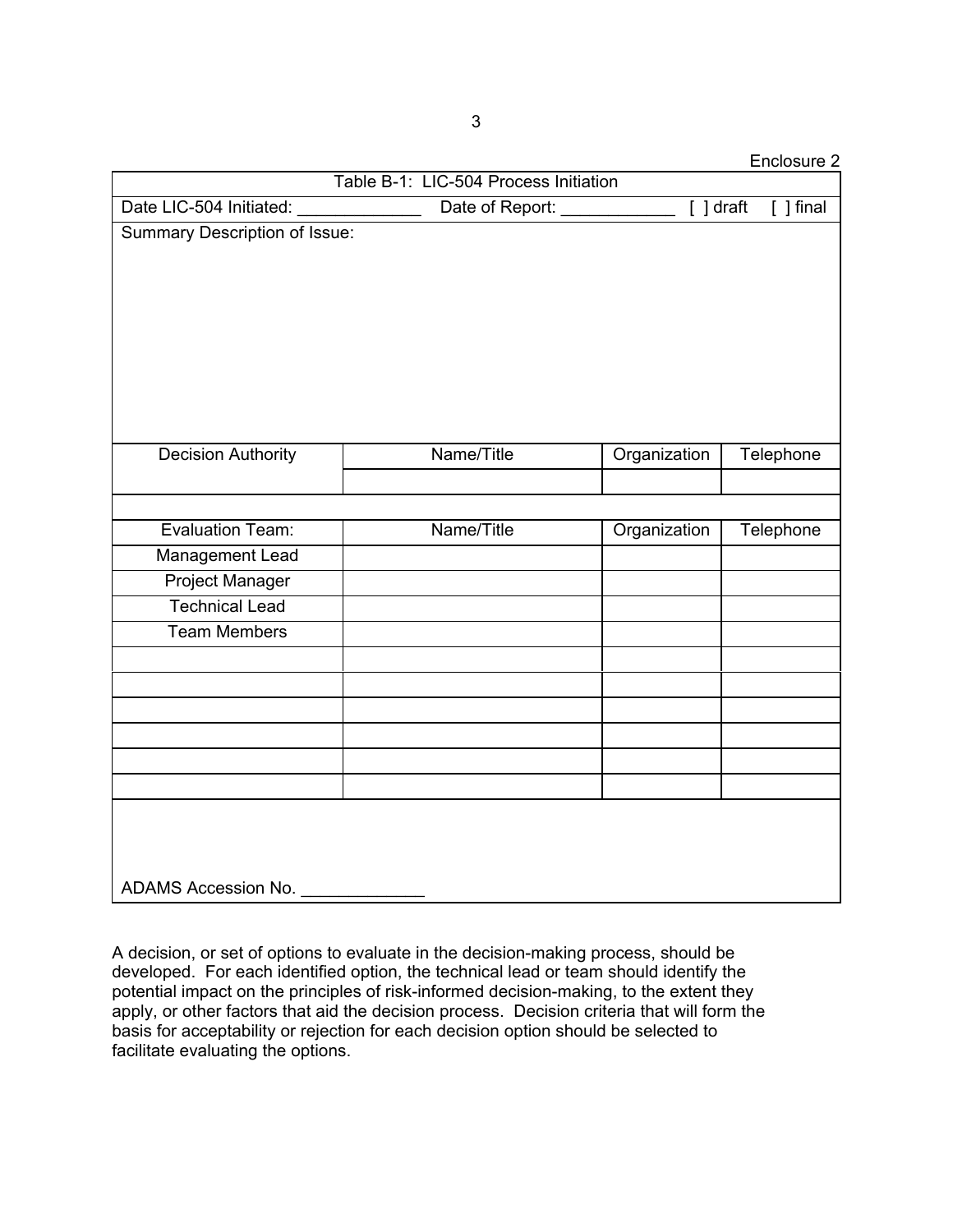Table B-2 provides a convenient format for capturing the options that were considered to address the emergent issue, and the analysis approach, affected principles or factors, and the evaluation criteria. Table B-2 also includes a column to document the evaluation of each option (next step in the process). Even if the table is not filled out, it illustrates the process for documenting the evaluation.

#### Perform Assessment of Each Decision Option (Step 3)

In this step, technical staff assigned to work on this issue will analyze and document the assessment of each option. The options are evaluated using any consistent set of appropriate factors that differentiate one option from the others, so as to describe the rationale used to decide upon the recommended option.

To the extent possible these factors should relate to one or more of the key principles of riskinformed decision-(refer to Section 4.1 of this Office Instruction) and address the following:

- Compliance with existing regulations
- Consistency with the defense-in-depth philosophy
- Maintenance of adequate safety margins
- Demonstration of acceptable levels of risk
- Implementation of defined performance measurement strategies.

While the factors used in the standard approach may coincide with the five key principles of risk-informed decision-making, there may be issues where some other factor is the key to the decision. Examples of "other factors" include (1) amount of time a degraded condition would remain uncorrected; (2) degree of uncertainty from one option to another; (3) relative impact on public confidence among options; and, (4) relative burden to licensees. There is no reason to "force fit" a discussion of non-informative factors into the documentation. Conversely, there may be any number of other factors that are relevant to the decision that should be considered. The analyst should concentrate on the relative merits of one option compared to the others, using the factors appropriate for the particular issue. The document should be no longer than necessary to document the process that was followed.

The result of this step is a summary of the analysis for each decision option, which may be included in Table B-2. Note that this is a simplification in the standard approach compared to the detailed approach in Appendix C, where each option may have an individual evaluation sheet (Table C-3). In the standard approach, this documentation may be combined.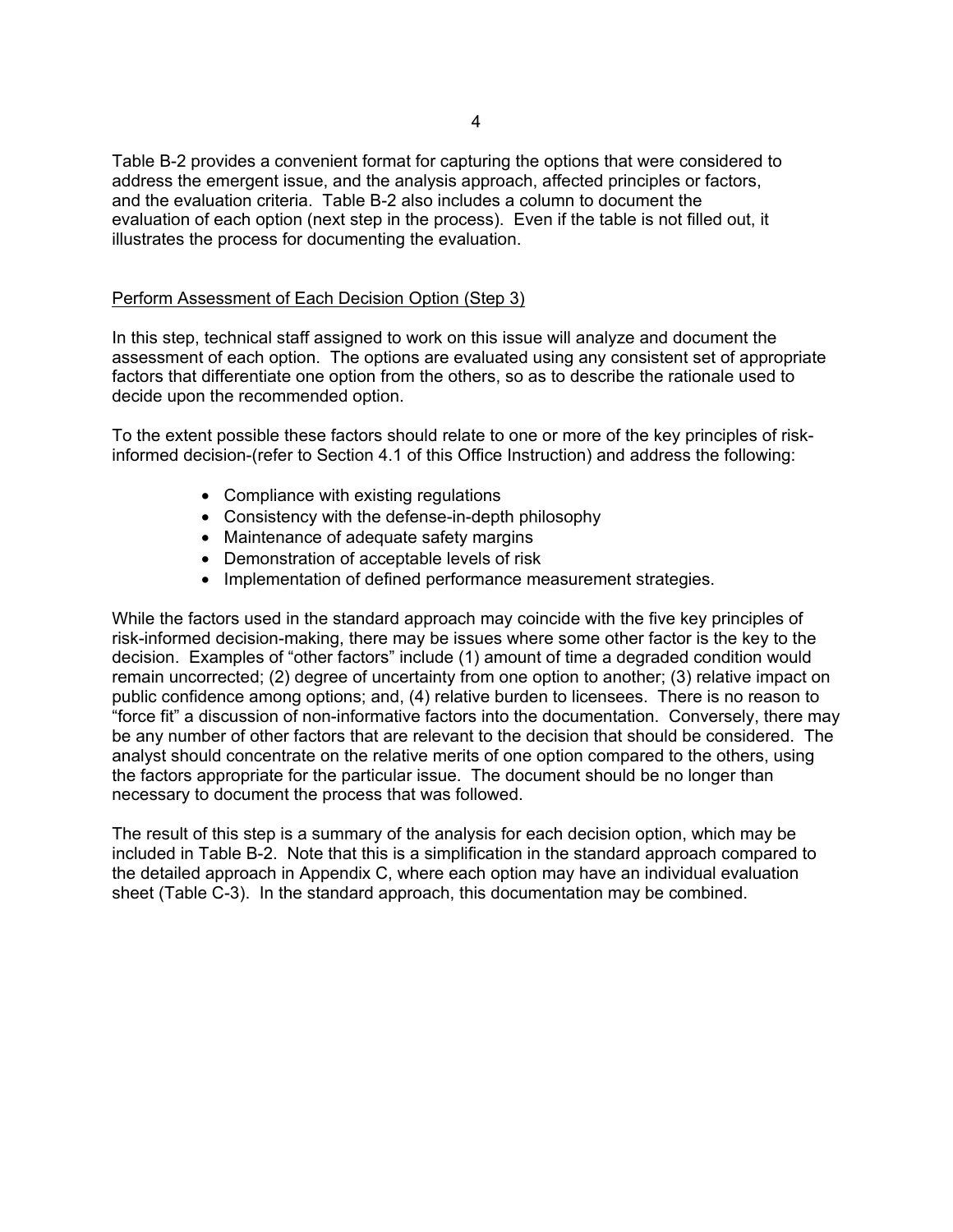|     |                                                                                                                                                                                                                                                                                                                                                                                                                                  |                                            | Table B-2: Decision Options                          |                                                   |                                                                                                      |  |
|-----|----------------------------------------------------------------------------------------------------------------------------------------------------------------------------------------------------------------------------------------------------------------------------------------------------------------------------------------------------------------------------------------------------------------------------------|--------------------------------------------|------------------------------------------------------|---------------------------------------------------|------------------------------------------------------------------------------------------------------|--|
| #   | Option                                                                                                                                                                                                                                                                                                                                                                                                                           | proach <sup>2</sup><br>sisylisi<br>₹<br>Äp | Affected Principles<br>or Factors <sup>3</sup>       | Evaluate Options <sup>4</sup><br>Criteria used to | Evaluation <sup>5</sup>                                                                              |  |
|     |                                                                                                                                                                                                                                                                                                                                                                                                                                  |                                            |                                                      |                                                   |                                                                                                      |  |
|     |                                                                                                                                                                                                                                                                                                                                                                                                                                  |                                            |                                                      |                                                   |                                                                                                      |  |
|     |                                                                                                                                                                                                                                                                                                                                                                                                                                  |                                            |                                                      |                                                   |                                                                                                      |  |
|     |                                                                                                                                                                                                                                                                                                                                                                                                                                  |                                            |                                                      |                                                   |                                                                                                      |  |
|     |                                                                                                                                                                                                                                                                                                                                                                                                                                  |                                            |                                                      |                                                   |                                                                                                      |  |
|     |                                                                                                                                                                                                                                                                                                                                                                                                                                  |                                            |                                                      |                                                   |                                                                                                      |  |
|     |                                                                                                                                                                                                                                                                                                                                                                                                                                  |                                            |                                                      |                                                   |                                                                                                      |  |
| ယ္ပ | What analytical tools are available (e.g., risk analysis tools or engineering models) - may be quantitative or qualitative<br>Define each decision option (e.g., shut down plant immediately or shut down in specified time period)<br>Define the basis or standard for accepting or rejecting each decision option.<br>Identify potential impact on the princi<br>Compare the options and justify the<br>the options.<br>Notes: |                                            | option that is being recommended for implementation. |                                                   | iples of risk-informed decision-making or other factors being analyzed or evaluated to differentiate |  |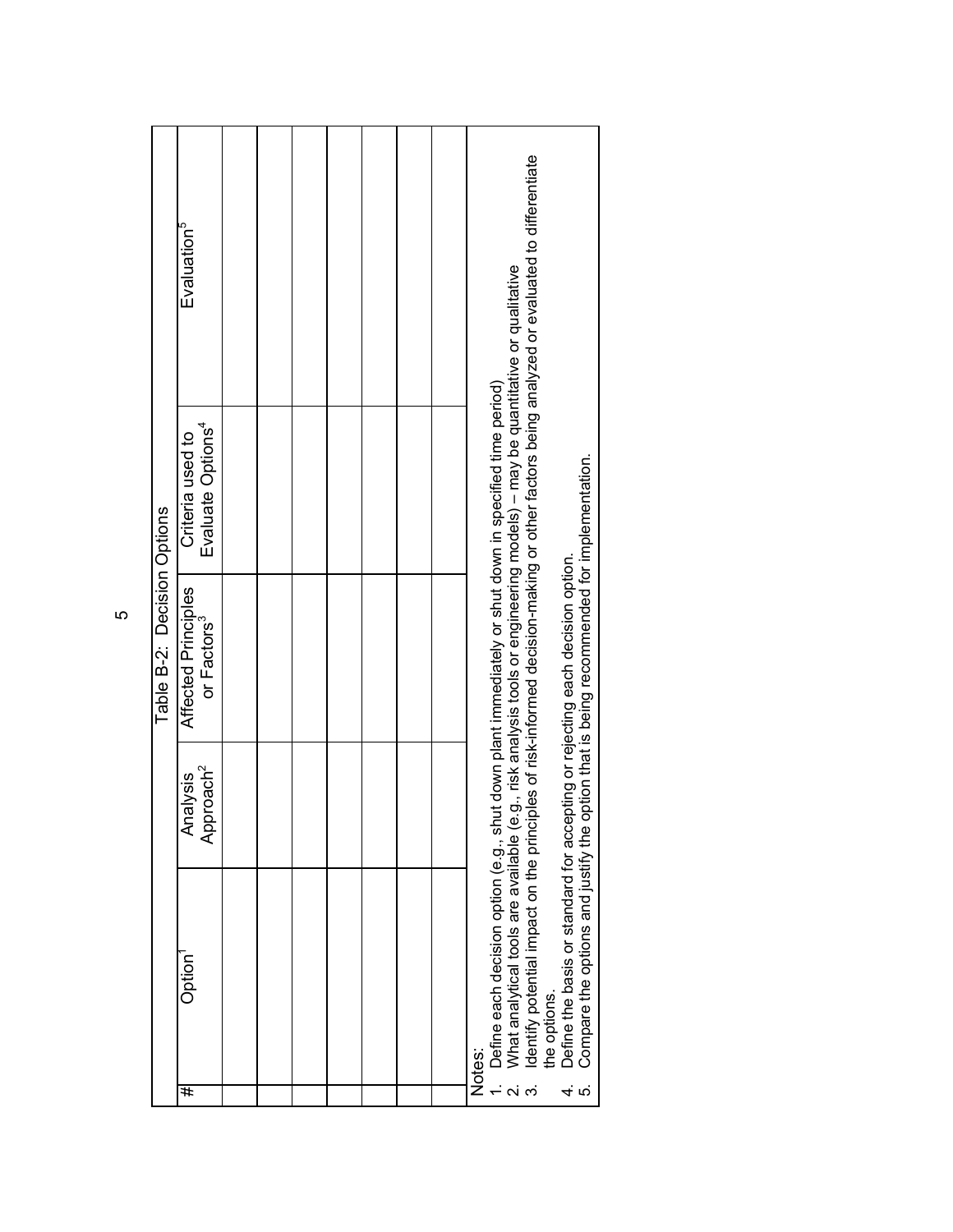# Integrate Assessment Results and Determine Performance Monitoring Strategies (Step 4)

At this point, the technical lead or team has defined and analyzed options to address the emergent issue. A recommended option must be selected from the acceptable options that have been evaluated. The integration process may be as simple as providing a brief summary of the option or options for addressing the issue and presenting the factor or factors that differentiate the preferred option from alternatives. The "pros and cons" for each option may be one way to justify preferring one option over another.

The comparison of the options and recommending an action to the decision authority can sometimes be a contentious team activity. Appendix E provides guidance on reaching a consensus that may be useful to teams weighing the relative merits of various options. In some instances, individuals may enter NRC's non-concurrence process as set forth in Management Directive 10.158, "NRC Non-Concurrence Process" (Ref. 10). The LIC-504 process can proceed in parallel with the non-concurrence process. Cognizant NRC management should decide whether to continue the LIC-504 assessment on the originally planned schedule or to delay the assessment pending completion of the non-concurrence process. In any event, the decision authority should be fully informed of any non-concurrences relating to the issue under consideration in addition to the recommendation being made by the LIC-504 team.

The LIC-504 team should also consider what, if any, performance monitoring strategies should be put in place along with the recommended action. The purpose of performance monitoring is to verify that the action taken to address the issue actually has the intended result and that no adverse, unintended consequences arise. Performance monitoring may include additional NRC oversight, periodic reporting of selected parameters by the licensee, or similar measures.

# **3 – Communicate Assessment and Recommendations to the Decision Authority (Step 5 of Figure 2)**

The purpose of this step is to provide the decision-makers with the information they need to make a properly informed decision. Typically, the decision-maker will need information presented in summary format for rapid assessment and ease of understanding the impacts and complexity of an issue. Slides or other briefing media may be used to facilitate a meeting with the decision-maker.

The briefing of the decision-maker should include a brief summary and characterization of the issue, the options considered, the recommended option, and the basis for that recommendation. Any recommended performance monitoring strategies should also be presented at this briefing.

#### **4 – Decision Authority makes the Decision**

The decision authority, using the information provided in the briefing and any other information he or she deems relevant to the issue, decides what should be done to address the emergent issue. The decision might be to implement the option recommended by the LIC-504, or it may be to implement some other action. The decision could even be to not take any action. The decision authority should also consider any recommended performance monitoring strategies and determine what performance monitoring, if any, should be put in place to monitor whatever action has been approved.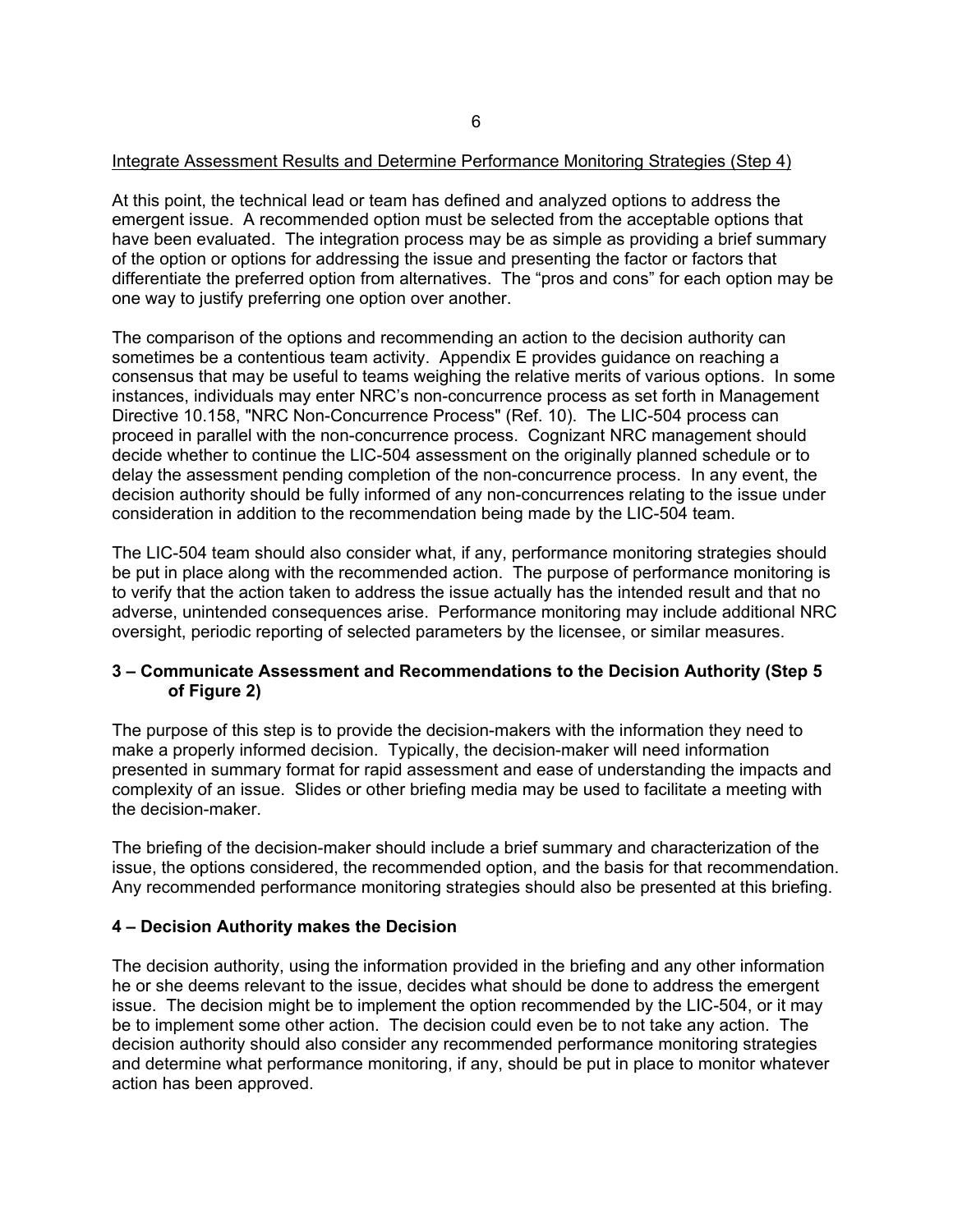It is not within the scope of LIC-504 to provide guidance to NRC managers or other individuals who are the "decision authority" on how to make decisions. One goal of the LIC-504 process is that the decision maker be provided with the best information available, including limitations and uncertainties in the technical analyses that support any recommendation, to facilitate good decisions.

The decision authority should communicate his or her basis for the decision, so that basis can be documented (next step). This basis should be fairly detailed when the decision is to adopt some course of action other than that recommended by the LIC-504 team. This is not to second-guess the decision authority, but to provide scrutable documentation of how and why a given action was taken, as recommended in the GAO report (Ref. 5).

# **5 – Document the Decision including Performance Monitoring (Step 6 of Figure 2)**

Once the decision has been made, the staff should document the decision. A memorandum or other communication should be used to document the final decision. The decision maker's rational for the chosen approach for addressing the emergent issue should be discussed. If provisions for performance monitoring were deemed necessary, they should be described in the document as well.

If the issue and associated analyses warrant, a report may be generated to document the process that was followed, the analyses that were performed, the integrated assessment of options, the recommendation, and the final decision. Documentation of the decision should include not only what the decision was, but also any insights provided by the decision-maker.

Table B-4 provides an outline that may be used to help structure a report if one is desired.

# **6 – Communicate the Decision (Step 7 of Figure 2)**

The decision and related information should be communicated as appropriate to the issue under consideration. If a communication plan was developed, it should be used to ensure that appropriate stakeholders are informed of the decision. In all cases the documentation of decisions made using LIC-504 should be entered into the Agency-wide Documents Access and Management System (ADAMS).

{LIC-504 Standard Approach Ends}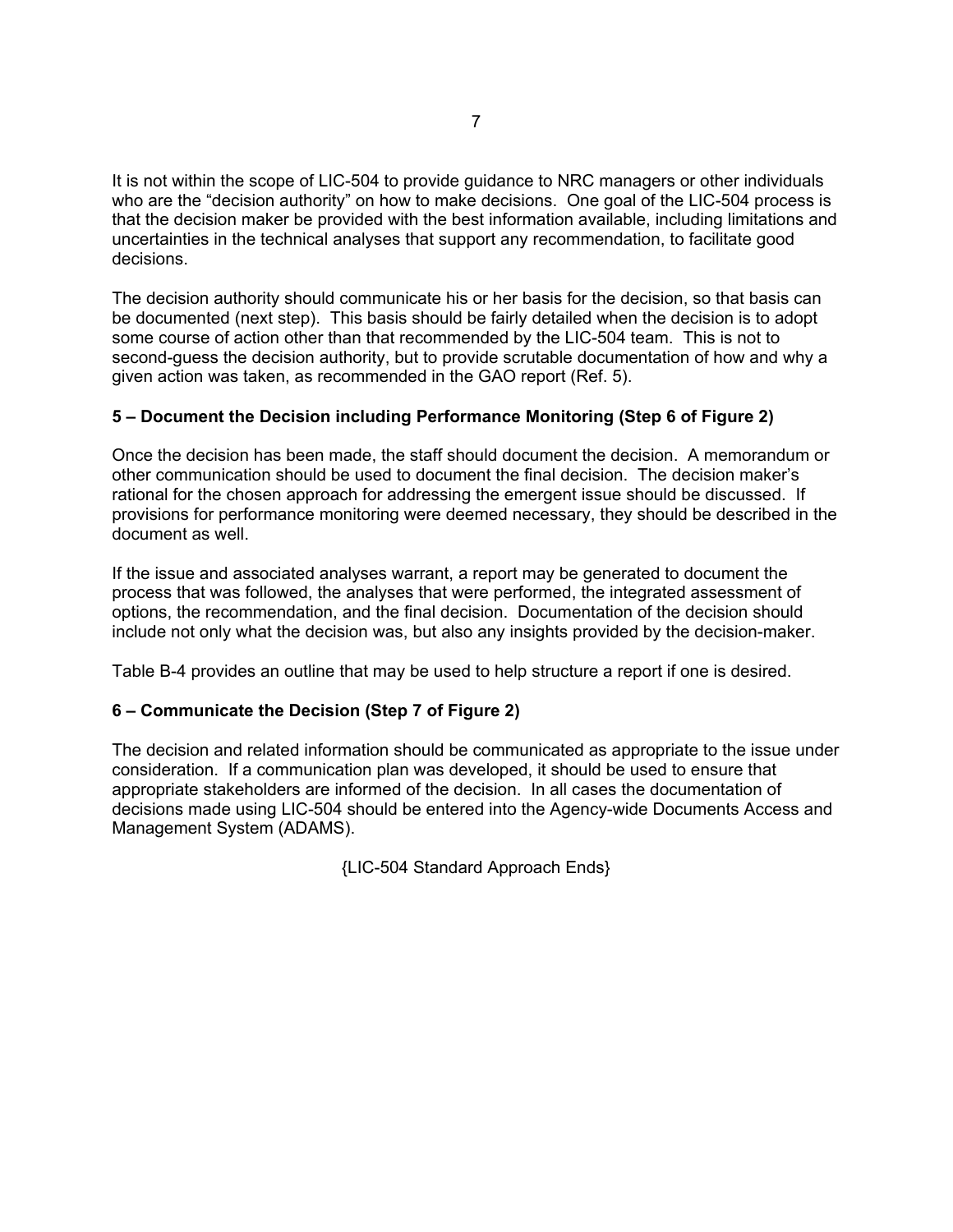# Table B-4: Sample Report Format to Document LIC-504 Decision Process

#### ISSUE SUMMARY

(Provide a brief overview of the issue in sufficient detail to understand what the issue is and why a decision is needed.)

ISSUE CHARACTERIZAION

OPTIONS CONSIDERED

(Attach Table B-2, if used.)

EVALUATION AND ASSESSMENT OF OPTIONS

(Provide a brief summary of the option or options for addressing the issue. Present the factor or factors that differentiate the preferred option from alternatives. Include "pros and cons" for each option as appropriate. Attach Table B-2 if used.)

#### RECOMMENDATION

(Compare the options and justify the option that is being recommended for implementation.)

FINAL DECISION

PERFORMANCE MONITORING STRATEGIES (IF APPLICABLE)

ATTACHMENTS

As needed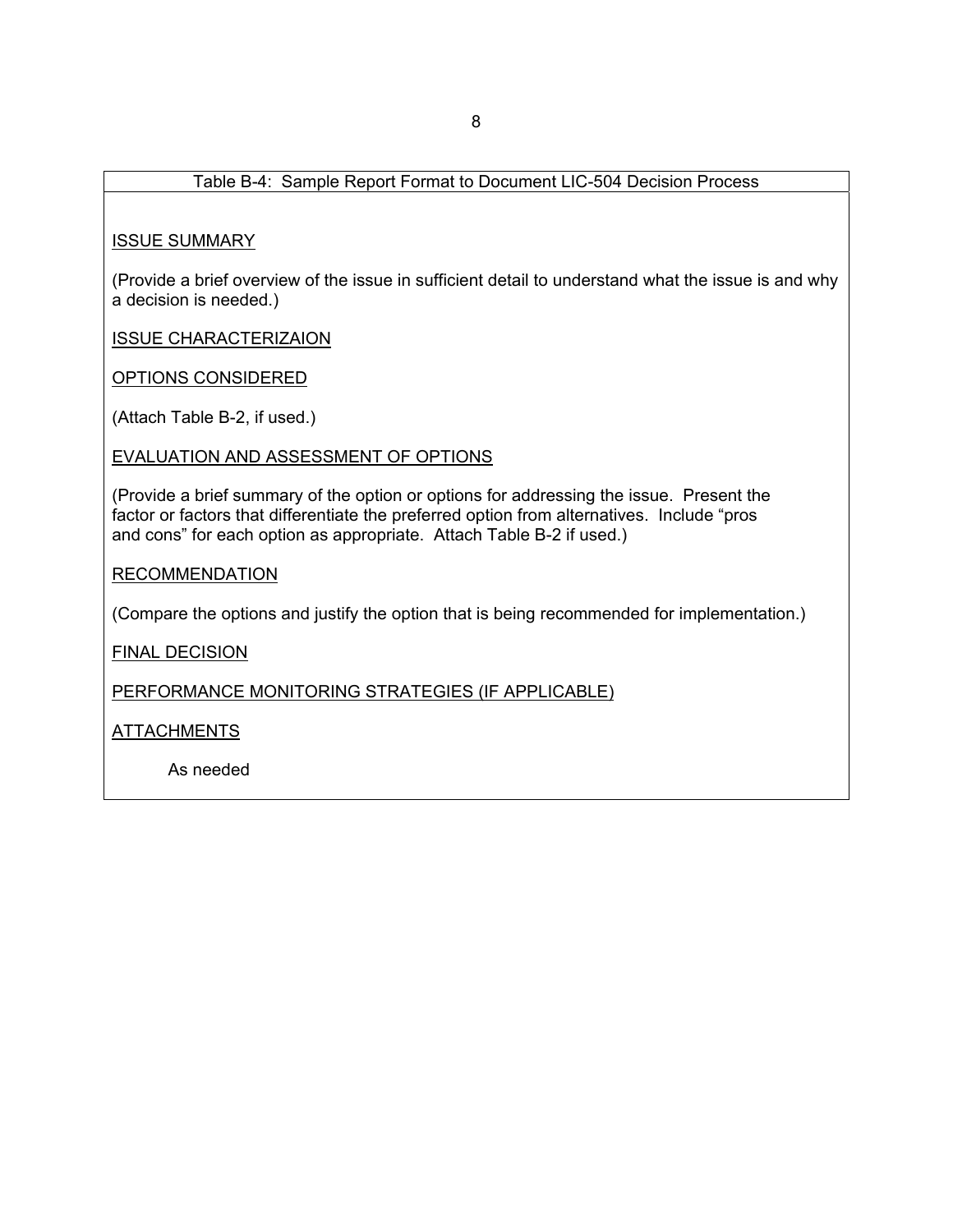# **Appendix C**

# **Detailed Approach for Risk-Informed Decision-Making**

# **Office Instruction LIC-504 Integrated Risk-Informed Decision-Making Process for Emergent Issues**

The decision to progress to the detailed approach of this instruction will be made by the Director of the Division with lead responsibility for the issue (or designee), in consultation with appropriate NRR senior management and the Director of the Division of Risk Assessment (DRA). If requested by the Management Lead, the Director of DRA will assign an individual to be the team facilitator for implementing LIC-504. (Typically, this would be the LIC-504 process owner.)

Once it has been determined that the detailed approach of LIC-504 should be applied to an emergent issue, the following steps are recommended. (It is assumed here that the issue has already been characterized as set forth in Appendix B. The intent is to build on the work done up to the point that the detailed approach is selected.)

# **1 – Continue the LIC-504 Process**

# Define Decision Options (Step 2 of Figure 2)

The purposes of this step are to define the decision-making environment, to develop the decision options, and to describe the decision criteria for evaluating the options.

*Environment in which the Decision will be Made* – The team should identify the key boundary conditions for the assessment, considering the urgency, severity, and expected duration of the issue. The team should consider whether the issue is dynamic or static in nature. The team should determine what risk analysis tools are available that are capable of addressing the issue.

*Decision Options* – The team should define options to resolve the issue. Example options include:

- Immediate plant shutdown or placement in other safe condition
- Plant shutdown within a specified time period
- Continued operation with the implementation of compensatory actions (e.g., continuing operation at reduced power until the next refueling outage, or continuing operation with increased monitoring)
- Delaying the decision until more information is available

For each identified option, the team should identify the potential impact on the principles of risk-informed decision-making.

Enclosure 3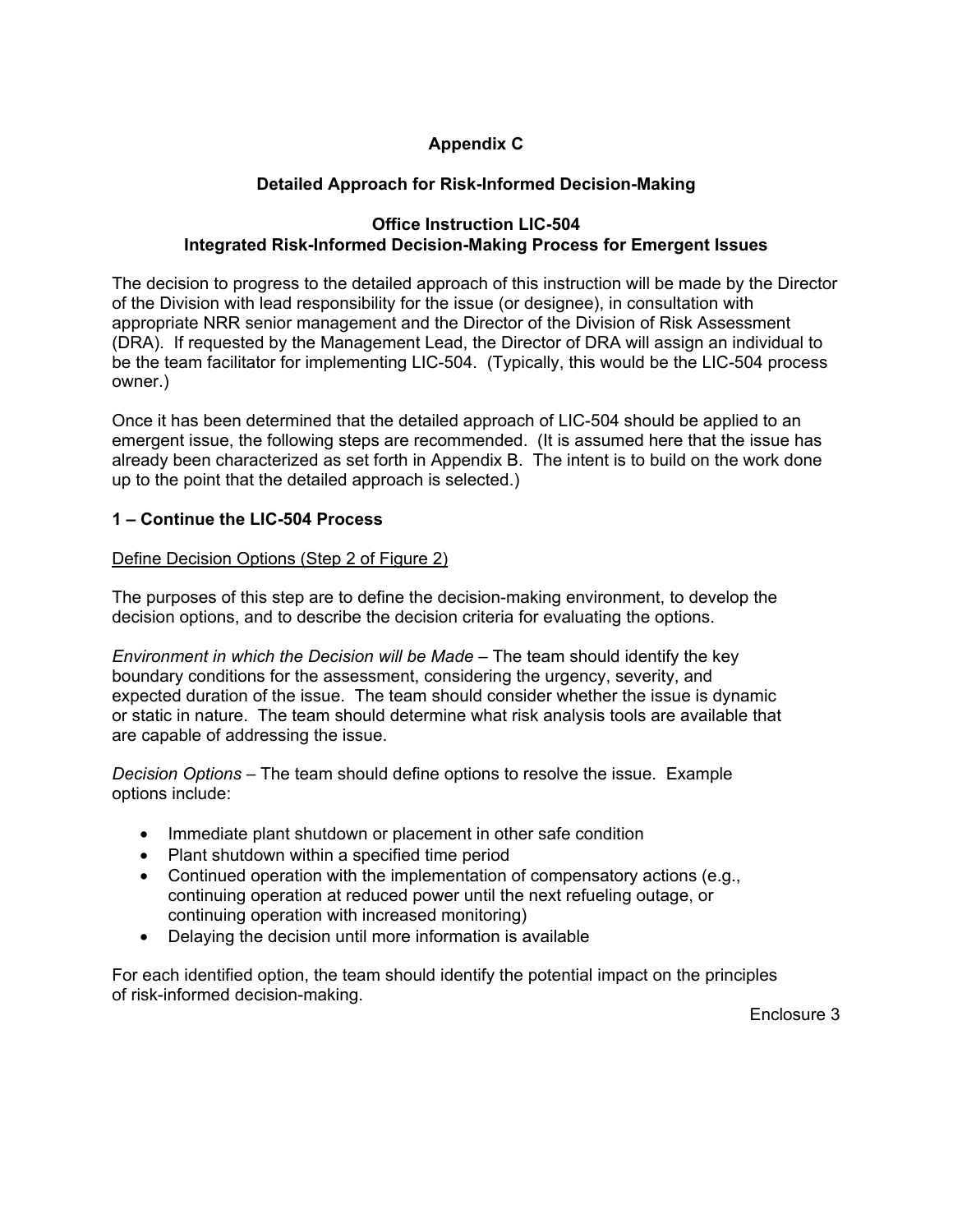*Acceptance Guidelines or Criteria for Decision Options* – The team should define the basis for acceptability or rejection for each decision option. All five principles of risk-informed decisionmaking must be considered.

*Note: For the assessment of the acceptability of a change in risk, Regulatory Guide (RG) 1.174 (Ref. 2) provides appropriate acceptance guidelines. In some cases, the RG 1.174 acceptance guidelines may not be directly applicable. In such cases, it may be possible to qualitatively argue that any risk increases are small and consistent with the intent of the Commission's Safety Goal Policy Statement. For example, it may be possible to show that compensatory measures are effective in minimizing the risk impact.*

Table C-1 provides a convenient format for capturing the options that were considered to address the emergent issue, and the analysis approach, affected principles or factors, evaluation criteria, and other factors that may impact the decision.

#### Perform Assessment of Each Decision Option (Step 3)

In this step, technical staff assigned to work on this issue will analyze and document the assessment of each option. The analysis should be structured to parallel the five principles of risk-informed decision-making given in RG 1.174 and addresses the following:

- compliance with existing regulations
- maintenance of adequate safety margins
- maintenance of adequate defense-in-depth
- demonstration of acceptable levels of risk
- implementation of defined performance measurement strategies

Appendix D provides a detailed list of items to consider for each of the five principles of riskinformed decision-making.

For each analytical method used to support the technical analysis, an assessment of the technical adequacy of that method for the purpose of that analysis should be documented. Document the analysis of each input to the decision in a similar manner, addressing the following:

- What is affected by the issue
- How the option addresses the issue
- The uncertainties associated with the analysis
- The assumptions made to deal with those uncertainties
- The degree of confidence in the conclusion of the analysis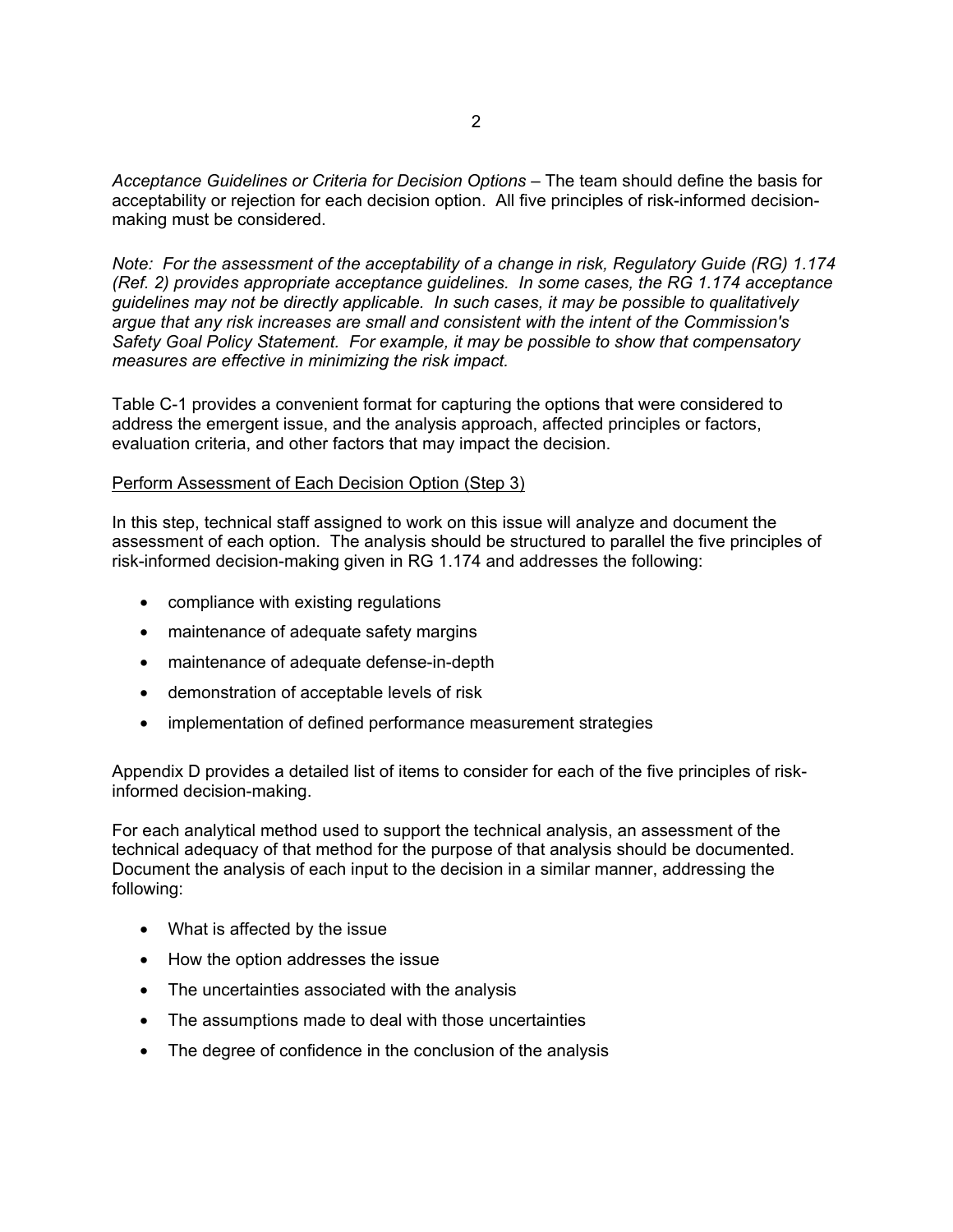|    |                                                                                                                                                              |                                | Table C-1: Decision Options                       |                                                   |                                                                                                                                        |  |
|----|--------------------------------------------------------------------------------------------------------------------------------------------------------------|--------------------------------|---------------------------------------------------|---------------------------------------------------|----------------------------------------------------------------------------------------------------------------------------------------|--|
| #  | Option <sup>1</sup>                                                                                                                                          | Analysis Approach <sup>2</sup> | Principles or<br>Factors <sup>3</sup><br>Affected | Evaluate Options <sup>4</sup><br>Criteria used to | Other Items to Consider <sup>3</sup>                                                                                                   |  |
|    |                                                                                                                                                              |                                |                                                   |                                                   |                                                                                                                                        |  |
|    |                                                                                                                                                              |                                |                                                   |                                                   |                                                                                                                                        |  |
|    |                                                                                                                                                              |                                |                                                   |                                                   |                                                                                                                                        |  |
|    |                                                                                                                                                              |                                |                                                   |                                                   |                                                                                                                                        |  |
|    |                                                                                                                                                              |                                |                                                   |                                                   |                                                                                                                                        |  |
|    |                                                                                                                                                              |                                |                                                   |                                                   |                                                                                                                                        |  |
|    |                                                                                                                                                              |                                |                                                   |                                                   |                                                                                                                                        |  |
|    | Notes:                                                                                                                                                       |                                |                                                   |                                                   |                                                                                                                                        |  |
|    | Define each decision option (e.g., shut down plant immediately or shut down in specified time period)                                                        |                                |                                                   |                                                   |                                                                                                                                        |  |
|    | What analytical tools are available (e.g., risk analysis tools or engineering models) - may be quantitative or qualitative                                   |                                |                                                   |                                                   |                                                                                                                                        |  |
|    | SM = safety margins; RM = risk metrics; PM = performance measurement strategies.                                                                             |                                |                                                   |                                                   | dentify potential impact on the principles of risk-informed decision-making. RC = compliance with regulations; DID = defense-in-depth; |  |
| ທ່ | Define the basis or standard for accepting or rejecting each decision option.<br>tools available, and time available to<br>Other items may include: Resource | make decision.                 |                                                   |                                                   | limitations, needed technical area expertise, NRC organizations needed to support the analyses,                                        |  |
|    |                                                                                                                                                              |                                |                                                   |                                                   |                                                                                                                                        |  |

 $\infty$  $\sim$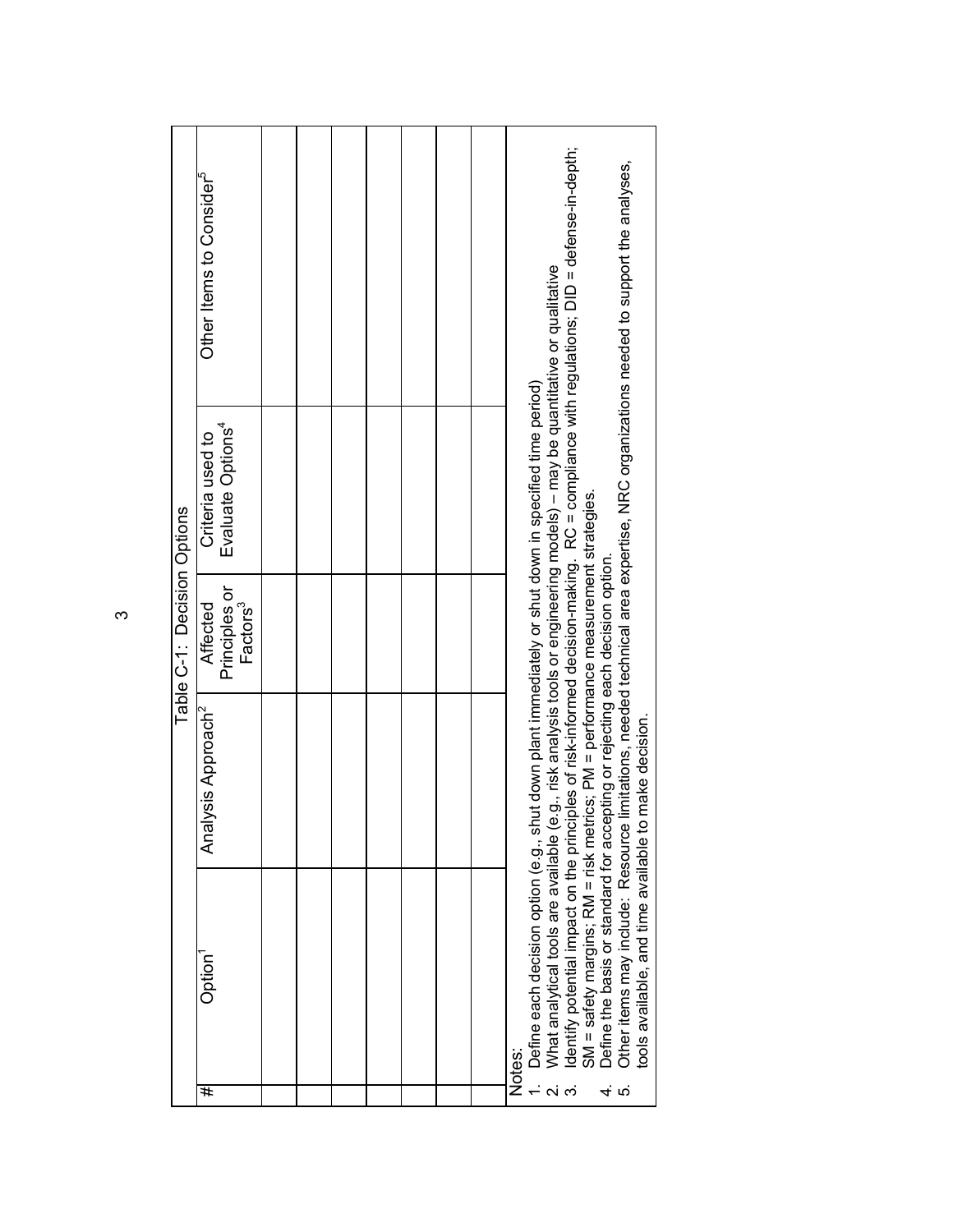For each analysis performed, the technical adequacy of the methods and information/data used must be documented. For example, in the case of the PRA model, its technical adequacy to support the application can be established using RG 1.200, "An Approach for Determining the Technical Adequacy of Probabilistic Risk Assessment Results for Risk-Informed Activities" (Ref. 14). For decisions involving passive components, an assessment of the adequacy of the specific degradation model, structural integrity model, and inspection information should be provided (refer to Ref. 15).

The result of this step is a summary of the analysis for each decision option. Table C-2 provides a convenient format for capturing the assessment of each option that was considered, including driving factors and key technical inputs related to each option

#### Integrate Assessment Results and Determine Performance Monitoring Strategies (Step 4)

At this point, the team has defined and analyzed options to address the emergent issue. The team must then use the information about each option to identify whether it is acceptable or unacceptable, relative to the five principles of risk-informed decision-making. The team should also identify the preferred option from among the acceptable ones, including the justification for it being preferred. Table C-2 includes a place near the top to indicate whether a given option is preferred, acceptable, or not acceptable.

The comparison of the options using the driving factors and the selection of a preferred option to recommend to the decision authority can sometimes be a contentious team activity. Appendix E provides guidance on reaching a consensus that may be useful to teams weighing the relative merits of various options. In some instances, individuals may enter NRC's nonconcurrence process as set forth in Management Directive 10.158, "NRC Non-Concurrence Process" (Ref. 10). The LIC-504 process can proceed in parallel with the non-concurrence process. Cognizant NRC management should decide whether to continue the LIC-504 assessment on the originally planned schedule or to delay the assessment pending completion of the non-concurrence process. In any event, the decision authority should be fully informed of any non-concurrences relating to the issue under consideration in addition to the recommendation being made by the LIC-504 team.

The LIC-504 team should also consider what, if any, performance monitoring strategies should be put in place along with the recommended action. The purpose of performance monitoring is to verify that the action taken to address the issue actually has the intended result and that no adverse, unintended consequences arise. Performance monitoring may include additional NRC oversight, periodic reporting of selected parameters by the licensee, or similar measures.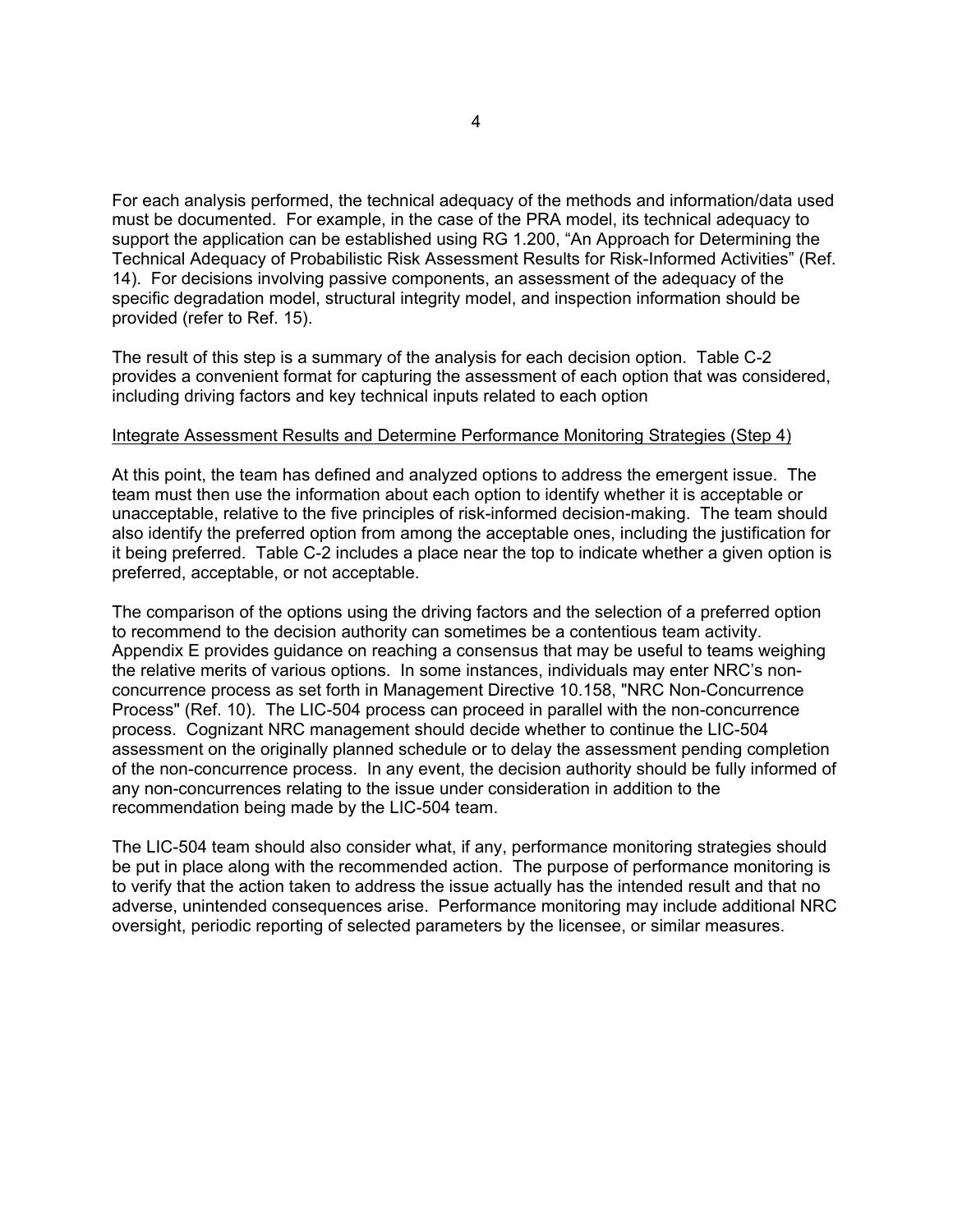|                                                                                                                                                                                                                                                                                                                                                                                                                                                                                                                                                                                                                                                         | Table C-2: Assessment of Decision Options |                                                                                                                                                                                                                                                                                                                                                                                                                                                                                                                                                                                                                                                                                                                                                                                                                                                                               |                                                                                           |
|---------------------------------------------------------------------------------------------------------------------------------------------------------------------------------------------------------------------------------------------------------------------------------------------------------------------------------------------------------------------------------------------------------------------------------------------------------------------------------------------------------------------------------------------------------------------------------------------------------------------------------------------------------|-------------------------------------------|-------------------------------------------------------------------------------------------------------------------------------------------------------------------------------------------------------------------------------------------------------------------------------------------------------------------------------------------------------------------------------------------------------------------------------------------------------------------------------------------------------------------------------------------------------------------------------------------------------------------------------------------------------------------------------------------------------------------------------------------------------------------------------------------------------------------------------------------------------------------------------|-------------------------------------------------------------------------------------------|
| Description:<br>Acceptable<br>Preferred [ ]<br>Option #:                                                                                                                                                                                                                                                                                                                                                                                                                                                                                                                                                                                                | Not acceptable [                          |                                                                                                                                                                                                                                                                                                                                                                                                                                                                                                                                                                                                                                                                                                                                                                                                                                                                               |                                                                                           |
| Driving Factor                                                                                                                                                                                                                                                                                                                                                                                                                                                                                                                                                                                                                                          | Key Technical Inputs <sup>2</sup>         | representation of the key<br>Characterization of the<br>technical input <sup>3</sup>                                                                                                                                                                                                                                                                                                                                                                                                                                                                                                                                                                                                                                                                                                                                                                                          | Characterization of confidence<br>in the assessment of the<br>driving factor <sup>4</sup> |
|                                                                                                                                                                                                                                                                                                                                                                                                                                                                                                                                                                                                                                                         |                                           |                                                                                                                                                                                                                                                                                                                                                                                                                                                                                                                                                                                                                                                                                                                                                                                                                                                                               |                                                                                           |
|                                                                                                                                                                                                                                                                                                                                                                                                                                                                                                                                                                                                                                                         |                                           |                                                                                                                                                                                                                                                                                                                                                                                                                                                                                                                                                                                                                                                                                                                                                                                                                                                                               |                                                                                           |
|                                                                                                                                                                                                                                                                                                                                                                                                                                                                                                                                                                                                                                                         |                                           |                                                                                                                                                                                                                                                                                                                                                                                                                                                                                                                                                                                                                                                                                                                                                                                                                                                                               |                                                                                           |
|                                                                                                                                                                                                                                                                                                                                                                                                                                                                                                                                                                                                                                                         |                                           |                                                                                                                                                                                                                                                                                                                                                                                                                                                                                                                                                                                                                                                                                                                                                                                                                                                                               |                                                                                           |
|                                                                                                                                                                                                                                                                                                                                                                                                                                                                                                                                                                                                                                                         |                                           |                                                                                                                                                                                                                                                                                                                                                                                                                                                                                                                                                                                                                                                                                                                                                                                                                                                                               |                                                                                           |
|                                                                                                                                                                                                                                                                                                                                                                                                                                                                                                                                                                                                                                                         |                                           |                                                                                                                                                                                                                                                                                                                                                                                                                                                                                                                                                                                                                                                                                                                                                                                                                                                                               |                                                                                           |
|                                                                                                                                                                                                                                                                                                                                                                                                                                                                                                                                                                                                                                                         |                                           |                                                                                                                                                                                                                                                                                                                                                                                                                                                                                                                                                                                                                                                                                                                                                                                                                                                                               |                                                                                           |
| 1. The driving factors are the assessments of those principles of integrated decision-making that play the most significant role in the decision (e.g., defense-in-<br>would be those associated with the degree and rate of degradation and the efficacy of the monitoring process.<br>Assessment of the confidence in the assessment, recognizing the uncertainties in the technical inputs.<br>only be one driving factor. When an option is<br>Assessment of the validity and applicability of<br>ncluded, as appropriate, in addition to the 5 I<br>inference, but not when the input is factual.<br>Notes:<br>$\overline{\mathbf{v}}$<br>က်<br>4. | key principles.                           | depth, safety margin, risk). Monitoring is assumed to be part of the definition of the option when applicable. When the option is not acceptable, there need<br>everal key technical inputs. For example, when assessing the acceptability of monitoring degradation to maintain power operation, the technical inputs<br>each technical input. This is particularly relevant when the technical input is the result of an analysis or an<br>acceptable, all principles must be met. When one acceptable option is preferred over another, one of the<br>principles may be the tie-breaker, by performing a relative assessment of meeting the principle. Note that other "driving factors" may exist and may be<br>A key technical input is an essential input to the analysis that enables the conclusion of acceptability or non-acceptability to be reached. There may be |                                                                                           |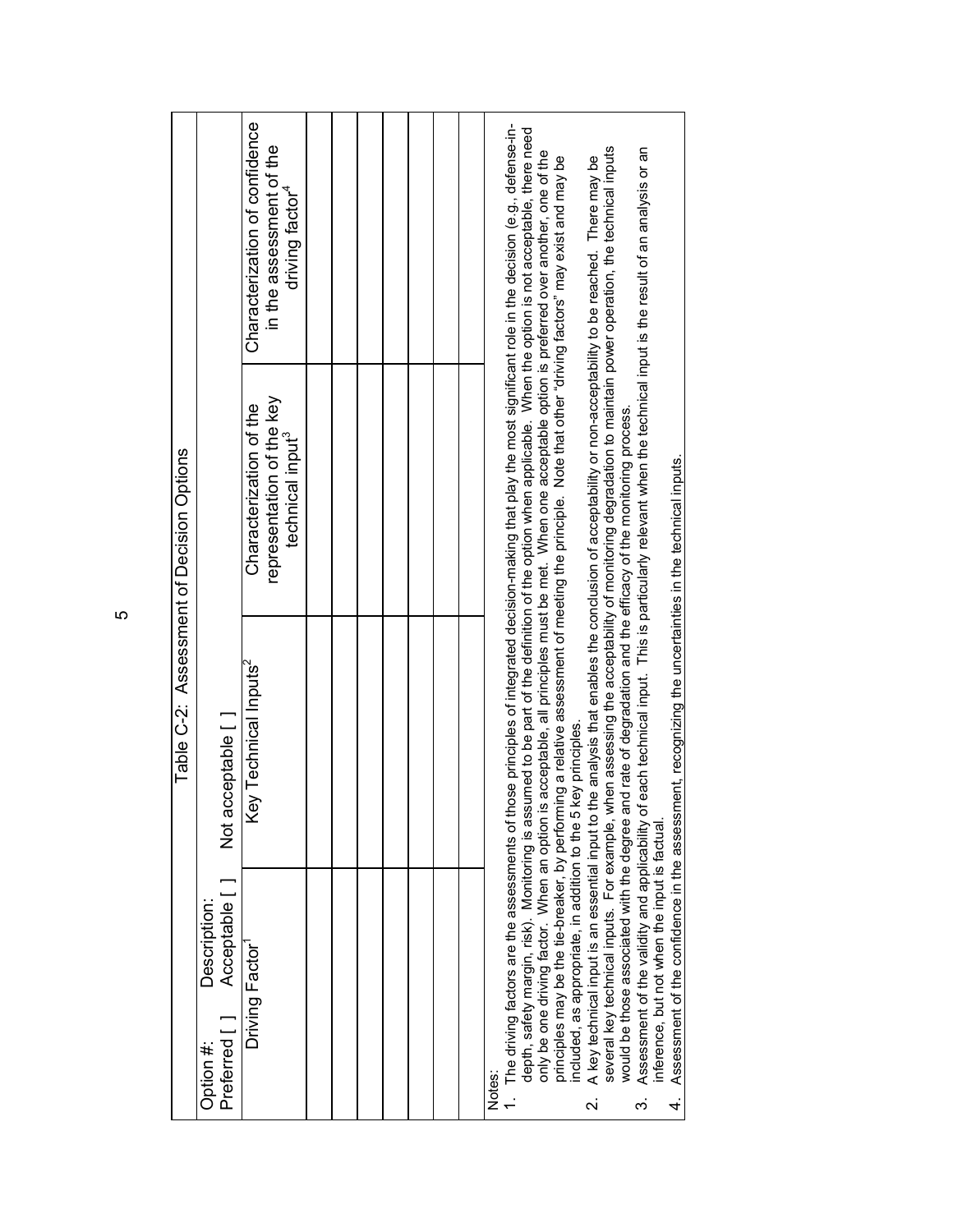# **2 – Communicate Assessment and Recommendations to the Decision Authority (Step 5 of Figure 2)**

The purpose of this step is to provide the decision-makers with the information they need to make a properly informed decision. A communication document should be prepared that can convey the essential information. Although slides containing brief lists of topics can be used to facilitate meetings, slides are typically not sufficient to accurately convey and document the material that the decision-makers will use to make the decision.

Decision-makers typically need information presented in summary format for rapid assessment and ease of understanding the impacts and complexity of an issue. A proposed structure for this summary follows:

Background: Begin with enough background information to introduce the issue and the decision that is to be made. Include the summary and characterization of the issue.

Decision: The decision that is required should be stated clearly and concisely.

Options: Each of the options developed in Steps 2 through 4 should be presented individually and concisely. The preferred option should be presented first. The driving factors for accepting or rejecting the option must be presented. Typically these factors address satisfaction or nonsatisfaction of the principles of risk-informed decision-making that are relevant to the issue, plus a discussion of how the degree of uncertainty (or certainty) of supporting information affects application of the principles to the option. Other relevant criteria must also be addressed, if any. It is not sufficient to merely reference the Attachments to convey the logic of the conclusions and recommendation. The Attachments will be used as supporting documentation, but the communication document must provide sufficient information to document the logical basis for accepting and rejecting options.

Recommendation: The logic for accepting the recommended option and rejecting other options must be summarized, drawing from the individual option discussions. Where more than one option is acceptable, the basis for preferring the recommended option must be provided.

Supporting Details: Briefly describe any technical issues that are particularly important for the decision-maker in order to make a properly informed decision. Decision-makers need narrative descriptions that provide qualitative insight into causes, uncertainties, assumptions, sensitivities and affected outcomes for a given situation. Less information is needed regarding the details of numerical results, statistical methods, and analyses. This background information must be available, but it should be presented in the communication document only as necessary, and only in summary form, after recommendations. References to the detailed documentation should be provided in any summaries that are included.

Recommended Performance Monitoring Strategies: Provide details on any recommended performance monitoring strategies that should be put in place to monitor the efficacy of any action taken to address the emergent issue.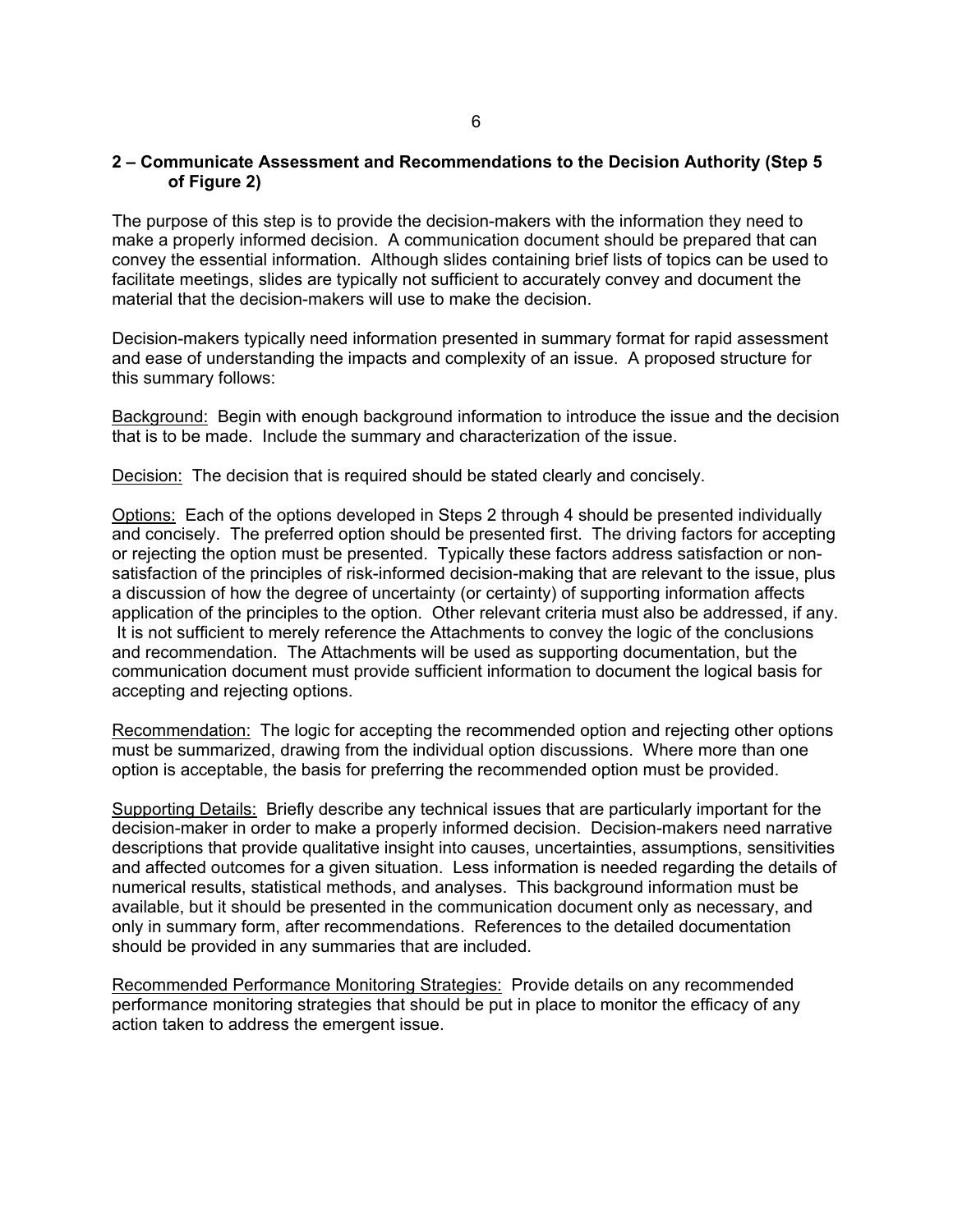Other relevant information: Provide any other relevant information, such as generic implications, stakeholder concerns, or known or anticipated impacts of a decision on other regulations.

Technical contacts: A list of staff contacts for each relevant issue or input to the document should be provided at the end of the document.

When the above information is presented to decision-makers, they may request additional information or other inputs. In particular, this may occur if the technical group could not reach a consensus recommendation in Step 4 for a preferred option. If decision-makers identify the need for additional information or analyses, the integration team staff should return to the appropriate step in the process to refine or supplement the decision inputs.

# **3 – Decision Authority makes the Decision**

The decision authority, using the information provided in the briefing and any other information he or she deems relevant to the issue, decides what should be done to address the emergent issue. The decision might be to implement the option recommended by the LIC-504, or it may be to implement some other action. The decision could even be to not take any action. The decision authority should also consider any recommended performance monitoring strategies and determine what performance monitoring, if any, should be put in place to monitor whatever action has been approved.

It is not within the scope of LIC-504 to provide guidance to NRC managers or other individuals who are the "decision authority" on how to make decisions. One goal of the LIC-504 process is that the decision maker be provided with the best information available, including limitations and uncertainties in the technical analyses that support any recommendation, to facilitate good decisions.

The decision authority should communicate his or her basis for the decision, so that basis can be documented (next step). This basis should be fairly detailed when the decision is to adopt some course of action other than that recommended by the LIC-504 team. This is not to second-guess the decision authority, but to provide scrutable documentation of how and why a given action was taken, as recommended in the GAO report (Ref. 5).

# **4 – Document the Decision including Performance Monitoring (Step 6 of Figure 2)**

Once the decision has been made, the staff should document the decision. This documentation should contain appropriate supplemental material to provide an archival record as to why the option for addressing the issue was selected. Documentation of the decision should include not only what the decision was, but also the following:

- Insights obtained from the decision-maker
- How various factors were considered in reaching the final decision
- Factors not considered in the technical analysis of the issue
- Any contingencies or need for subsequent decision points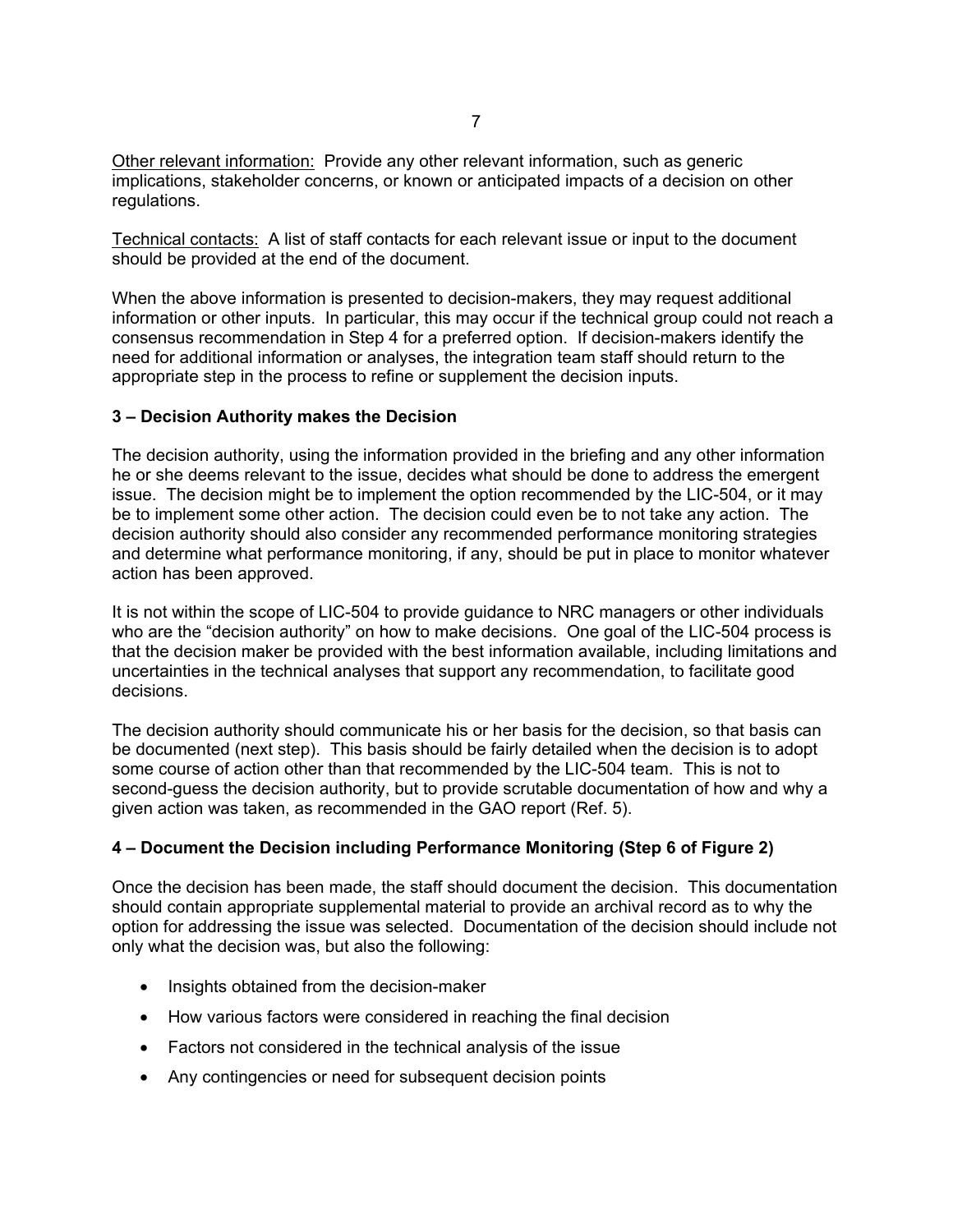• Performance monitoring strategies specific to the decision

Any memorandum or other communication transmitting the final decision should be from the primary decision-maker to the director of NRR (or another appropriate addressee determined by the Management Lead). The documentation of decisions made using LIC-504 should be entered into the Agency-wide Documents Access and Management System (ADAMS).

If the issue and associated analyses warrant, a report may be generated to document the process that was followed, the analyses that were performed, the integrated assessment of options, the recommendation, and the final decision. Table C-3 provides an outline that may be used to help structure such a report.

# **5 – Communicate the Decision (Step 7 of Figure 2)**

The decision and related information should be communicated as appropriate to the issue under consideration. If a communication plan was developed, it should be used to ensure that appropriate stakeholders are informed of the decision. In all cases the documentation of decisions made using LIC-504 should be entered into the Agency-wide Documents Access and Management System (ADAMS).

{LIC-504 Detailed Approach Ends}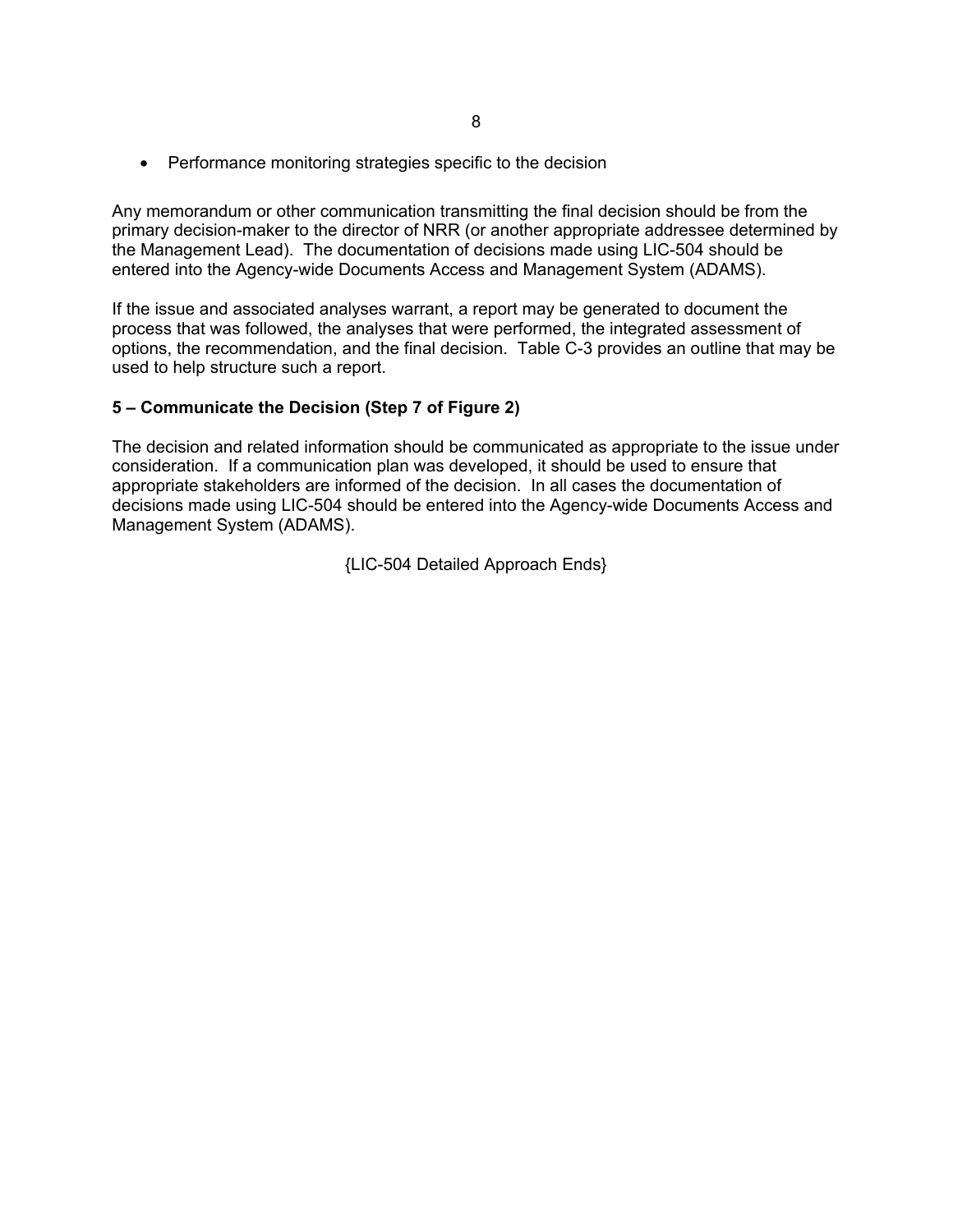# Table C-3: Sample Report Format to Document LIC-504 Decision Process

#### EXECUTIVE SUMMARY

# DESCRIPTION OF ISSUE

**Background** Characterization of Issue Detailed Description of Issue

OPTIONS CONSIDERED

# EVALUATION AND ASSESSMENT OF OPTIONS

Risk-Informed Evaluations Integrated Assessment of Options

#### RECOMMENDATION

FINAL DECISION

# PERFORMANCE MONITORING STRATEGIES (IF APPLICABLE)

#### **ATTACHMENTS**

Sample list:

- Table B-1, LIC-504 Process Initiation
- Communications Plan
- Table C-1, Decision Options
- Table C-2, Assessment of Decision Options
- Communication to decision-maker (document, slides, briefing materials)
- Detailed analysis files, or references to those analyses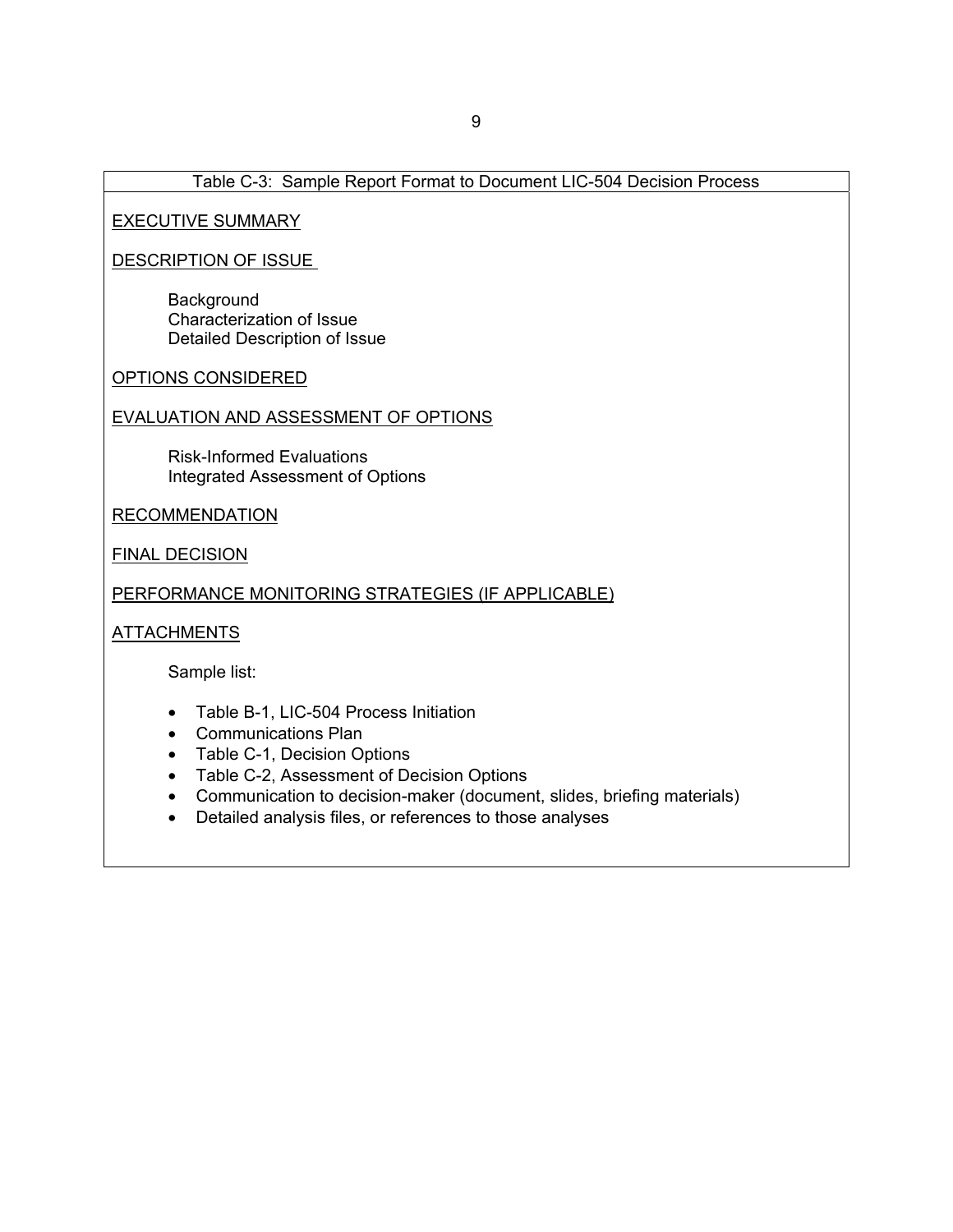# **Appendix D**

# **Risk-Informed Evaluation Worksheet**

# **Office Instruction LIC-504 Integrated Risk-Informed Decision-Making Process for Emergent Issues**

Note: This worksheet is a convenient way of documenting the risk-informed evaluation of any options developed to address the issue. It is not intended that every item listed for possible consideration be addressed; rather, the worksheet is intended to provide a large list of items to consider, only a portion of which may be applicable to a given issue or option. When documenting an analysis, the user should address only the items that apply to an option or issue and that will differentiate among various options.

A risk-informed evaluation is used to assess the emergent issue (Step 1) and each option (Step 3) identified during the LIC-504 process. This Worksheet is structured to parallel the five principles of risk-informed decision-making given in RG 1.174 and addresses the following:

- compliance with existing regulations
- maintenance of adequate safety margins
- maintenance of adequate defense-in-depth
- demonstration of acceptable levels of risk
- implementation of defined performance measurement strategies

This worksheet provides a template analysis format to aid the analyst in considering the five principles.

# **WORKSHEET IDENTIFICATION/COVER SHEET**

| Summary Description of Issue:           |       |
|-----------------------------------------|-------|
| Option #:<br><b>Option Description:</b> |       |
| Analysts:                               | Date: |

Enclosure 4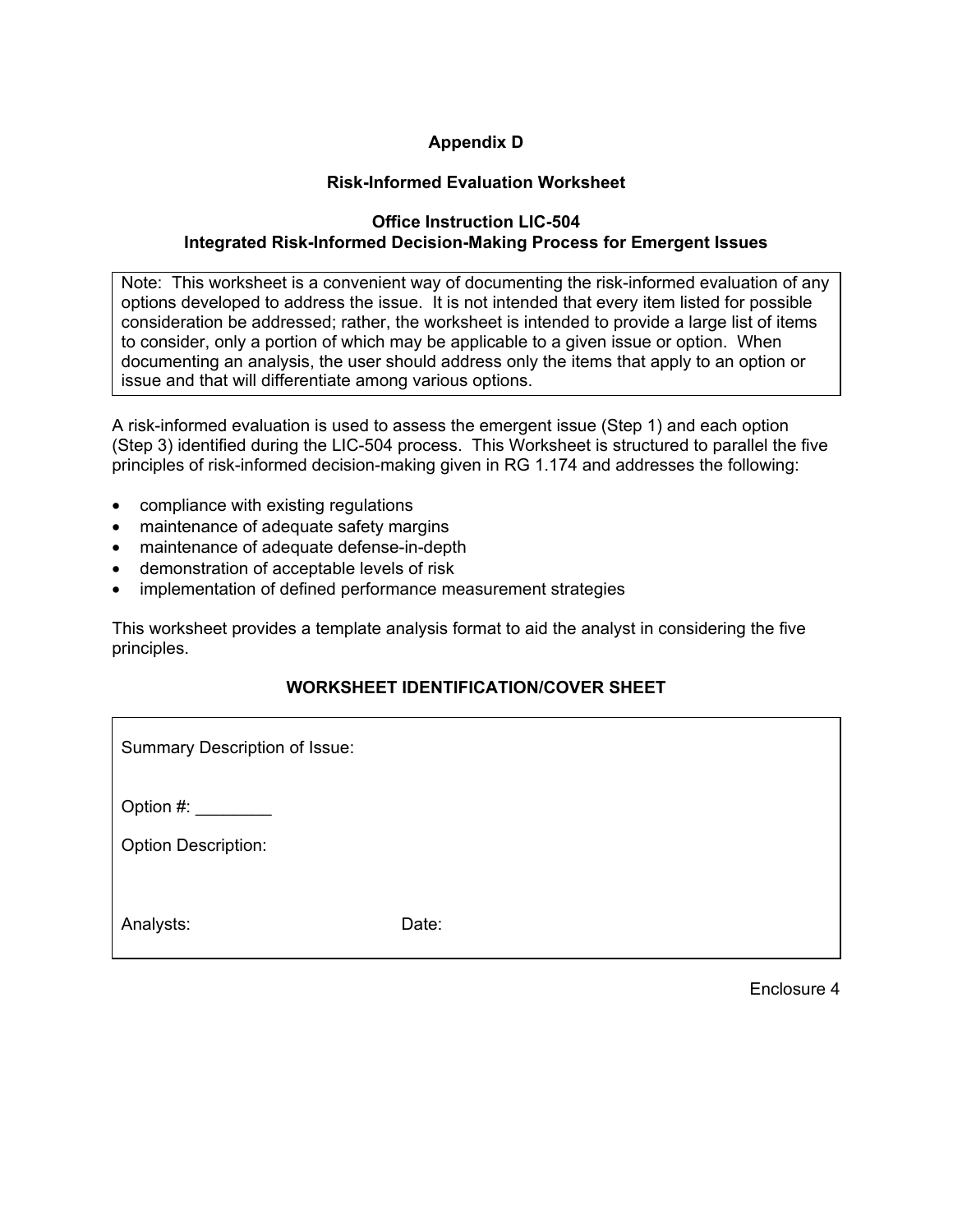#### **ANALYSIS TEMPLATE AND GUIDANCE**

# **1. BACKGROUND**

- Document the boundary conditions.
- Include assessment (or judgment) of the degree of conservatism in the regulatory analysis of the emergent issue or condition.

# **2. ASSESSMENT AGAINST THE FIVE KEY PRINCIPLES**

Note: For each analysis performed, document the technical adequacy of the methods and information/data used. For example, in the case of the PRA model, its technical adequacy to support the application can be established using RG 1.200, "An Approach for Determining the Technical Adequacy of Probabilistic Risk Assessment Results for Risk-Informed Activities." For all analyses, both risk assessments and traditional engineering approaches, it is important to convey to the decision maker the analyst's degree of confidence in the analysis, as well as any assumptions and limitations.

#### 2.1 Compliance with Regulations

Caution: Proposed options can create regulatory compliance challenges that were not present with the emergent condition. Further analysis may be necessary to determine compliance with regulations for some options. For example, a proposed option may involve an innovative compensatory measure that would require a dose assessment to ensure Part 100 limits were still met. Any regulations that may not be met should be identified and assessed in this section.

Note: Step 1 of the risk informed decision making process (Characterize the Emergent Issue) will identify the regulations that may be compromised by the emergent issue. If an option has no impact on the Step 1 evaluation, or has identical impact to another option that has been documented, the analyst may so state and reference the applicable analysis. There is no need to duplicate the information.

- Which, if any, regulations are potentially compromised by the issue?
- Does the issue affect the plant's design and licensing basis or generic letters which specify how the licensee satisfies certain basic regulatory requirements, such as diversity, redundancy, defense-in-depth, and the general design criteria?

*Note: The plant's licensing basis could include technical specifications, license conditions, final safety analysis report, etc.* 

*Note: NRR Office Instruction LIC-100, "Control of Licensing Bases for Operating Reactors," (Ref. 16) provides useful information for this part of the assessment.*

- Identify analysis needed to demonstrate compliance with the regulations.
- Document the analysis performed to assess whether the regulations are met.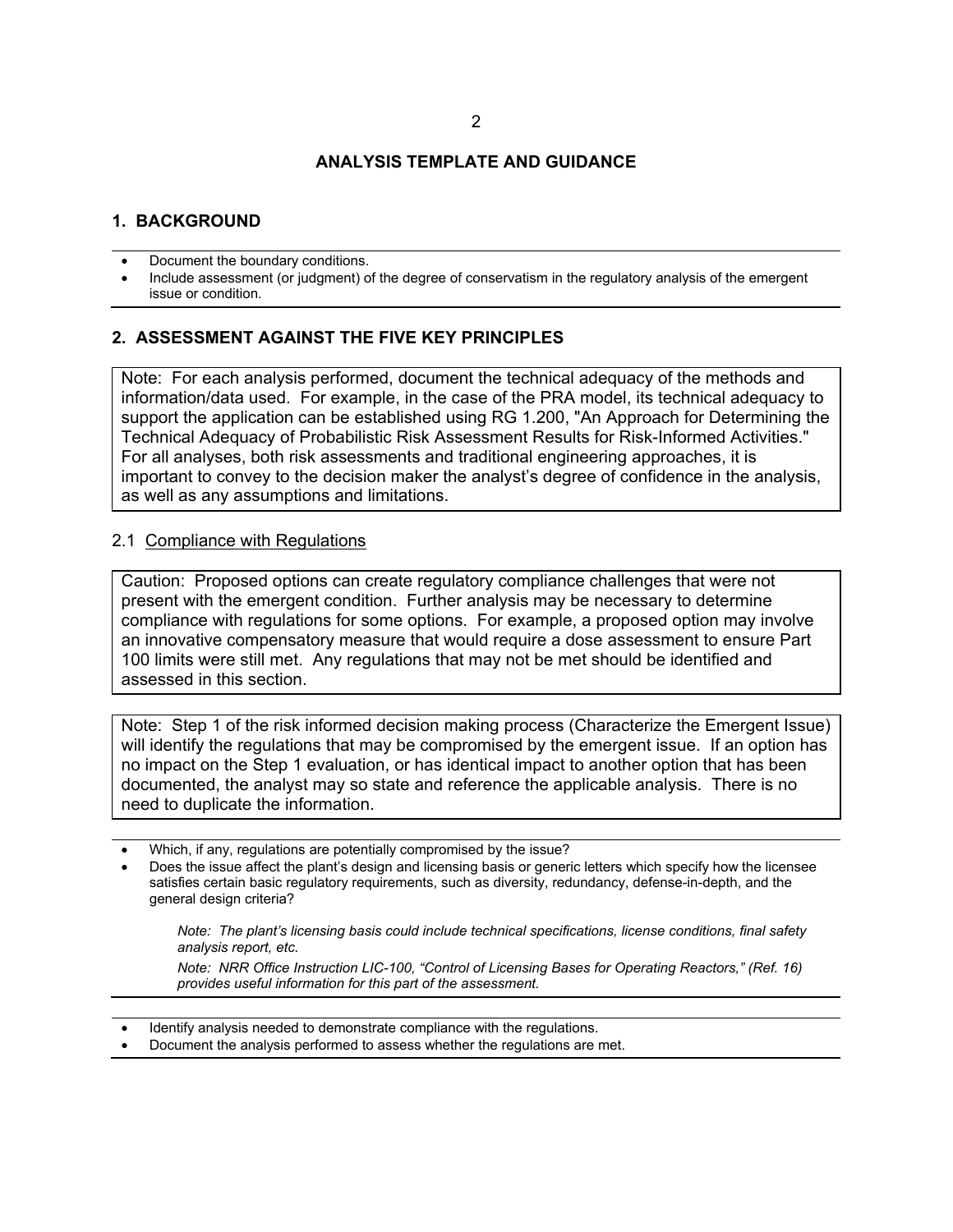• Document the uncertainties.

*Note any unrealistic or conservative assumptions used in the analysis.*

• Does the option impact compliance with regulations in a different manner than the impact of the emergent issue? Explain why this is an acceptable option from the perspective of compliance with regulations.

*Note: The analyst should re-visit the base-case analysis to determine what, if anything, has changed for the option under consideration.*

#### 2.2 Defense-in-Depth

Note: The assumption is as follows: given that the plant, at least before the condition/issue arose, met the regulations, there is adequate defense-in-depth. Therefore, the analysts should assess the effect of the condition/issue on defense-in-depth. The analyst should also assess the effectiveness of any compensatory measures.

- Which of the following high level aspects of defense-in-depth is affected by the issue?
	- a) prevention of core damage
	- b) prevention of containment failure
	- c) barrier integrity (fuel cladding, reactor coolant system (RCS), containment)
	- d) emergency preparedness

*Note: The focus below will be on a), b), and c) since these are more directly amenable to risk-informed resolution.*

#### *2.2.1 Assessment of impact of issue on prevention of core damage or containment failure*

This section documents the analysis of the impact on defense-in-depth with respect to items a) and b) above.

• Assess whether the issue results in the loss of redundancy or diversity, or a potential increase in unreliability or unavailability associated with a key safety function or a system associated with a key safety function, etc.

*Note: Key Safety Functions include reactivity control, reactor pressure control, reactor inventory control, decay heat removal, and containment integrity*.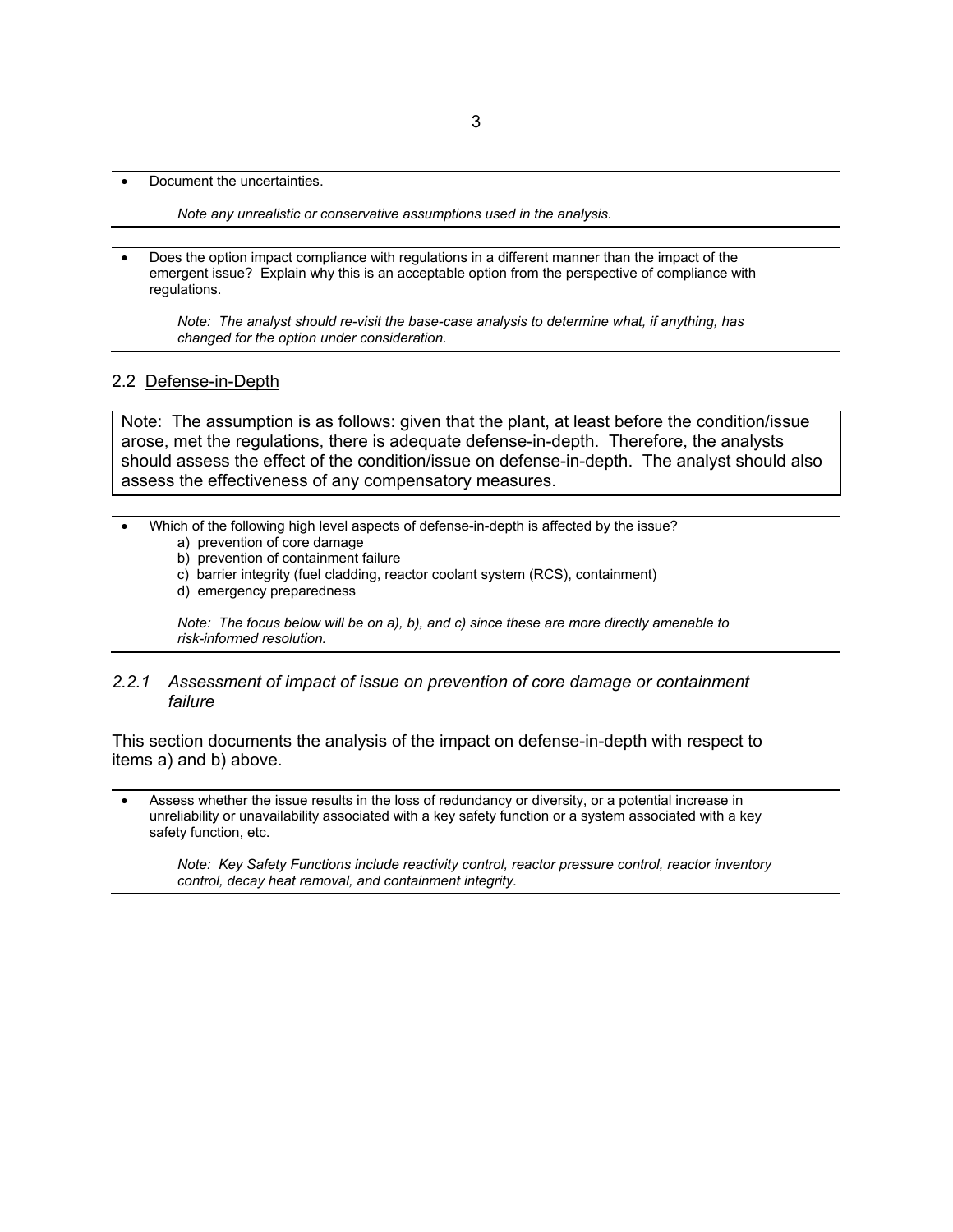• Assess whether new common cause failure mechanisms or dependencies are introduced, or whether existing common-cause failure probabilities are increased. Consider:

(i) Functional dependencies—Does the issue impact a system or function that supports multiple mitigating systems or functions?

(ii) Phenomenological dependencies—Does the issue involve failures, such as strainer plugging, that can result in multiple equipment failures? Can the issue result in a harsh environment caused by radiation, temperature, pressure, etc., that can result in multiple equipment failures?

(iii) Human interaction dependencies—Does the issue result in the need for operator action for which an error could contribute to multiple component failures?

(iv) Component hardware failure dependency—Does the issue relate to factors that could cause failures of similar components, such as common problems with design, manufacturing, installation, calibration, or operational deficiencies?

(v) Spatial dependencies—Does the issue result in an increased vulnerability to failure of multiple components resulting from being in a defined space or area, for example by events caused by internal flooding, internal fires, seismic events, turbine and other missiles, or other external event initiators?

Assess whether defenses against human errors are preserved. (The questions are intended to characterize the way in which defense-in-depth is affected.)

(i) Does the issue require the implementation of new operator actions or create new dependencies between operator actions?

(ii) Does the issue involve plant procedures, operator training, or equipment/indicators that support operator actions such that one or more of these would be adversely affected, thereby affecting operator performance significantly?

(iii) Does the issue significantly affect the amount of time for operators to take actions to recover from an accident?

(iv) Does the issue adversely affect the environment in which the operators have to perform their actions?

#### *2.2.2 Assessment of impact of issue on barrier integrity*

• Assess impact on barrier integrity (i.e., degradation of the effectiveness of barriers). *("Barriers" in this case is defined as the fuel cladding, reactor coolant pressure boundary, and containment structure.)*

(i) Does the issue significantly change the failure probability of any individual barrier? (ii) Is the degradation mechanism understood and information (e.g., test or operational data) available regarding the degradation-time relationship for short-term and long-term solutions? (iii) Is the independence of barriers compromised? If so, which barriers? (iv) Does the issue introduce new or additional failure dependencies among barriers that significantly increase the likelihood of failure compared to the existing conditions? (v) Does the issue result in a significant increase in the existing challenges to the integrity of the barriers?

#### *2.2.3 Assessment of potential for impact on multiple layers of defense-in-depth*

• Are the remaining elements of defense-in-depth intact? What are they and what is the reason for assuming they are intact?

*Note: The intent of this question is to ascertain that the independence of the different layers of defense-in-depth is not compromised.*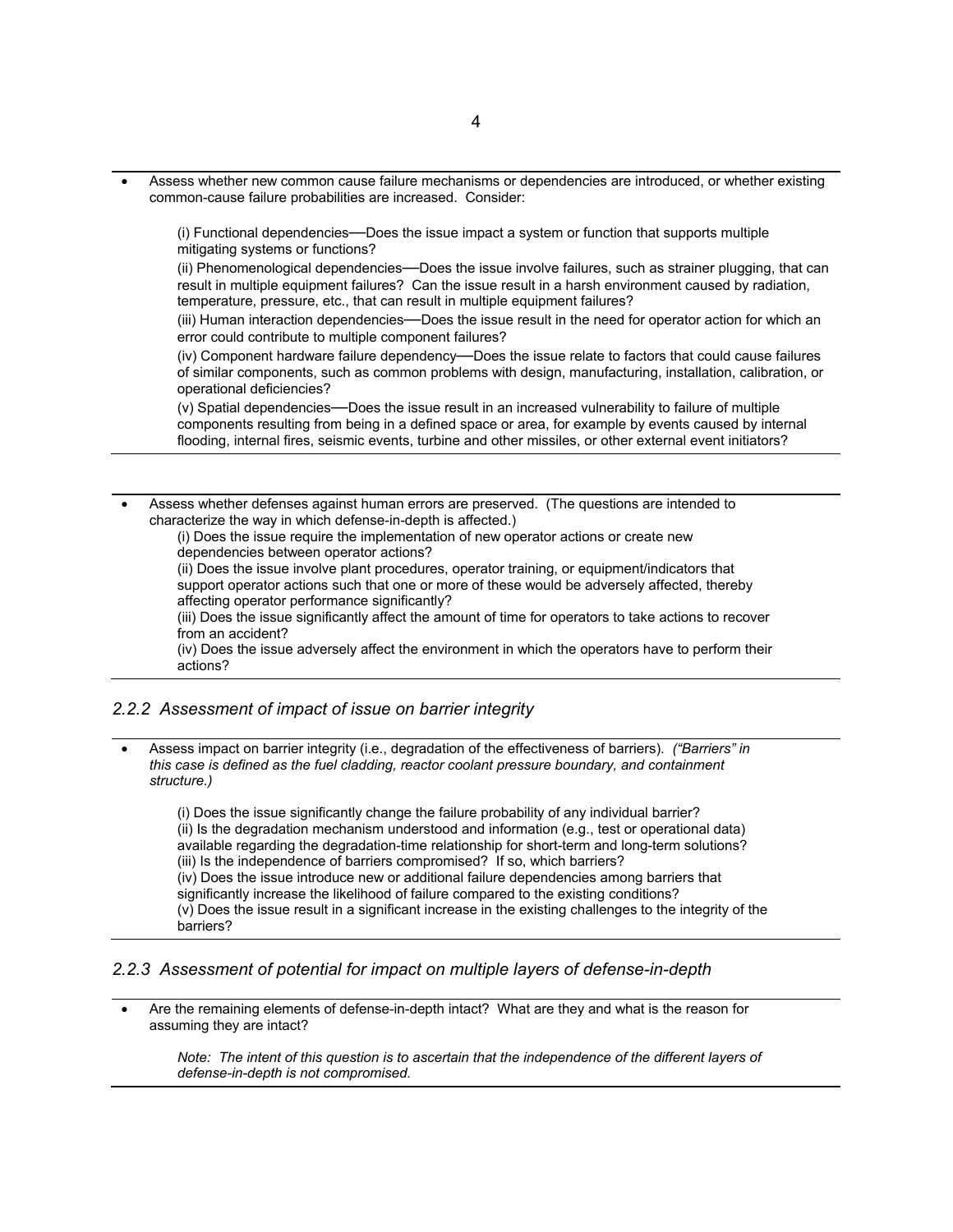*2.2.4 Assessment of whether the risk model can address the defense-in-depth element*

• Can the impact of the degradation be quantified and evaluated through the risk model?

*Note: Risk quantification may be reasonably straightforward, for example, for cases where there is a clear loss of redundancy, but it may be more difficult for cases where there are degraded states. If risk can be quantified, the results from Step 3 (perform assessment of each decision option) would provide additional insights into the effects of loss of defense-in-depth. If the impact cannot be readily quantified as input to a PRA model, a qualitative analysis may be necessary.*

#### *2.2.5 Assessment of effectiveness of option in maintaining defense-in-depth*

Caution: The analyst needs to consider how a given option changes the defense-in-depth assessment performed for the "base case" in Step 1. The analyst should use the defensein-depth guidance above when considering the option and document any differences from the base case.

- Does the option propose actions that can compensate for the degradation of defense-in-depth? *(Note: This may be proposed by the licensee or by the NRC. This may be part of a description of an option and would transfer to Step 2 (define decision options)).*
- Discuss the proposed actions. Explain how and to what degree the action(s) can be successful (what level of confidence can be associated with this compensatory measure).
- Does the option identify a programmatic activity that is proposed as a compensatory measure for the identified issue?
	- *Note: For example, reliance on operators as monitors of plant conditions.*
- Describe how the option addresses degradation of defense-in-depth.
- Identify sources of uncertainty with respect to (1) the assessment of the impact of the degradation of defense-in-depth, and (2) either the compensatory measures or monitoring approach.
- List assumptions made to address the uncertainties and how they support the option. Assess the confidence level in the option.
- Document why the methods used in the analyses above are considered adequate to support the conclusions.

#### 2.3 Safety Margins

#### *2.3.1 Assessment of issue on safety margin*

• Define "safety margins" relevant to this application. *Note: Margins can be (1) conformance to codes and standards or their alternatives approved for use by the NRC, (2) design margins, (3) safety margins or safety limits, or (4) safety analysis acceptance criteria in the licensing basis.*

• What is the basis for the original safety margin and how much conservatism was built in? *Note: This may be difficult to obtain*—*original regulatory or licensing basis documents may not be readily available.*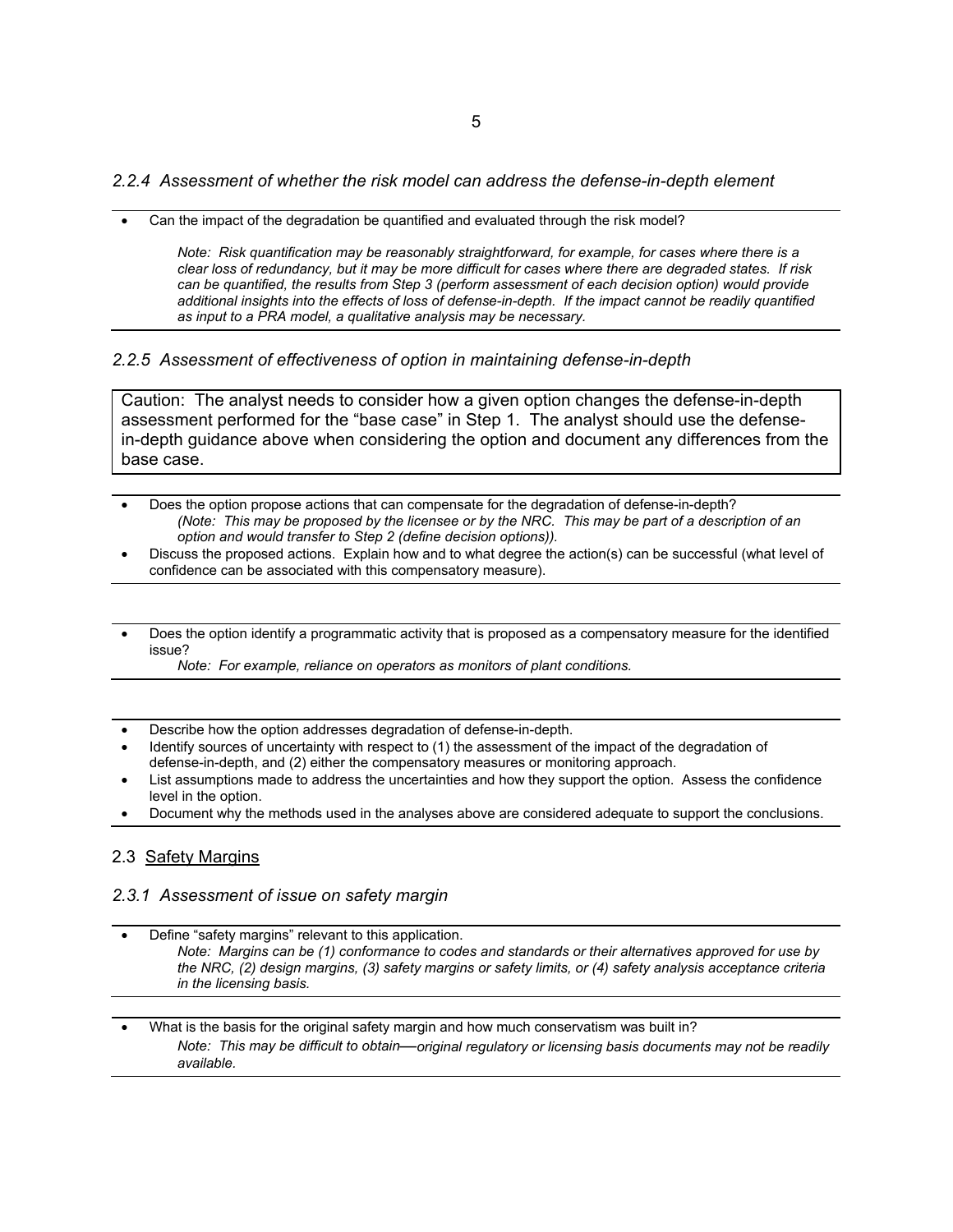- Where was safety margin lost or degraded?
- Identify which aspect of safety margin is compromised and describe the impact. Provide an assessment of the actual extent of loss of safety margin, if measurable or otherwise determinable.
- Document an assessment of the significance of the loss of safety margin, including assumptions made as to the degree of loss, and the expected consequences of functional failure of the affected elements. Document the uncertainty associated with an evaluation of the available margin. *Note: The results of this assessment*  can be used to guide the uncertainty evaluation for the risk analysis and will provide useful information to help in the overall decision-making process. In evaluating safety margins, we can also look at the risk profile of the *plant. It would be important for the decision-maker to know if the issue creates or exacerbates a situation where risk is dominated by a few elements (SSCs or operator actions) or a few accident sequences.*
- Can the loss of safety margin be quantified in such a way as to provide input to a PRA evaluation? *Note: This would require existence of a model that translates the safety margin loss into increases in failure probability, for example. This is likely beyond current model capability for most issues that may arise.*

#### *2.3.2 Assessment of option on safety margin*

Caution: The analyst needs to consider how a given option changes the safety margins assessment performed for the "base case" in Step 1. The analyst should use the safety margin guidance above when considering the option and document any differences from the base case.

- Describe how the option addresses such degradation in safety margin.
	- o Are there measures that can be taken to compensate for the potential impact of loss of margin? o Describe any compensatory measures and how they address this degradation.

*Note: Compensatory measures may be proposed by the licensee or by the staff. Compensatory measures may help to identify potential options to address the issue. For example, compensatory actions could take the form of monitoring the rate of degradation. Proof of viability would likely require an assessment of the significance of the initial degradation.* 

- Identify sources of uncertainty with respect to (1) the assessment of the impact of the degradation of safety margin (the base case), and (2) either the compensatory measures or monitoring approach (the option).
- List assumptions made to address the uncertainties and how they support the option. Assess the confidence level in the option.
- In decisions involving passive components, provide an assessment of the adequacy of the specific degradation model, structural model and inspection information.
- Document why it is considered that the methods and data used in the analyses above are adequate to support the conclusions.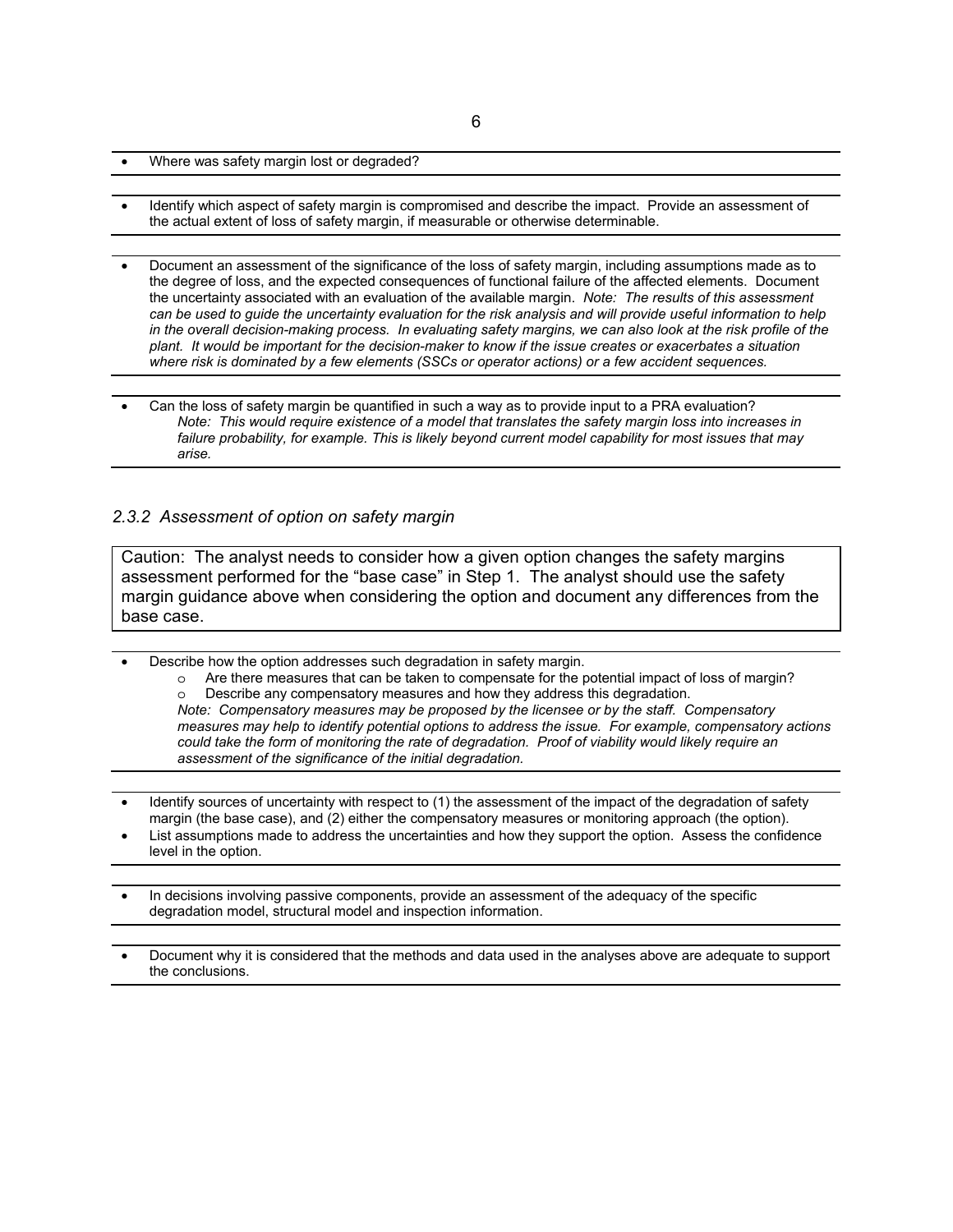# 2.4 Risk Assessment

Note: The purpose of the risk assessment is to provide any available risk insights to the decision-maker. Not all issues or options are amenable to analysis using a PRA model or other risk assessment. The risk assessment may use any number of techniques or methods, including, but not limited to, bounding analyses, fault-tree/event tree models, likelihood/consequence estimates, initiating event impact assessment, event sequence analysis, etc. Emergent issues frequently involve plant conditions that are not readily analyzed using the PRA model; the analysts should endeavor to determine risk insights germane to the issue or option being evaluated and document these, along with estimates of the uncertainties, to facilitate a decision that is risk-informed to the extent practicable. The information provided to the decision-maker may be qualitative in many cases; engineering judgment should be employed to properly characterize the risk insights developed.

Note: The acceptance guidelines in RG 1.174 (Ref. 2) and RG 1.177 (Ref. 17) may not be applicable in cases where core damage frequency (CDF) and large early release frequency (LERF) cannot be readily estimated. An example would be the degradation of a pressure boundary due to an active process. It would not make sense to try to calculate an increased loss-of-coolant accident (LOCA) frequency for this case, though it may make sense to calculate the probability that a LOCA will occur in the time period of interest. Although numerical guidelines have not been developed for all of the following, the analyst should consider metrics that may be appropriate for a given issue or option, including:

- CDF and change in CDF (RG 1.174)
- LERF and change in LERF (RG 1.174)
- Incremental conditional core damage probability and incremental conditional large early release probability (RG 1.177)
- Large release frequency or change in large release frequency
- Core damage probability or large early release probability
- Conditional core damage probability or conditional large early release probability
- Impact on initiating event frequency
- Impact on containment bypass scenarios or conditional containment failure probability
- Impact on dose to the public (i.e., PRA Level 3 considerations)
- Quantitative Health Objectives
- Qualitative Health Objectives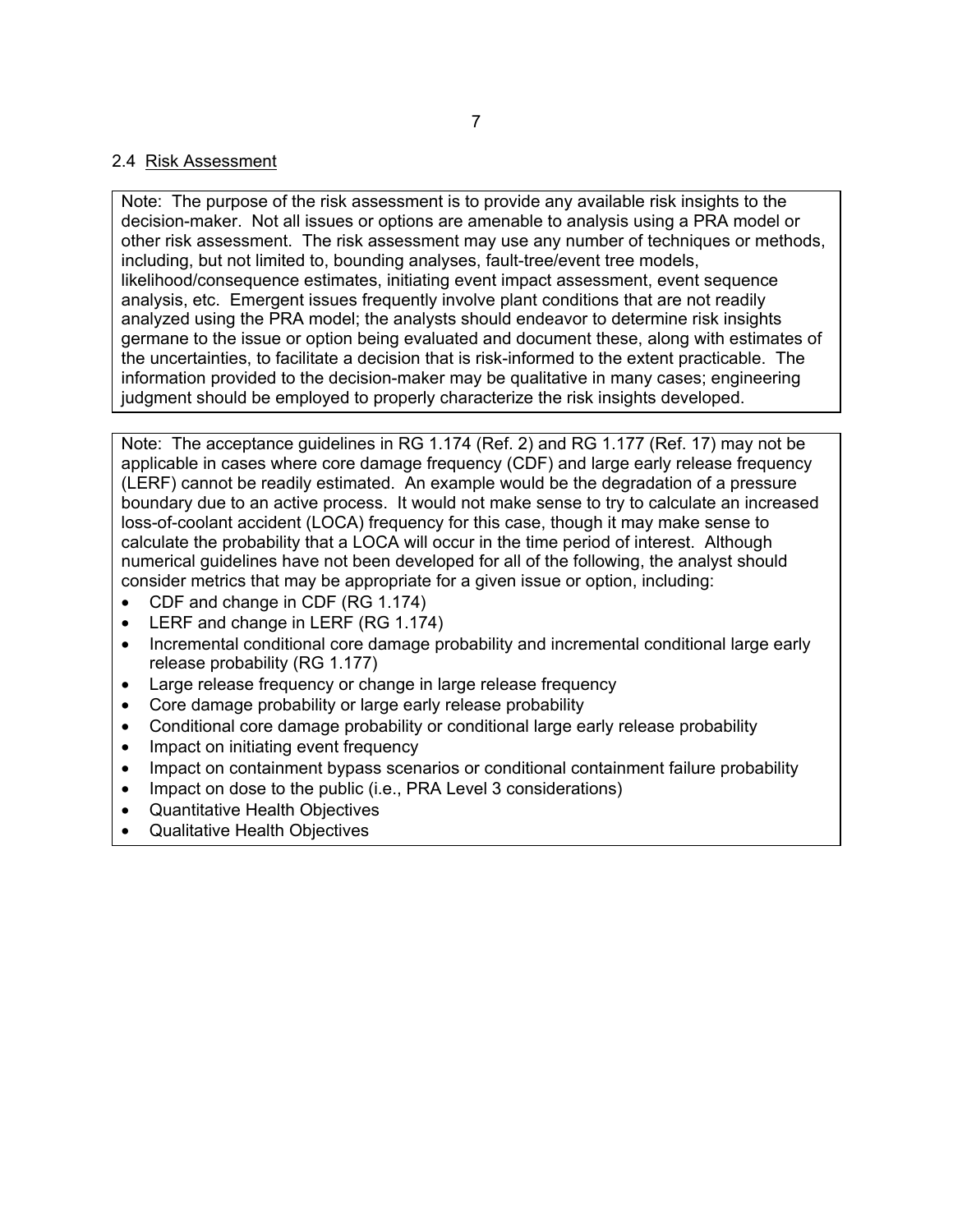- Is this issue amenable to the calculation of risk?
- Describe the model used for the assessment of risk.
	- $\circ$  Does a risk model of sufficient technical adequacy exist that can be used for this analysis?
	- o Can a quantitative assessment of an appropriate risk metric (not necessarily CDF/LERF) be performed using risk concepts and methodologies other than a PRA?
	- o If a risk model was created specifically for this analysis, describe it, and provide a justification for its basis.

*Note: Available risk models include NRC models such as simplified plant analysis risk or available licensee models. If the licensee's results are used, it must be determined that the model is technically adequate for this evaluation.*

- How is the impact of the issue characterized for input to the risk evaluation. *Examples include: (1) increased initiating event frequency, (2) increased likelihood of an event over some time period, (3) an actual unavailability of an SSC, (4) a possibility of failure under certain conditions.*
- Given this characterization, what risk assessment results can be generated to provide insights for the decision-maker? *Note: For examples (1) and (3), it may be possible to calculate CDF or LERF metrics, but for (2) and (4) probably not. If the risk assessment results include an increased likelihood of some event over a time period of interest (example (2)), provide the qualitative insights as to which scenarios are affected, and an assessment of the conditional core damage probability. For example (4), provide the scenarios and a conditional CDF.*
- Are issue-specific data and other input available for use in the risk model? *Note: Plant-specific data may be required in some cases. If "industry-averaged" data are used, justify why this is sufficient.*
- Describe the analysis process.
- Are there qualitative arguments or analyses that can provide risk insights relating to the application? For example, can the relative direction and magnitude of a change in initiating event frequency, mitigation system reliability, or defense-in-depth be estimated qualitatively (e.g., small decrease in reliability of a mitigating system)? Include a discussion of the uncertainty associated with such judgment.

*Note: The goal here is to identify to the decision-maker the potential impacts the issue or option has on risk. The absence of quantitative information should not preclude providing and documenting any risk insights that can be developed by the analysts.*

#### *2.4.2 General Scope of Risk Assessment/PRA*

The analyst needs to consider whether all sources of risk that may be significant and relevant to the issue or the option being evaluated have been considered. The scope of the risk assessment will vary depending upon the issue or option. Document the scope of the risk assessment, including any PRA models, considering the guidance below.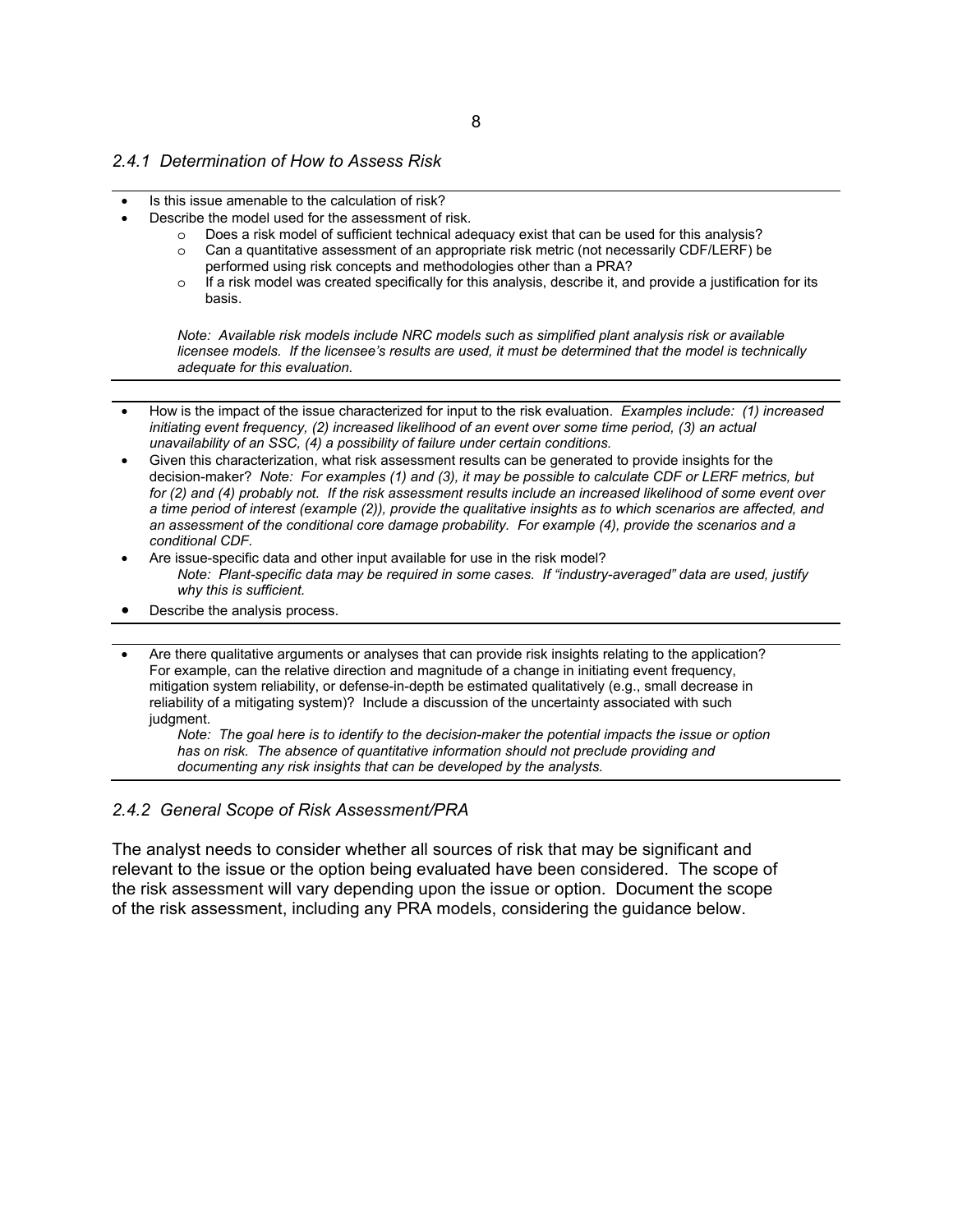• Does the issue impact the availability and performance of SSCs, or potential effect on or from human actions, needed to mitigate an external hazard? Does the issue affect the structural response of the plant given an external hazard? Does the issue limit the impact of an external hazard?

*Note: If the answer is "Yes" to any of the questions, then the risk analysis should also consider the risk from external initiating events.*

• Does the issue introduce new initiating events or change the frequencies of existing events during the lowpower and shutdown modes of operation? Does the issue affect the reliability or availability of equipment used for shutdown operations? Does the issue affect the ability of the operator to respond to shutdown events? Does the issue involve potential loss of coolant inventory during shutdown operations? Does the issue affect long-term residual heat removal?

*Note: If the answer is "Yes" to any of the questions, then the risk analysis should also consider risk from the low-power and shutdown modes of operation.*

• Does the issue involve mechanisms that could lead to bypass of the containment during an accident (e.g., steam generator tube rupture or interfacing system loss-of-coolant accidents)? Does the issue involve mechanisms that could cause failure of containment isolation? Does the issue impact containment systems (including  $H_2$  igniters) or systems needed to mitigate the release of radioactive material in the short term? Does the issue affect RCS depressurization?

*Note: If the answer is "Yes" to any of the questions, then the risk analysis should also consider large early release frequency as a risk metric.*

• Does the issue impact containment systems or systems needed to mitigate the release of radioactive material in the longer term? Does the issue impact emergency plan implementation? Does the issue affect equipment qualification to the point where it affects timing of equipment failure relative to containment failure? Does the issue affect the core debris path to the sump or the suppression pool or to other portions of the containment? *Note: If the answer is "Yes" to any of the questions, then the risk analysis should also consider the large late release as a risk metric. This could be done in a qualitative sense or as part of a PRA model.*

#### *2.4.3 Documentation of the Risk Assessment*

Caution: The analyst needs to consider how a given option changes the various aspects of the risk assessment performed for the "base case" in Step 1. The analyst should use the risk assessment guidance above when considering the option and document any differences from the base case.

• Document the risk evaluation results:

- o Identify the risk metrics and acceptance guidance used.
- o How does the PRA model represent the effect of the condition?
- o Does the risk assessment include the effects of changes made, compensatory measures, or performance monitoring? If so, describe how this effect was included in the analysis.
- o Consider uncertainty in the risk assessment using the guidance in RG 1.174. Additional information on treatment of uncertainties in PRAs may be found in NUREG-1855, "Guidance on the Treatment of Uncertainties Associated with PRAs in Risk-Informed Decision Making" (Ref. 18). Identify sources of uncertainty that affect the analysis:
	- in the representation of the impact of the condition (how the PRA model changed)
	- in the representation of compensatory measures or monitoring
	- in the base PRA model
- o Assess the impact of those uncertainties on the conclusions of the risk assessment.
- Document the technical adequacy of risk methods and models used in the assessment.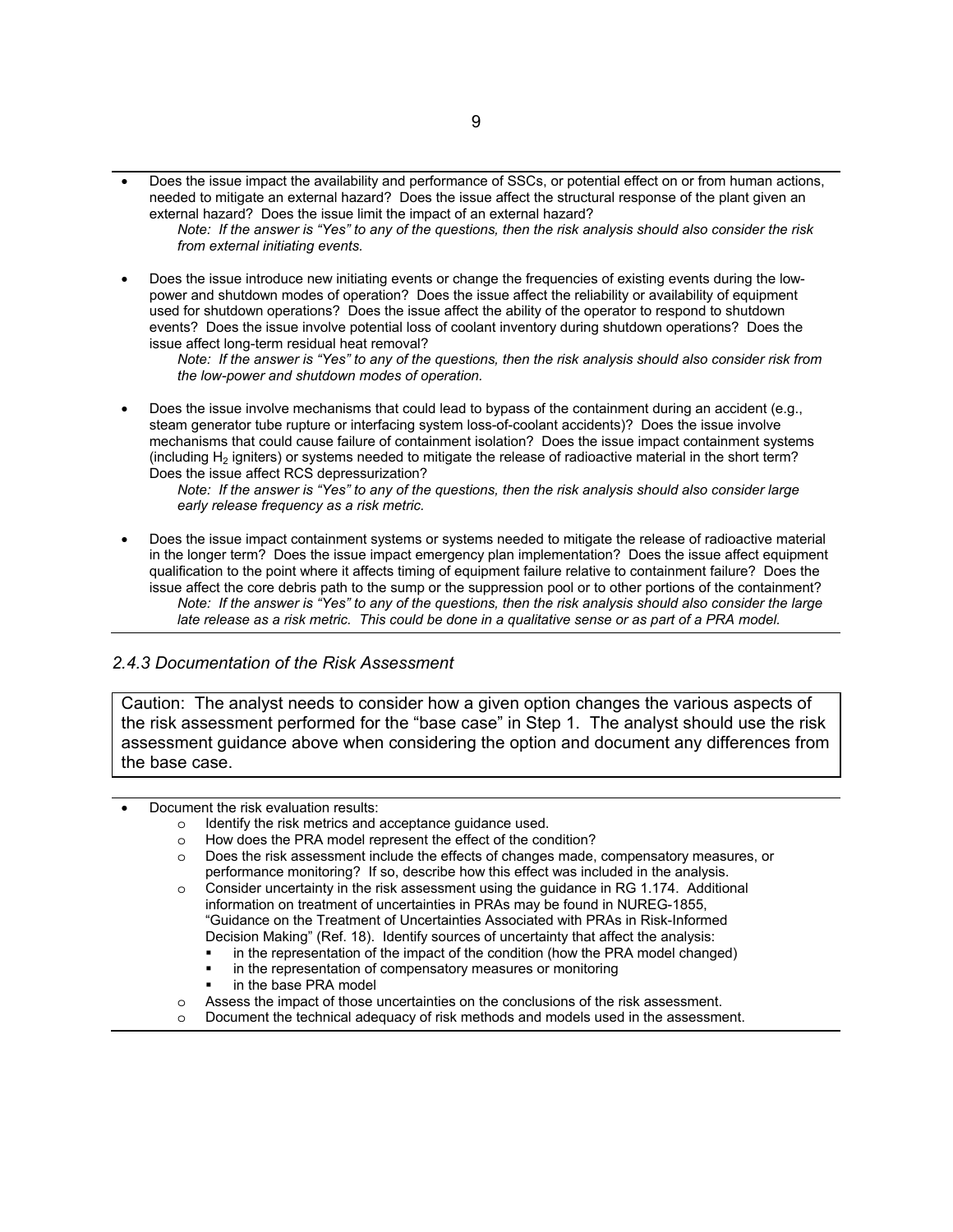#### 2.5 Performance Measurement

The fifth key principle of risk-informed regulation as set forth in Regulatory Guide 1.174 (Ref. 2) is that the impact of a proposed change should be monitored using performance measurement strategies. For a decision on what action NRC should take in response to an emergent issue, the staff should consider whether performance monitoring strategies should be implemented to verify that the desired results are obtained and any adverse, unintended consequences are discovered.

Assess proposed performance measurement performance monitoring measures. *(These could be introduced, either by the staff or the licensee, and may help define potential options for addressing the issue.)*

For any performance monitoring strategy, describe the intent (including how it will provide confidence that the results and assumptions of the underlying engineering analyses or other evaluations remain valid). Describe the assumptions related to implementation of these strategies or measures. *Note: Monitoring may be initiated for a number of reasons, but typically it is used to provide a feedback loop and to validate the assumptions made to support the decision. Different decision options may rely on different aspects of performance monitoring.*

Describe how monitoring will achieve its purpose in a timely manner. *Note: For monitoring to be effective, there has to be clear performance criteria, the metric used should be amenable to measurement, and the metric must be sensitive enough to provide sufficient margin.*

Describe potential risk management strategies, including compensatory measures (if any), and discuss how the efficacy of these measures can be evaluated. Consider what performance measurement strategies are needed to confirm assumptions, analysis limitations, or other measures put in place to offset incompleteness or uncertainties in the engineering or risk analyses (data and models).

#### **3. CONCLUSIONS**

#### **4. REFERENCES**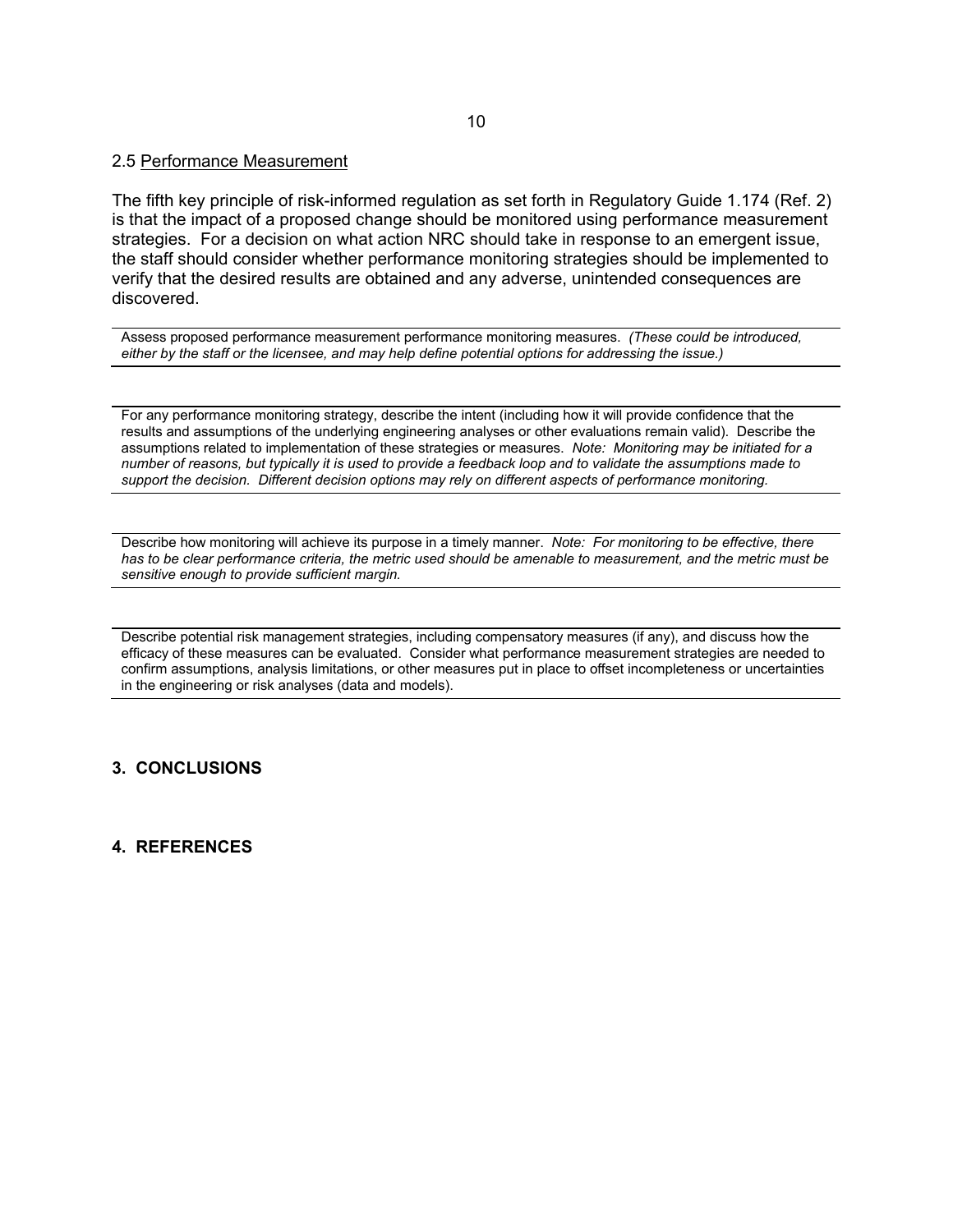# **Appendix E**

# **Reaching Consensus on a Recommendation**

# **Office Instruction LIC-504 Integrated Risk-Informed Decision-Making Process for Emergent Issues**

This Appendix is intended to assist the risk management team in reaching a consensus during Step 6 of the process. In that step, the technical staff involved with the analysis will summarize the results for each decision option. The principal analysts in each discipline (e.g., PRA, engineering, licensing) will participate in the integration process. The goal of this step is to come to agreement on a recommendation to take forward to decision-makers. This group, the integration team, will work to achieve consensus through the following process:

- Summarize the results of individual assessments and present to the group.
- Discuss the results and evaluations of individual assessments under the leadership of a team leader chosen for his or her facilitation skills by the lead organization branch chief. (The team leader must facilitate the sharing of information and deliberation.) It is critical during this discussion to raise issues, ask questions, and raise and address concerns about risk information, data sources, and other related subjects. The group discussion may identify the need for additional analyses, reframing of the issue, the involvement of additional staff, or other issues.
- With the help of the team leader, decide upon a decision option to recommend to decisionmakers. As part of these deliberations, the following questions should be considered for each input to the decision:
	- o Do the results of the assessment support the option?
	- $\circ$  Is the appropriate regulatory principle met?
	- o What is the basis for this conclusion?
	- o Are the analysis tools and supporting data technically adequate?
		- If the tools are not adequate, describe the inadequacy and potential impacts on the results.
		- If the supporting data are inadequate, describe the data limitations and potential impacts on the results.
	- o Is the conclusion clear and unambiguous?
		- What are the uncertainties that affect this assessment?
		- What confidence do we have in the results/conclusion?
		- **What is the significance of the results?**
	- $\circ$  In the case that an individual assessment does not support the option, do the results of the other assessments have more weight?
		- How important is this specific assessment to this particular option?

Enclosure 5